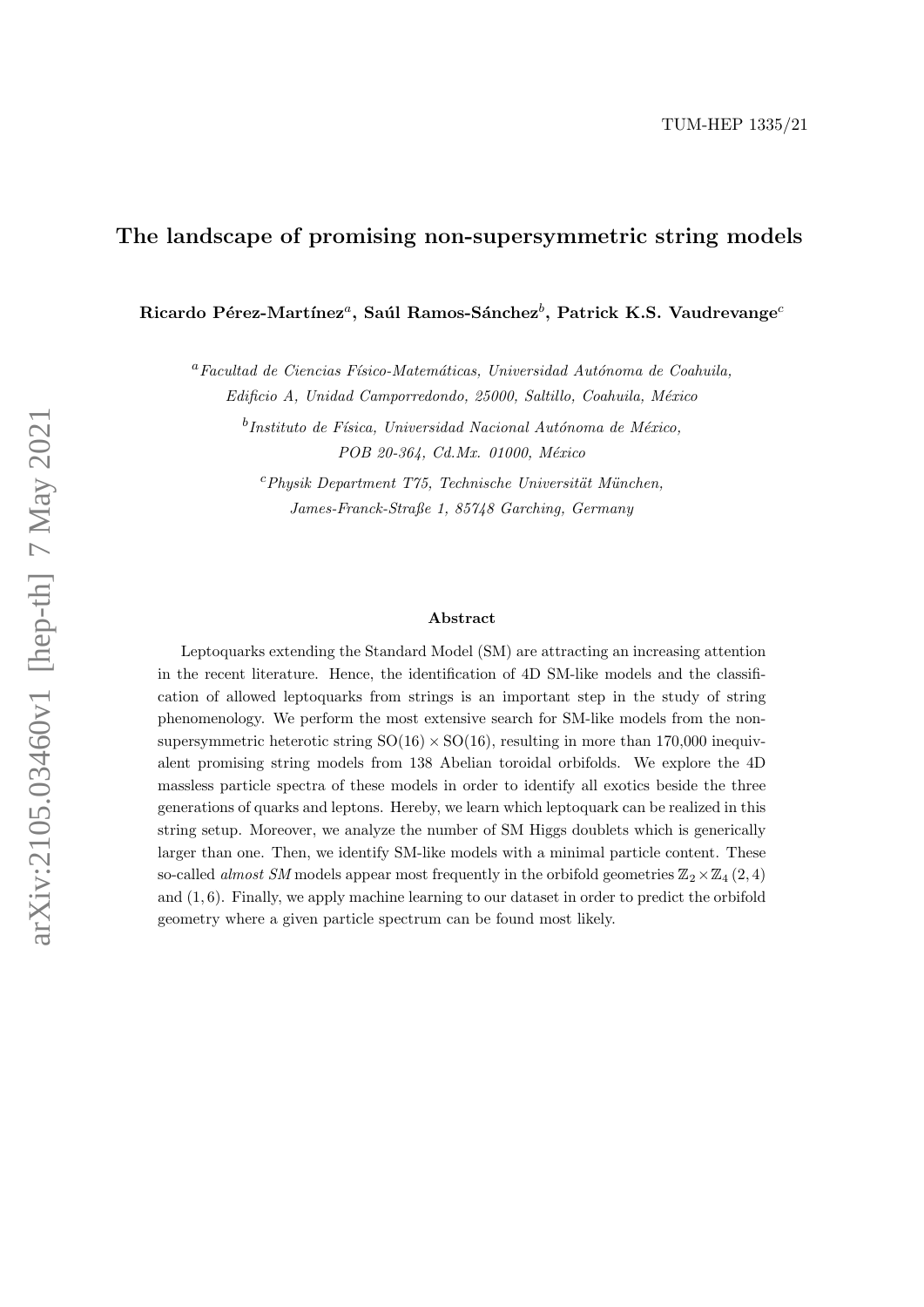## 1 Introduction

Compactifying six of the ten dimensions of string theory is a crucial step towards fourdimensional (4D) string phenomenology. Most of the studies in this context have been performed in theories with space-time supersymmetry (SUSY). In particular, toroidal orbifold compactifications of the heterotic string [\[1–](#page-24-0)[3\]](#page-24-1) have been shown to yield a large amount of semirealistic models [\[4–](#page-24-2)[16\]](#page-24-3) on which different phenomenological questions can be addressed [\[17–](#page-24-4)[26\]](#page-25-0). However, since SUSY has not been detected yet, it is worthwhile to entertain the possibility that Nature might be described by a non-SUSY model emerging directly from string theory. In this sense, the non-SUSY tachyon-free heterotic string with  $SO(16) \times SO(16)$  gauge group in ten dimensions [\[27–](#page-25-1)[29\]](#page-25-2) can play a special role. In order to compare to supersymmetric string models of particle physics, a natural question is whether appealing phenomenology can also arise from non-SUSY string theory compactified on SUSY preserving spaces.

One can define an orbifold as the quotient of a six-dimensional (6D) torus over a discrete set of its isometries, among which the rotational isometries build the so-called point group. There are 7103 admissible point groups in six dimensions. 52 of them can leave  $\mathcal{N}=1$  supersymmetry unbroken in 4D [\[30\]](#page-25-3), out of which 17 are Abelian ( $\mathbb{Z}_N$  and  $\mathbb{Z}_N\times\mathbb{Z}_M$  for various orders M and N). These 17 point groups give rise to in total 138 inequivalent orbifolds. These orbifolds have been the starting point for many studies, trying to connect string theory to the supersymmetric extension of the SM. In order to contrast SUSY and non-SUSY phenomenology, in this work we focus on orbifold compactifications of the non-SUSY  $SO(16) \times SO(16)$  heterotic string based on those 138 orbifold geometries.

The quest to connect heterotic string theory with non-SUSY particle phenomenology is not new. Models with promising properties have been constructed using orbifolds in the bosonic [\[31\]](#page-25-4) and fermionic formulation [\[32–](#page-25-5)[35\]](#page-25-6), Calabi-Yau manifolds [\[36\]](#page-26-0), and so-called coordinate-dependent compactifications [\[37,](#page-26-1)[38\]](#page-26-2). Also, string models with spontaneously broken SUSY have been considered [\[39–](#page-26-3)[41\]](#page-26-4). However, our present study represents the most extensive search up to now for non-SUSY string models that reproduce features of the Standard Model (SM) of particle physics.

By using the orbifolder program [\[42\]](#page-26-5), modified to the construction of string models without SUSY, we obtain more than 170,000 inequivalent SM-like models from the 138 orbifold geometries of interest, as summarized in table [1.](#page-4-0) This enormous landscape of SM-like models invites to pose questions that may hint towards fruitful corners in the landscape where the best phenomenology could emerge. Such questions include:

- What kind of exotic matter fields can we obtain from SM-like string models?
- Specifically, which of the leptoquarks introduced in the literature [\[43–](#page-26-6)[45\]](#page-26-7) (see also ref. [\[46,](#page-26-8) sec. 95]) can be realized in this string setting?
- Are they useful to tackle some of the open questions of particle physics, such as the question of dark matter or the  $g_{\mu} - 2$  puzzle? (See also refs. [\[47,](#page-26-9) [48\]](#page-26-10) for other string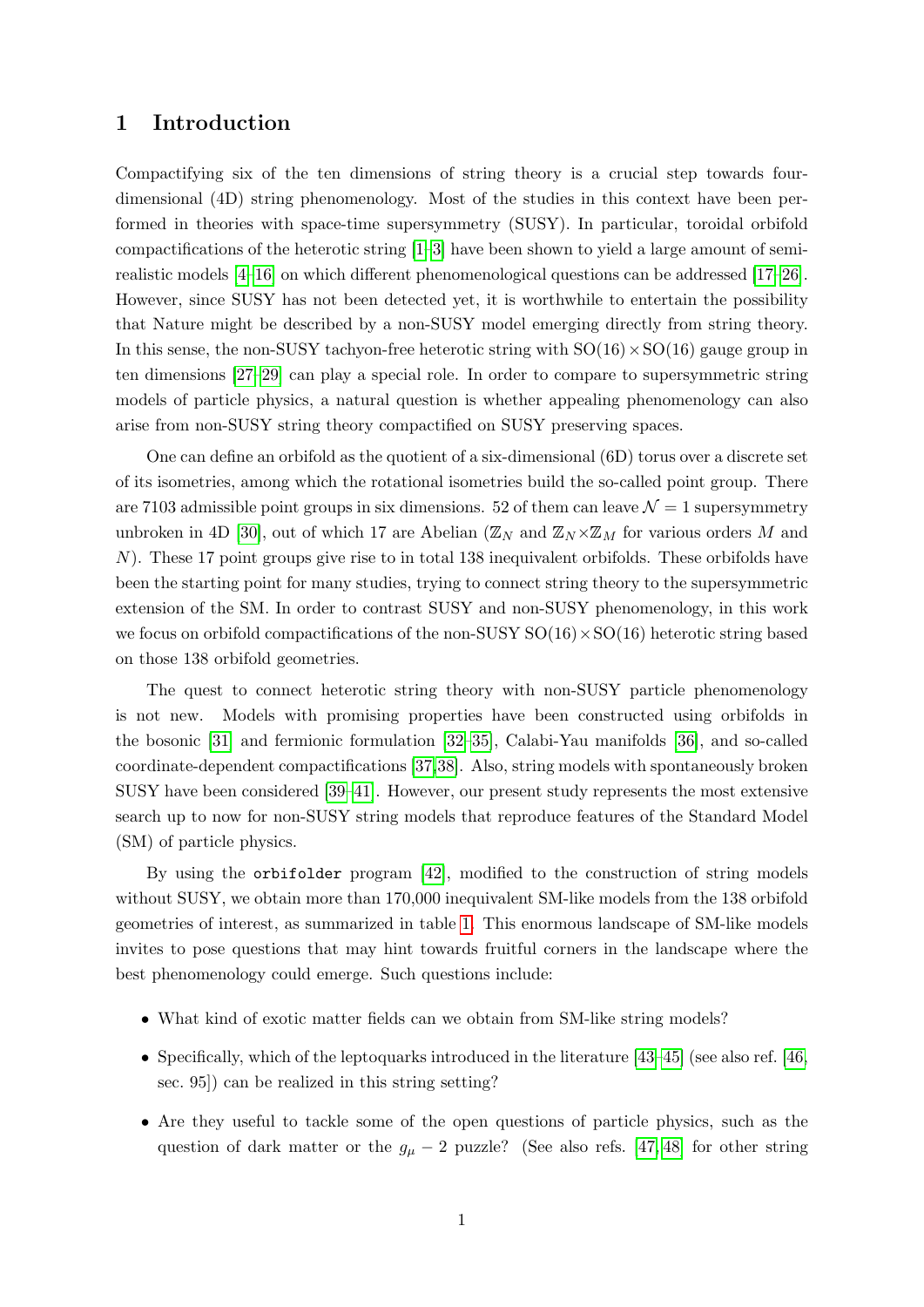approaches to explain the  $g_{\mu} - 2$  discrepancy within D-brane string compactifications.)

• Is the origin of the SM encoded in the properties of particular orbifold geometries?

In particular, the questions on leptoquarks are motivated by the recent enhancement of the  $g_{\mu}$  – 2 anomaly, which has triggered a renewed interest in this area [\[49–](#page-26-11)[56\]](#page-27-0). Additionally, leptoquarks have been long regarded as viable candidates for dark matter or solutions to some other flavor issues [\[57,](#page-27-1) [58\]](#page-27-2), though not completely free of challenges (see e.g. [\[59\]](#page-27-3)). We do no attempt to address the phenomenology of stringy leptoquarks. Our work establishes the foundation of future endeavors in this direction, which consists in describing what leptoquarks can be realized in string constructions. In this work, we provide some tools to address these questions by either inspecting systematically the properties of the identified models or applying machine learning techniques, as has been done recently in the SUSY case [\[15,](#page-24-5) [16,](#page-24-3) [60–](#page-27-4)[73\]](#page-28-0).

The content of this work is structured as follows. In section [2,](#page-2-0) we discuss the setting of our search for SM-like string models and provide an overview of our results. In section [3,](#page-5-0) we analyze the massless spectra of our SM-like models in order to i) identify the most promising cases, dubbed here *almost SM*, and ii) uncover patterns in string theory that may lead to the best phenomenology. General features of the spectra of our models are deferred to the appendices. In section [4,](#page-13-0) we illustrate the qualities of our models by discussing some properties of a couple of sample models. Finally, in section [5,](#page-15-0) we give our conclusions and outlook.

### <span id="page-2-0"></span>2 The landscape of non-supersymmetric heterotic orbifolds

We consider the heterotic string without SUSY in  $D = 10$  with gauge group  $SO(16) \times SO(16)$ . This theory can be obtained from the supersymmetric heterotic string with gauge group  $E_8 \times E_8$ in the bosonic or fermionic formulation [\[28,](#page-25-7) [29\]](#page-25-2). The 10D massless spectrum of this non-SUSY string theory is tachyon and anomaly free, and consists of 240 gauge bosons, 256 spinors and 256 cospinors. The dilaton, graviton and Kalb-Ramond field constitute its gravity sector.

In this work, in order to contrast SUSY and non-SUSY compactifications, we focus on the 138 orbifold geometries classified in ref. [\[30\]](#page-25-3). That is, we follow the traditional prescription to arrive at 4D models by orbifold compactifications, see e.g. refs. [\[31,](#page-25-4) [74,](#page-28-1) [75\]](#page-28-2). In some detail, we define an orbifold geometry as the quotient

$$
\Phi = \frac{\mathbb{R}^6}{S},\tag{1}
$$

where S is a so-called space group, whose elements are specified as  $g = (\vartheta, \lambda)$ . The so-called twists  $\vartheta$  generate a (rotational) point group  $P \subset O(6)$ , whereas  $\lambda$  correspond to translations. Space group elements act hence on the spatial coordinates  $y \in \mathbb{R}^6$  of the extra dimensions according to

$$
y \stackrel{g}{\mapsto} \vartheta y + \lambda, \qquad g \in S. \tag{2}
$$

In some cases,  $\lambda$  is an element of the 6D torus lattice  $\Lambda = \{n_{\alpha}e_{\alpha} \mid n_{\alpha} \in \mathbb{Z}, \alpha = 1, \ldots, 6\},\$ where  ${e_{\alpha}}$  is the basis of  $\Lambda$ . Space group elements with  $\lambda \notin \Lambda$  are called roto-translations.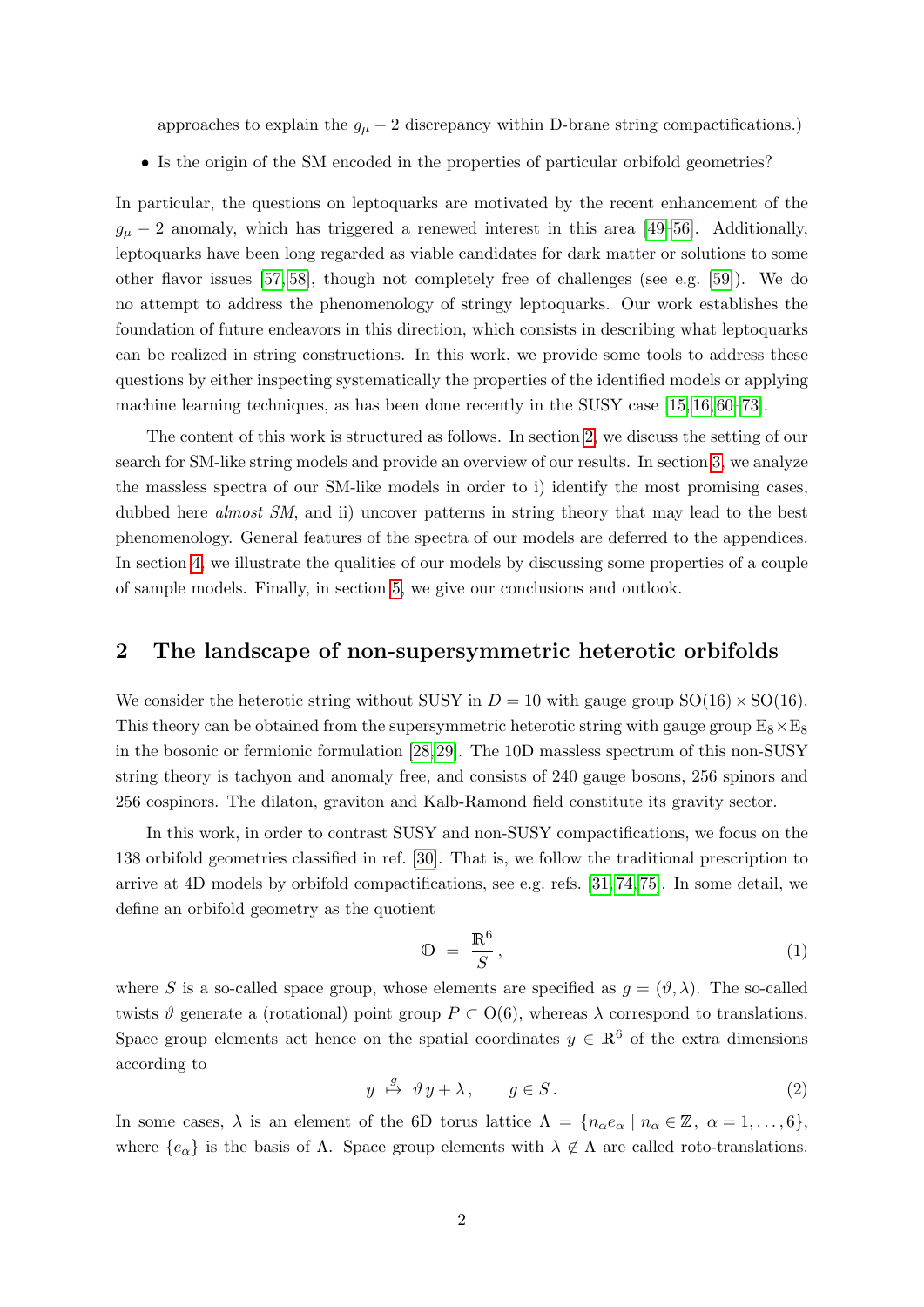In the absence of roto-translations, the orbifold can be defined also as  $\mathbb{O} = \mathbb{T}^6/P$ , where  $\mathbb{T}^6 = \mathbb{R}^6/\Lambda$ . It is evident that P must then be a symmetry of Λ. Thus, in general, for each point group there are various orbifold geometries, as different  $\Lambda$  can have the same point group symmetry. We are interested in toroidal orbifolds with and without roto-translations, where P is Abelian. The details of the 138 space groups associated with  $\mathbb{Z}_N$  and  $\mathbb{Z}_N \times \mathbb{Z}_M$  point groups that we consider here were systematically obtained in ref. [\[30\]](#page-25-3) in the context of SUSY compactifications. These are equally useful to arrive at consistent 4D models from the non-SUSY heterotic string  $SO(16) \times SO(16)$ . We shall explore all of them to find phenomenologically promising 4D non-SUSY models, which we call SM-like models.

Each orbifold geometry, characterized by a space group  $S$ , leads to a myriad of effective field theories in 4D, with a given gauge group  $\mathcal{G}_{4D}$  and massless spectrum of matter fields building representations of  $\mathcal{G}_{4D}$ , where we take all fermions to be left-chiral. These result from embedding the chosen orbifold geometry into the gauge degrees of freedom. These embeddings can be defined by a 16D shift vector  $V_i$  for each rotational generator of the point group, and up to six 16D Wilson lines  $W_{\alpha}$ ,  $\alpha = 1, \ldots, 6$ , subject to consistency conditions including especially modular invariance (see refs. [\[31,](#page-25-4) sec. 3.2] and [\[76\]](#page-28-3)). Standard techniques yield then the gauge groups and massless matter spectra on which we focus in this work.

We define a SM-like model by the following properties of the 4D gauge group and massless matter spectrum:

- $\mathcal{G}_{4D} = \mathcal{G}_{SM} \times [U(1)]^n \times \mathcal{G}_{hidden}$ , where  $\mathcal{G}_{SM} = SU(3)_C \times SU(2)_L \times U(1)_Y$  is the SM gauge group,  $\mathcal{G}_{\text{hidden}}$  is a non-Abelian gauge group, usually built as a product of  $SU(N)$  group factors, and  $n > 0$  is an integer number subject to the condition that rank $(\mathcal{G}_{4D}) = 16$ .  $\mathcal{G}_{\text{hidden}}$  is considered "hidden" because (almost) none of the SM fields is charged under this group.
- The 4D massless spectrum consists of exactly three generations of chiral fermions for quarks and leptons (including three right-handed neutrinos) and at least one Higgs doublet, a number of exotic fermions that are vector-like with respect to the SM, exotic scalars, and several SM-singlet scalars and fermions. In this way, all exotics can in principle be decoupled without breaking the SM gauge group.

The SM hypercharge is non-anomalous and compatible with SU(5) grand unification. In most cases, one of the additional  $U(1)'s$  appears anomalous (where the anomaly is canceled by the Green–Schwarz mechanism [\[77\]](#page-28-4)). Note that an arbitrary number of (vector-like) exotics, Higgs doublets and singlets arising from the compactifications are allowed for a SM-like model.

With the goal of performing an extensive search for SM-like models, we use the orbifolder, which we adapted to perform these non-SUSY compactifications. The orbifolder creates randomly and consistently the essential parameters to construct inequivalent and (perturbatively) tachyon-free SM-like models and computes their massless matter spectra.[1](#page-3-0) Using this tool and exploring all 138 orbifold geometries we find SM-like models in

<span id="page-3-0"></span><sup>&</sup>lt;sup>1</sup>Specifically, it creates string models by choosing shift vectors and Wilson lines that describe the geometrical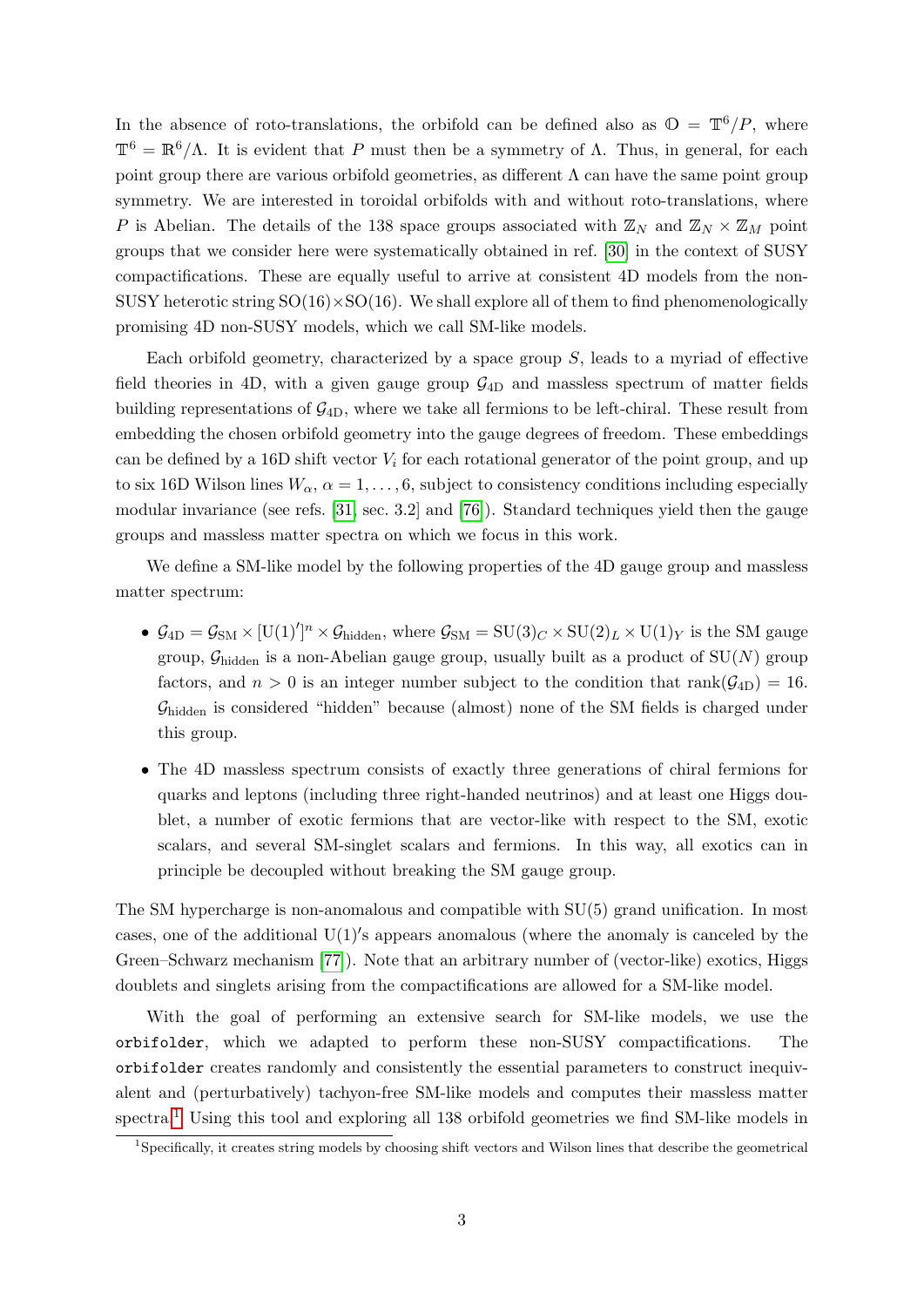| orbifold                         | $\#$ models      | orbifold                         | $#$ models | orbifold                              | $#$ models | orbifold                         | $\#$ models    | orbifold              | $#$ models     |
|----------------------------------|------------------|----------------------------------|------------|---------------------------------------|------------|----------------------------------|----------------|-----------------------|----------------|
| $\mathbb{Z}_2\times\mathbb{Z}_2$ |                  | $\mathbb{Z}_2\times\mathbb{Z}_4$ |            | $\mathbb{Z}_2\times\mathbb{Z}_4$      |            | $\mathbb{Z}_3\times\mathbb{Z}_3$ |                | $\mathbb{Z}_3$        |                |
| (1,1)                            | $\boldsymbol{3}$ | (3,3)                            | 3935       | (9,3)                                 | 1491       | (4,2)                            | 17             | (1,1)                 | 155            |
| (2,1)                            | 8                | (3,4)                            | 4779       | (10,1)                                | 3562       | (5,1)                            | 595            | $\mathbb{Z}_4$        |                |
| (3,1)                            | 10               | (3,5)                            | 9100       | (10,2)                                | 3250       | $\mathbb{Z}_3\times\mathbb{Z}_6$ |                | (1,1)                 | $\mathbf{1}$   |
| (5,1)                            | $\mathbf{1}$     | (3,6)                            | 1916       | $\mathbb{Z}_2\times \mathbb{Z}_6$ -I  |            | (1,1)                            | 43             | (2,1)                 | 12             |
| (6,1)                            | 46               | (4,1)                            | 1570       | (1,1)                                 | 109        | (1,2)                            | 2              | (3,1)                 | 17             |
| (7,1)                            | 145              | (4,2)                            | 6179       | (1,2)                                 | 142        | (2,1)                            | 98             | $\mathbb{Z}_{6}$ -I   |                |
| (9,1)                            | $6\phantom{.}$   | (4,3)                            | 3445       | (2,1)                                 | 45         | (2,2)                            | $\overline{4}$ | (1,1)                 | 33             |
| (10,1)                           | 5                | (4,4)                            | 2905       | (2,2)                                 | 310        | $\mathbb{Z}_4\times\mathbb{Z}_4$ |                | (2,1)                 | 31             |
| (12,1)                           | 10               | (4,5)                            | 3336       | $\mathbb{Z}_2\times \mathbb{Z}_6$ -II |            | (1,1)                            | 234            | $\mathbb{Z}_6$ -II    |                |
| $\mathbb{Z}_2\times\mathbb{Z}_4$ |                  | (5,1)                            | 1771       | (1,1)                                 | 8          | (1,2)                            | 90             | (1,1)                 | 31             |
| (1,1)                            | 1779             | (5,2)                            | 2413       | (2,1)                                 | 156        | (1,3)                            | 637            | (2,1)                 | 77             |
| (1,2)                            | 4590             | (6,1)                            | 2648       | (3,1)                                 | 150        | (1,4)                            | 5              | (3,1)                 | 140            |
| (1,3)                            | 3117             | (6,2)                            | 5542       | (4,1)                                 | 143        | (2,1)                            | 300            | (4,1)                 | 12             |
| (1,4)                            | 2215             | (6,3)                            | 3726       | $\mathbb{Z}_3\times\mathbb{Z}_3$      |            | (2,2)                            | 172            | $\mathbb{Z}_{8}$ -I   |                |
| (1,5)                            | 9388             | (6,4)                            | 3574       | (1,1)                                 | 10         | (2,3)                            | 600            | (1,1)                 | $\overline{4}$ |
| (1,6)                            | 7119             | (6,5)                            | 1895       | (1,2)                                 | 71         | (2,4)                            | $\overline{2}$ | (2,1)                 | $\overline{4}$ |
| (2,1)                            | 1587             | (7,1)                            | 1908       | (1,3)                                 | 3409       | (3,1)                            | 339            | $\mathbb{Z}_8$ -II    |                |
| (2,2)                            | 2886             | (7,2)                            | 2322       | (1,4)                                 | 1843       | (3,2)                            | 208            | (1,1)                 | 330            |
| (2,3)                            | 6174             | (7,3)                            | 612        | (2,1)                                 | 17         | (4,1)                            | 1665           | (2,1)                 | 93             |
| (2,4)                            | 9283             | (8,1)                            | 4926       | (2,2)                                 | 521        | (4,3)                            | 1              | $\mathbb{Z}_{12}$ -II |                |
| (2,5)                            | 2066             | (8,2)                            | 3970       | (2,3)                                 | 6402       | (5,1)                            | 579            | (1,1)                 | 102            |
| (2,6)                            | 4029             | (8,3)                            | 1919       | (3,1)                                 | 9          | (5,2)                            | $\overline{2}$ |                       |                |
| (3,1)                            | 2302             | (9,1)                            | 2346       | (3,2)                                 | 1584       | $\mathbb{Z}_6\times\mathbb{Z}_6$ |                |                       |                |
| (3,2)                            | 5957             | (9,2)                            | 464        | (4,1)                                 | 413        | (1,1)                            | 12             |                       |                |

<span id="page-4-0"></span>Table 1: Total number of inequivalent SM-like string models obtained in our extensive search using 138 orbifold geometries classified in ref. [\[30\]](#page-25-3). We find 170,219 inequivalent SM-like models in 104 orbifold geometries. In the "orbifold" columns we label the considered orbifold geometries by their point group  $(\mathbb{Z}_N$  or  $\mathbb{Z}_N\times\mathbb{Z}_M$  and the pair  $(i, j)$ . The latter refer to the *i*-th torus lattice and the *j*-th roto-translation element, following the notation of ref. [\[30\]](#page-25-3). The columns labeled by " $#$  models" display the number of SM-like models for the corresponding orbifold geometry.

104 out of 138 orbifold geometries. Our results are presented in table [1.](#page-4-0) We find a total of 170,219 inequivalent promising models, where 169,177 (1,042) belong to the  $\mathbb{Z}_N\times\mathbb{Z}_M$  ( $\mathbb{Z}_N$ ) orbifold geometries. The largest number of SM-like models was found in the  $\mathbb{Z}_2\times\mathbb{Z}_4$  ( $\mathbb{Z}_8$ -II) orbifold geometries with 147,996 (423) SM-like models, which reveals a common feature between SUSY and non-SUSY promising orbifold compactifications, see e.g. [\[14–](#page-24-6)[16\]](#page-24-3). Our results represent, as far as we know, the most extensive search for SM-like models from string theory. Yet our search is not exhaustive. In particular, about 1,000 SM-like models with point groups  $\mathbb{Z}_8$ -I and  $\mathbb{Z}_2\times\mathbb{Z}_2$  were identified before in ref. [\[31\]](#page-25-4) and do not appear in our current search.

orbifold action on the string's gauge degrees of freedom, and verifies their consistency under the worldsheet modular invariance conditions [\[31,](#page-25-4) [76\]](#page-28-3).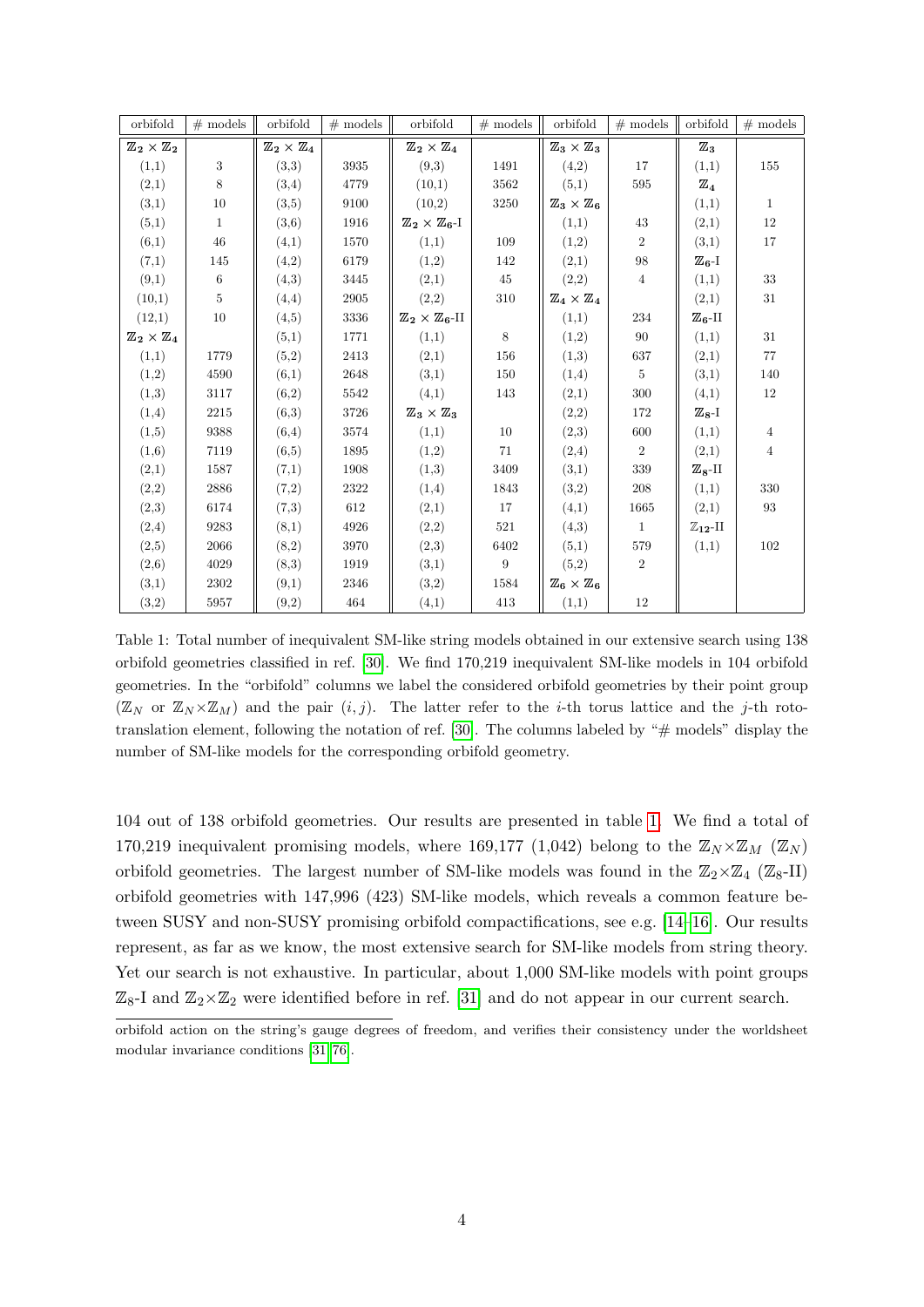# <span id="page-5-0"></span>3 Exploring the SM-like models

#### 3.1 Vector-like exotics and Higgs doublets

We are now interested in knowing explicitly the types of vector-like exotic (VLE) representations and the number of Higgses that appear in all 170,219 identified SM-like models. The motivation of this study of the particle content is twofold. First, we aim at identifying the most promising SM-like candidates, i.e. those whose features best fit known observations. Secondly, among the VLE matter found in these constructions, inspecting the qualities of the leptoquark sector may be relevant for diverse phenomenological questions (see e.g.  $[49, 52, 57, 58, 78]$  $[49, 52, 57, 58, 78]$  $[49, 52, 57, 58, 78]$  $[49, 52, 57, 58, 78]$  $[49, 52, 57, 58, 78]$ ), including the recent enhancement of the muon  $g_{\mu} - 2$  anomaly.

Exotic matter refers to representations of  $\mathcal{G}_{SM} = SU(3)_C \times SU(2)_L \times U(1)_Y$  appearing in the 4D massless spectrum of an orbifold compactification, beyond the three generations of SM fermions, including three right-handed neutrinos, and one Higgs doublet. Further, to be characterized as vector-like, i) each exotic fermion must be accompanied by another fermion with the exact opposite charges, or ii) it must be a scalar. Abusing of the term, we shall count as VLE matter also additional fermionic singlets under  $\mathcal{G}_{SM}$ , and scalar SM-singlets. The former may play the role of sterile right-handed neutrinos (see e.g. ref. [\[20\]](#page-25-8) for its SUSY equivalent), and the latter can be regarded as scalar dark matter candidates in the framework of Higgs portals [\[79,](#page-28-6) [80\]](#page-28-7), or also flavon fields in the Froggatt–Nielsen mechanism [\[81,](#page-28-8) [82\]](#page-28-9). We shall refer to the latter simply as flavons here.

We report our findings on the different types of exotics in tables [3–](#page-17-0)[6](#page-20-0) of appendix [A.](#page-17-1) We list all types of VLE matter representations with respect to the SM gauge group. We find 26 kinds of VLE fermions and other 26 representations for exotic scalars. Tables [3](#page-17-0) and [4](#page-18-0) show the percentage of models that exhibit any of the different exotic fermion or scalar representations. We observe that fermion and scalar singlets are always present in all the models from  $\mathbb{Z}_N$  and  $\mathbb{Z}_N\times\mathbb{Z}_M$  orbifolds. Tables [5](#page-19-0) and [6](#page-20-0) present the average numbers of exotic fermions and scalars, respectively.

As a sample case, consider the 155 SM-like models that arise from orbifolds with  $\mathbb{Z}_3$  point group. The second column of table [3](#page-17-0) shows that the only exotic fermions with standard SM quantum numbers are down-type quark singlets and lepton doublets, which appear in most of these models. There are on average about three of these states, as we can see in table [5.](#page-19-0) Further, about half of the models exhibit many kinds of fractionally charged fermions [\[83\]](#page-28-10). Concerning the exotic scalars, in table [4](#page-18-0) we observe that  $\mathbb{Z}_3$  SM-like models exhibit generically various types of (scalar) leptoquarks. In the notation of ref. [\[44\]](#page-26-13), we identify the leptoquarks  $\tilde{R}_2$ :  $(3,2)_{1/6}$  and  $\bar{S}_1$ :  $(\bar{3},1)_{-2/3}$  in about half of the  $\mathbb{Z}_3$  SM-like models, and  $S_1$ :  $(\bar{3},1)_{1/3}$  in all models of this orbifold geometry. We see in table [6](#page-20-0) that they are not very abundant in these models: there are on average  $\sim 1.5$  leptoquarks  $\tilde{R}_2$  and  $\bar{S}_1$ , while the mean value of the multiplicity of  $S_1$  leptoquarks is about 5.6 in these models.

Interestingly, our tables reveal that the leptoquark scalars  $S_1, \bar{S}_1$  and  $\tilde{R}_2$  identified in the  $\mathbb{Z}_3$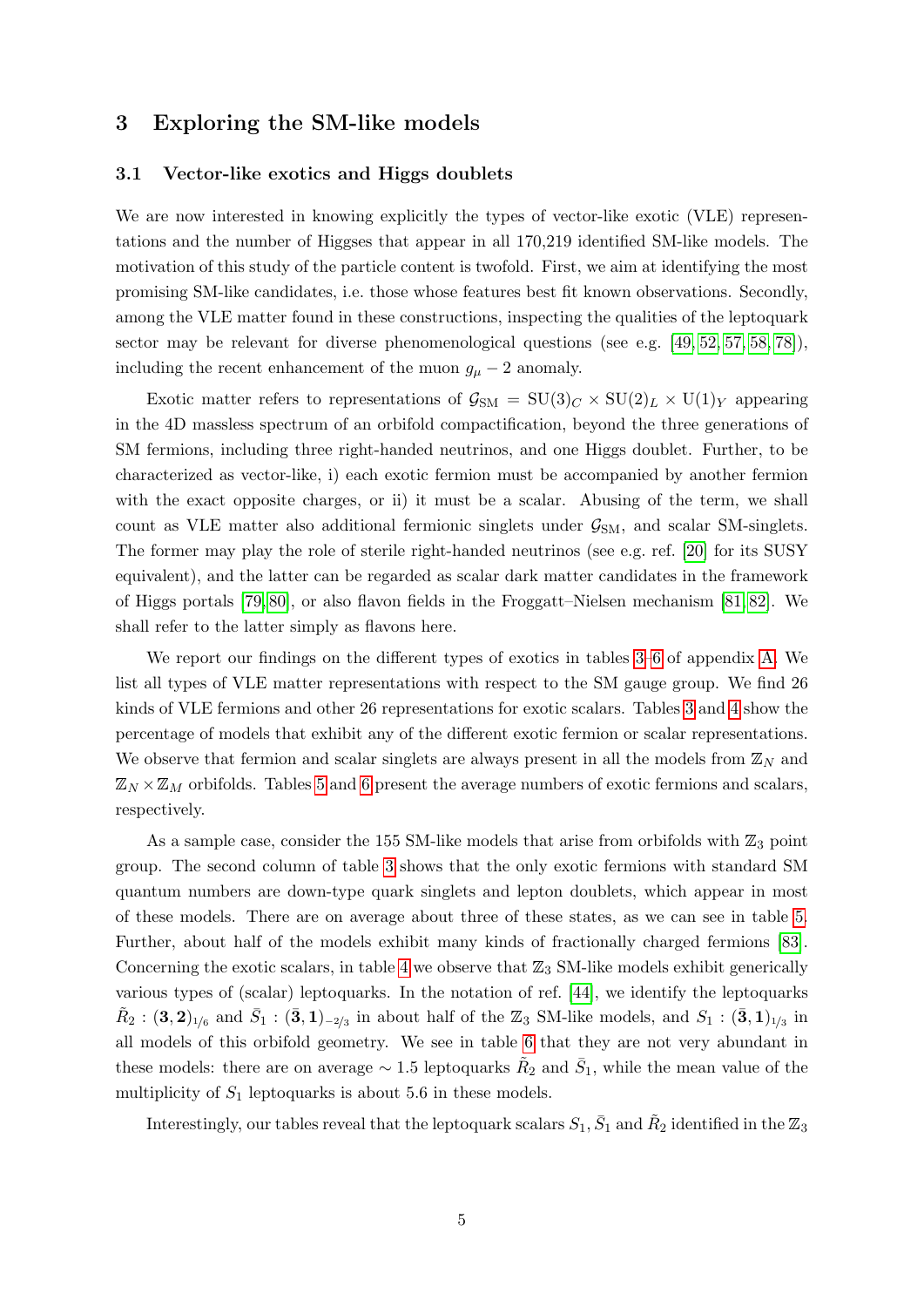example are generic in all SM-like orbifold models. No other leptoquarks appear. As we shall shortly see, the existence of these leptoquarks might be related to a string-specific structure of localized strings in extra dimensions related to an SU(5) grand unification, so-called local GUTs.

From tables [4](#page-18-0) and [6,](#page-20-0) we note that there is a large number of scalar fields with SM quantum numbers  $(1, 2)_{1/2}$ . These fields correspond to Higgs doublets in our SM-like models. Thus, we find different extensions of the SM with various numbers (from 1 to 55) of Higgs doublets, such as those previously studied from a bottom-up perspective [\[84–](#page-28-11)[86\]](#page-28-12). For the different point groups of our orbifold geometries, we display in table [7](#page-21-0) the number of Higgses we find in all 170,219 SM-like models. We see that only the  $\mathbb{Z}_6$ -I orbifold geometries yield models with just one Higgs doublet (in 13 out of 64 models). There are 3,192 SM-like models with two Higgs doublets distributed in the  $\mathbb{Z}_8$ -II,  $\mathbb{Z}_2\times\mathbb{Z}_4$ ,  $\mathbb{Z}_2\times\mathbb{Z}_6$ -I and  $\mathbb{Z}_3\times\mathbb{Z}_3$  orbifold geometries. Higher multiplicities of Higgs doublets seem favored in our constructions, where most models are endowed with 11, 9 or 15 Higgs doublets (20,377, 16,657 and 16,484 SM-like models in each case). Although no extra Higgs fields have been observed, they might have interesting implications especially for dark matter and Higgs phenomenology [\[87–](#page-28-13)[89\]](#page-28-14), and for an explanation of the  $g_{\mu}$  – 2 tension [\[90–](#page-28-15) [94\]](#page-29-0).

As we show in appendix [C,](#page-23-0) there are high correlations between the numbers of different VLE representations appearing in our matter spectra. Especially, we find almost perfect correlations among the scalar leptoquarks  $\bar{S}_1$ ,  $\tilde{R}_2$  and the charged scalars  $(1, 1)_1$ . Further, the appearance of leptoquarks  $S_1$  and extra Higgs doublets  $\phi : (1, 2)_{1/2}$  is correlated, too. We note that a scalar 10-plet of SU(5) precisely decomposes as  $10 = \tilde{R}_2 \oplus \bar{S}_1 \oplus (1,1)_1$ , while a scalar **5**-plet is built by  $\mathbf{5} = S_1^* \oplus \phi$ , where  $S_1^*$  is the complex conjugated scalar<sup>[2](#page-6-0)</sup>. Thus, the observed correlations suggest a common origin for these fields. It is known that heterotic orbifolds can produce so-called local GUTs [\[12,](#page-24-7) [95](#page-29-1)[–97\]](#page-29-2). In these scenarios, the gauge symmetry is enhanced to an SU(5) GUT not in 4D, but locally in extra dimensions at the orbifold singularities, where full GUT multiplets are realized. Hence, the number of leptoquarks seems to be related to these local GUTs.

Finally, we compare our findings on VLE with previous results in the context of MSSMlike models that result from heterotic orbifold compactifications [\[16\]](#page-24-3). We see a few differences. The most evident difference is that, in general, SUSY models seem to produce more exotic representations than our SM-like models. However, exotic fermions with charges  $(\bar{\bf 3}, {\bf 2})_{5/6}$  show up in our models (cf. table [3](#page-17-0) of appendix [A\)](#page-17-1), but do not appear in MSSM-like orbifold models. In contrast, we observe several similarities between the massless spectra of MSSM-like and SM-like string models: there are roughly between 50 and 200 of SM singlets (neutrinos and flavons); the most common exotics with SM quantum numbers are  $(\bar{\bf 3},{\bf 1})_{1/3}$  and  $({\bf 1},{\bf 2})_{-1/2}$ , suggesting a local GUT picture with  $\bar{5}$ -plets of SU(5) localized at some orbifold singularities,

<span id="page-6-0"></span><sup>&</sup>lt;sup>2</sup>Here, we use that scalars have no chirality. Thus, it is just a matter of convention to denote the scalar field that originates from the string in the representation  $(\bar{3},1)_{1/3}$  either as  $S_1$  or as  $S_1^*$ , such that either  $S_1^*$  or  $S_1$ transforms as the complex conjugated representation  $(3, 1)_{-1/3}$ .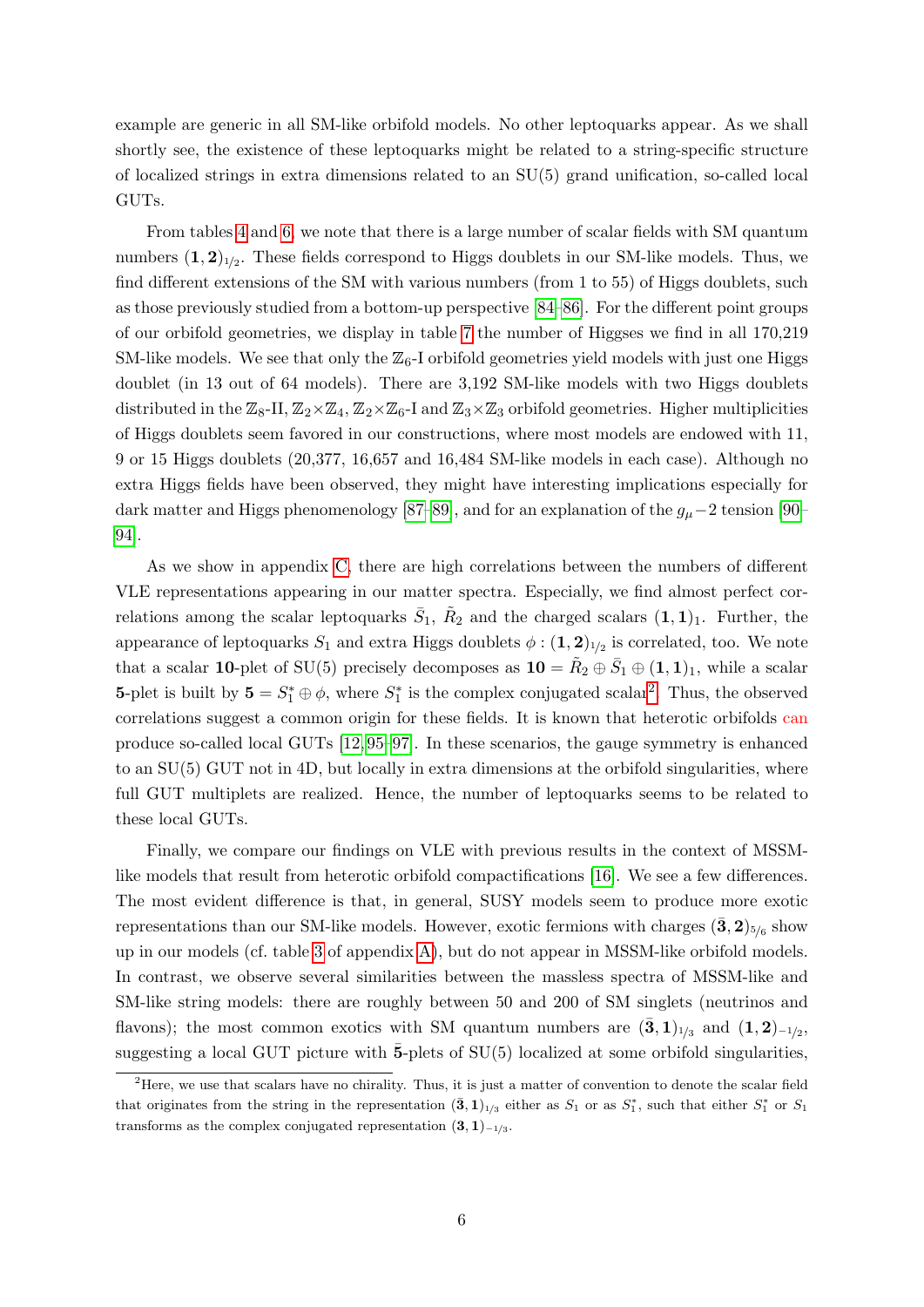<span id="page-7-1"></span>as mentioned before; following the classification of ref. [\[44\]](#page-26-13) and considering SUSY breakdown in MSSM-like models, the only possible leptoquarks in all semi-realistic models are just  $S_1$ ,  $\bar{S}_1$ and  $\tilde{R}_2$ ; and the most common fractionally charged fields have SM charges  $(1, 1)_{1/2}$  and  $(1, 2)_0$ .

#### <span id="page-7-0"></span>3.2 Almost SM models from heterotic orbifolds

We would like now to identify in the landscape of non-SUSY heterotic orbifolds the models that best reproduce the particle content of the SM. With this purpose, we inspect systematically the spectra of our models to select those that contain three SM generations of fermions and the standard Higgs doublet, along with the least amount of exotic matter. Since SM singlets could play an important phenomenological role either as extra sterile neutrinos if they are fermions, or flavons or dark matter if the are scalars, we shall not count them as exotic states here.

The special SM-like models whose massless matter spectra display the closest resemblance with the SM are called here *almost SM*. These models can be classified in two categories:

- Models with no exotic fermions. We find 45 almost SM of this kind, distributed in the orbifold geometries  $\mathbb{Z}_2\times\mathbb{Z}_4$  (1,6),  $\mathbb{Z}_2\times\mathbb{Z}_4$  (2,4) and  $\mathbb{Z}_3\times\mathbb{Z}_3$  (1,4), as summarized in table [8.](#page-22-0) The spectra of these models include, besides the three SM generations, only  $S_1$  leptoquark scalars accompanied by various numbers of extra Higgs doublets, righthanded neutrinos and SM-singlet scalars. As we see in table [9,](#page-22-1) we find that there are only three of these models with the minimal number of Higgs doublets (six) in this category.
- Models with no exotic scalars. There are 502 almost SM models of this category, distributed in ten different  $\mathbb{Z}_2\times\mathbb{Z}_4$  orbifold geometries. As displayed in table [8,](#page-22-0) the scalar sector of their spectra include six Higgs doublets (one of them would be the standard Higgs), and SM-singlet scalars. In the fermionic sector, beyond several right-handed neutrinos, the only exotic fermions have quantum numbers  $(\bar{\bf 3},{\bf 1})_{1/3}$  and  $({\bf 1},{\bf 2})_{-1/2}$  (plus their complex conjugates), mostly originated from full multiplets of SU(5) local GUTs.

Additional details, such as the shift vectors and Wilson lines of these selected 547 almost SM models, can be found in our website [\[98\]](#page-29-3) in a format compatible with the (non-SUSY) orbifolder.

Some comments are in order. First, there is no SM-like model without exotics. Second, the existence of a few exotics in the models identified as *almost SM* might be phenomenologically challenging. For example, the  $S_1$  scalar leptoquarks of models without exotic fermions could lead to rapid proton decay if their couplings with first-generation quarks are unsuppressed and they do not develop very large masses. Fortunately, in principle, all leptoquarks in this case and all exotic fermions in the second category of almost SM models can be decoupled, when some flavons attain vacuum expectation values (VEV). The details of this mechanism are beyond the scope of this paper and shall be discussed elsewhere.

As a last comment, let us mention the possibility of SM-like models with only one Higgs doublet, see ref. [\[31\]](#page-25-4). We only find seven (six) models of this type, arising from the  $\mathbb{Z}_6$ -I (1,1)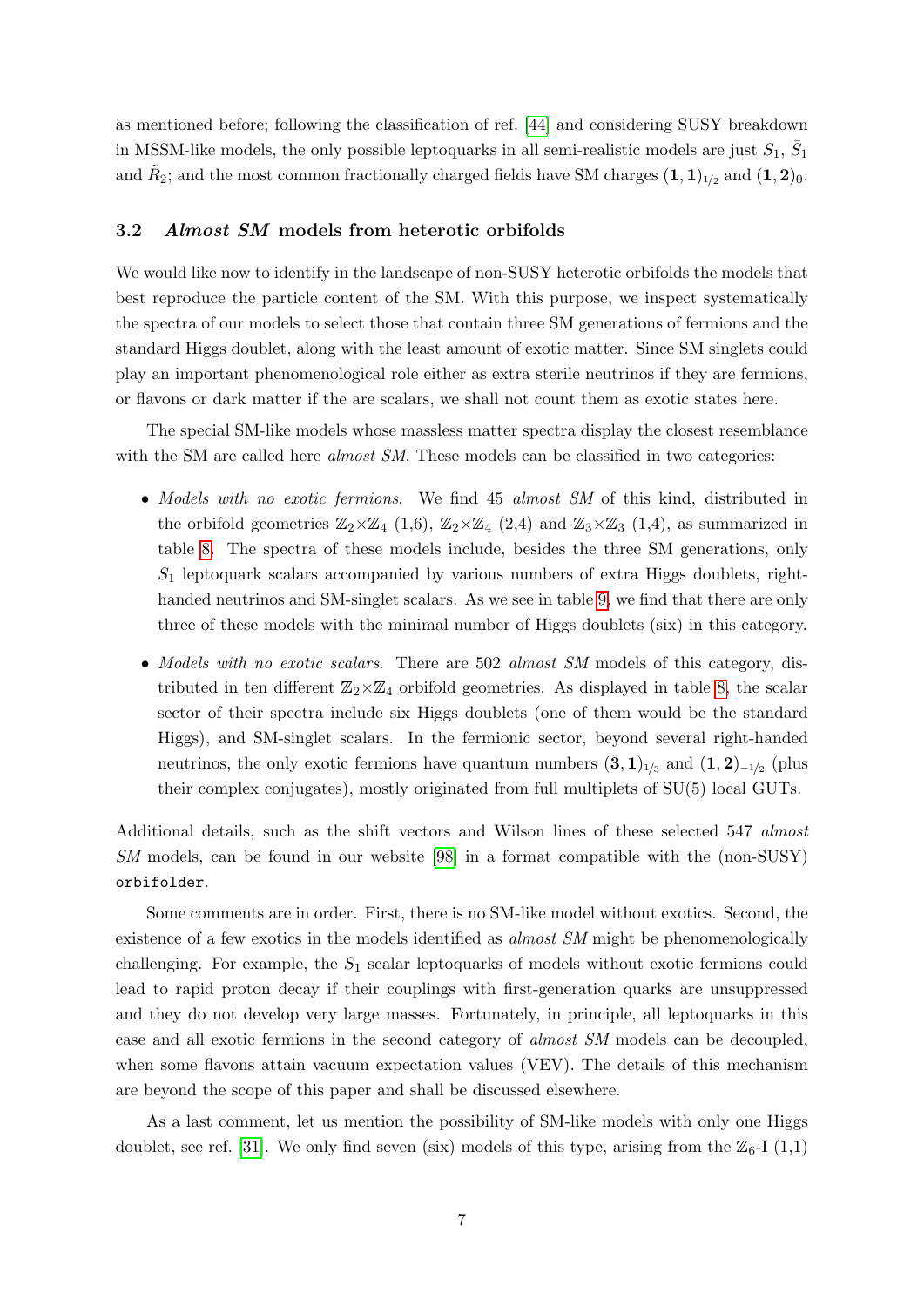$(\mathbb{Z}_6$ -I  $(2,1)$ ) orbifold geometries. Unfortunately, as shown in table [8,](#page-22-0) these models include several VLE. In the scalar sector, beside 71 flavon or dark matter candidates on average, they include two  $S_1$  leptoquarks and the exotic representations  $(3,1)_{1/6}$ ,  $(1,2)_0$  and  $(1,1)_{1/2}$ . In the fermionic sector, in addition to about 200 right-handed neutrinos, we see extra vector-like pairs of down-type quark singlets and lepton doublets, as well as fractionally charged exotics in the representations  $(3,1)_{1/6}$ ,  $(1,2)_0$  and  $(1,1)_{1/2}$  (paired up with their complex conjugates). Although the exotics could in principle be decoupled from the low-energy effective theory, these models seem to be in worse shape than our almost SM.

#### <span id="page-8-0"></span>3.3 Predicting the stringy origin of the SM with machine learning

The previous observations based on a systematic, though limited, search reveal some of the general properties of the matter spectra of a subset of all possible SM-like string models. Fortunately, by using machine learning (ML) techniques, as in ref. [\[16\]](#page-24-3), we can learn more.

Here, based on the information provided by the identified models, we obtain an ML algorithm that predicts the specific orbifold geometry that most likely hosts a SM-like string model with a given particle content of exotics. We address this task using supervised machine learning and evaluate the quality of our algorithms using the accuracy and the f1-macro. The accuracy of our predictive ML algorithm is given by the number of correct predictions divided by the total number of predictions. On the other hand, the f1-macro is computed as the average of the f1-scores of each of the 104 orbifold geometries. Since our dataset is imbalanced, the f1-macro is more suitable for our task, see for example section 3.1 in ref. [\[16\]](#page-24-3).

In order to compare to the accuracy and the f1-macro of a "good" ML algorithm, we first compute the so-called null value. The null value is based on the trivial algorithm that always predicts the orbifold geometry that appears most frequently in our dataset of 170,219 inequivalent SM-like models, independently of the given particle spectrum. In our dataset,  $\mathbb{Z}_2\times\mathbb{Z}_4$  (1,5) is the orbifold geometry that yields the largest number of SM-like models, with a total number of 9,388 SM-like models. Hence, we can estimate the accuracy of the trivial algorithm based on our dataset: it gives a correct prediction with a probability of 5.5%, i.e.

null value accuracy : 
$$
\frac{9,388}{170,219} \approx 5.5\%
$$
. (3)

In addition, we compute the f1-scores and the f1-macro for the trivial algorithm. We obtain  $f1(\mathbb{O}) = 0$  for  $\mathbb{O} \neq \mathbb{Z}_2 \times \mathbb{Z}_4$   $(1,5)$  and  $f1(\mathbb{O}) = 1$  for  $\mathbb{O} = \mathbb{Z}_2 \times \mathbb{Z}_4$   $(1,5)$ . Hence,

null value f1-macc: 
$$
\frac{1+0+\ldots+0}{104} \approx 1\% \,. \tag{4}
$$

These are our null values against which we will compare our results in the following.

Before we discuss our ML algorithm, we first split our dataset into 80% training data and 20% test data. Since the label of the orbifold geometry is a categorical data (i.e. data without ordering), we use a one-hot encoding for the labels of the 104 orbifold geometries that host SM-like string models. Furthermore, for each SM-like string model, we represent the exotic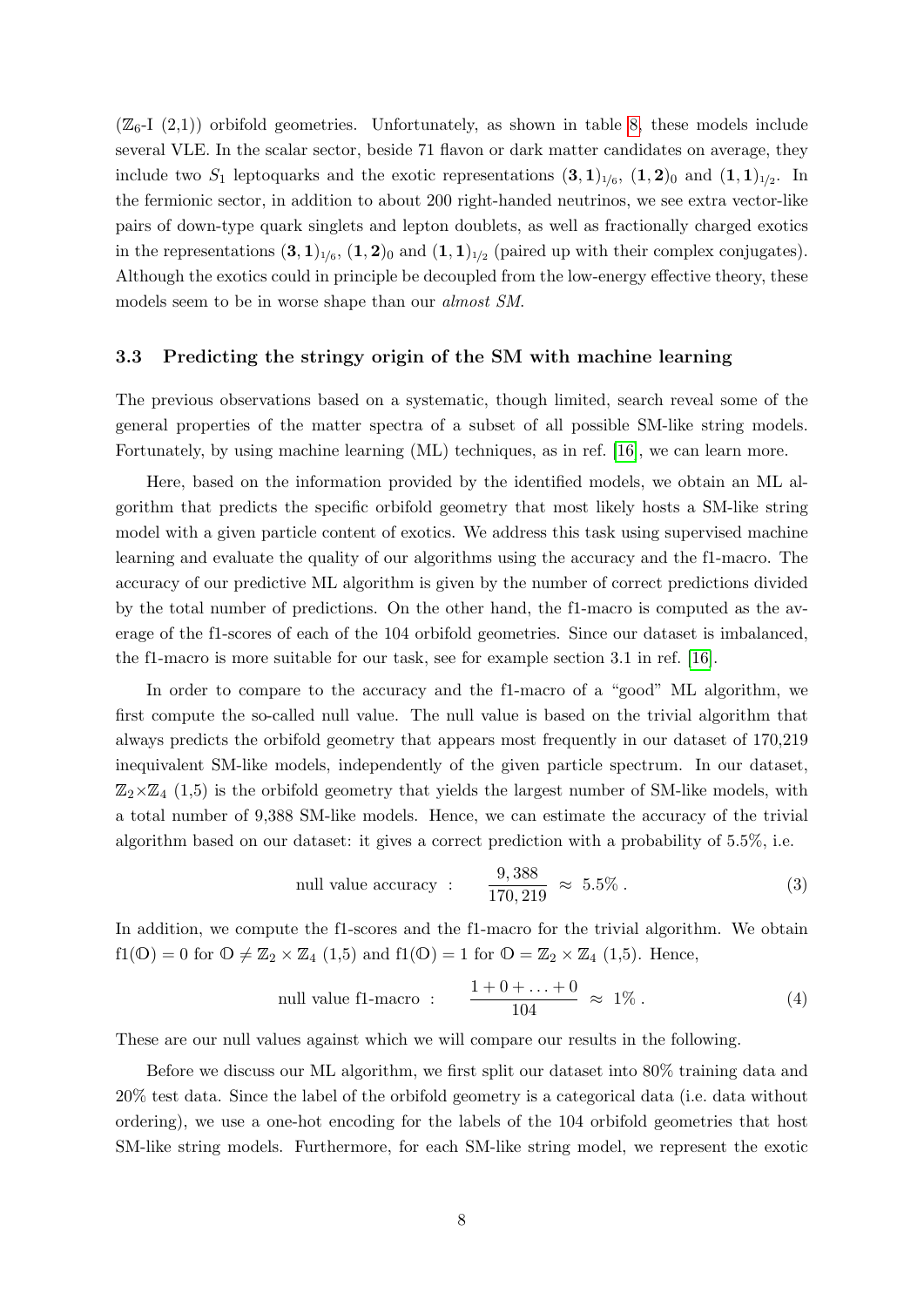<span id="page-9-1"></span>

<span id="page-9-0"></span>Figure 1: (a) Accuracies a of the validation set and (b) number of trainable parameters p for neural networks with two hidden layers of sizes  $s_1 \in \{50, 100, ..., 400\}$  and  $s_2 \in \{50, 100, ..., 400\}$ .

particle spectrum by a 52-dimensional vector of integers (for the 26 fermionic and 26 bosonic exotics as listed in tables [3](#page-17-0) and [4\)](#page-18-0). Hence, our ML algorithm  $f_{ML}$  takes a 52-dimensional vector  $X \in \mathbb{N}^{52}$  as input (corresponding to the particle spectrum of exotics) and gives a 104dimensional vector as output (corresponding to the one-hot encoded prediction of the orbifold geometry that most likely can produce the given particle spectrum),

particle spectrum of exotics 
$$
X \xrightarrow{f_{ML}}
$$
 orbifold geometry  $\mathbb{O}$ . (5)

As ML algorithm, we take a fully connected neural network. The input layer has 52 nodes corresponding to X, and the output layer has 104 nodes (corresponding to the 104 orbifold geometries). We add two hidden layers with  $s_1$  and  $s_2$  nodes, respectively. Then, the number of trainable parameters of the neural network is given by

$$
\# = 53 s_1 + 105 s_2 + s_1 s_2 + 104 , \tag{6}
$$

see figure [1b,](#page-9-0) and we want to balance between the accuracy of our neural network and the number of trainable parameters. As activation functions we choose "selu" except for the output layer. There, we use the "softmax" activation functions, such that each value in the output layer lies in the range  $[0, 1]$  and the sum of output values is normalized to 1. Then, we can interpret the  $i$ -th output value as the probability that the  $i$ -th orbifold geometry can reproduce the given particle spectrum. In addition, we use a learning rate of 0.001 and the loss is computed using "categorical crossentropy". Using our training set, we scan over network architectures with

$$
s_1 \in \{50, 100, \dots, 400\} \quad \text{and} \quad s_2 \in \{50, 100, \dots, 400\} \,, \tag{7}
$$

using a 20% validation split and train three times each neural network for 200 training epochs. The averaged maximal accuracies of the validation set are evaluated and plotted in figure [1a.](#page-9-1) The best accuracy of the validation set is around 75% for a network architecture with  $s_1 = 300$ and  $s_2 = 400$  (with 178, 004 trainable parameters). However, using  $s_1 = 100$  and  $s_2 = 350$ (with 77, 154 trainable parameters) we already obtain an accuracy of 74% (and the f1-macro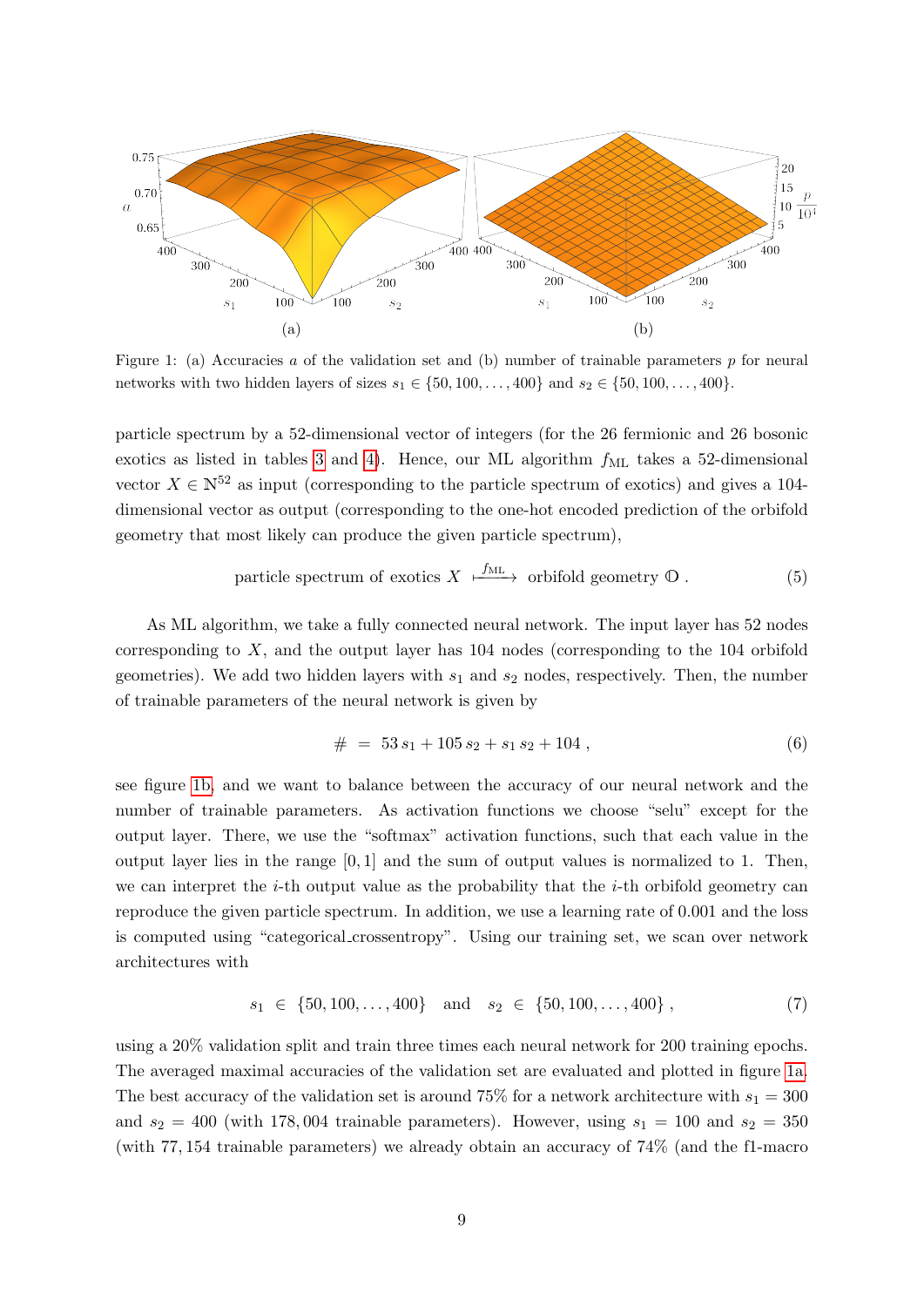<span id="page-10-0"></span>

<span id="page-10-1"></span>Figure 2: (a) Loss of training and validation sets after certain number of training epochs of our best neural network architecture with  $s_1 = 100$  and  $s_2 = 350$ . Note that the loss of the validation set increases after  $\approx$  120 epochs, which signals overfitting. (b) Using a majority vote of 21 neural networks of the size  $s_1 = 100$  and  $s_2 = 350$ , we compute the confusion matrix of the test set and display it as a heat map (restricted to those orbifold geometries that have at least 50 SM-like models in the test set).

of the validation set is 73%). Thus, we choose the smaller but almost equally good network architecture. After  $\approx$  120 epochs of training the loss of the validation set starts to increase, see figure [2a.](#page-10-0) Hence, the neural network begins to overfit. Thus, we stop training after 120 training epochs. Then, we construct and train 21 neural networks of this architecture and use a majority vote of the 21 individual predictions to obtain a final prediction. By doing so, the accuracy of the test set (consisting of 20% of all data) increases slightly to 76%. We display the confusion matrix of the test set as a heat map in figure [2b.](#page-10-1)

Now, we can use our trained neural networks to extrapolate to SM-like models that have not been discovered in the string landscape so far. By giving a spectrum of exotics to the trained neural networks, we obtain a prediction for the orbifold geometry that most likely can host this model. For example, we ask the networks what the orbifold geometry is that can most likely reproduce the exact SM spectrum without charged exotics. In detail, we specify a SM spectrum that contains in addition to the Higgs and the three generations of quarks and leptons only SM singlets: a (large) number of right-handed neutrinos (which can be utilized for an extended seesaw mechanism, see ref. [\[20\]](#page-25-8)) and a (large) number of SM scalar singlets. The results are visualized in figure [3.](#page-11-0) For certain numbers of singlets the orbifold geometries  $\mathbb{Z}_2\times\mathbb{Z}_2$  (12,1),  $\mathbb{Z}_3\times\mathbb{Z}_3$  (1,4) or  $\mathbb{Z}_2\times\mathbb{Z}_4$  (1,6) are predicted to be able to reproduce these spectra.

By comparing to our 170,219 explicitly constructed SM-like models, we see that especially the orbifold geometries  $\mathbb{Z}_2\times\mathbb{Z}_2$  (12,1) and  $\mathbb{Z}_3\times\mathbb{Z}_3$  (1,4) are able to produce the SM spectrum with the least number of additional particles compared to all other orbifold geometries. In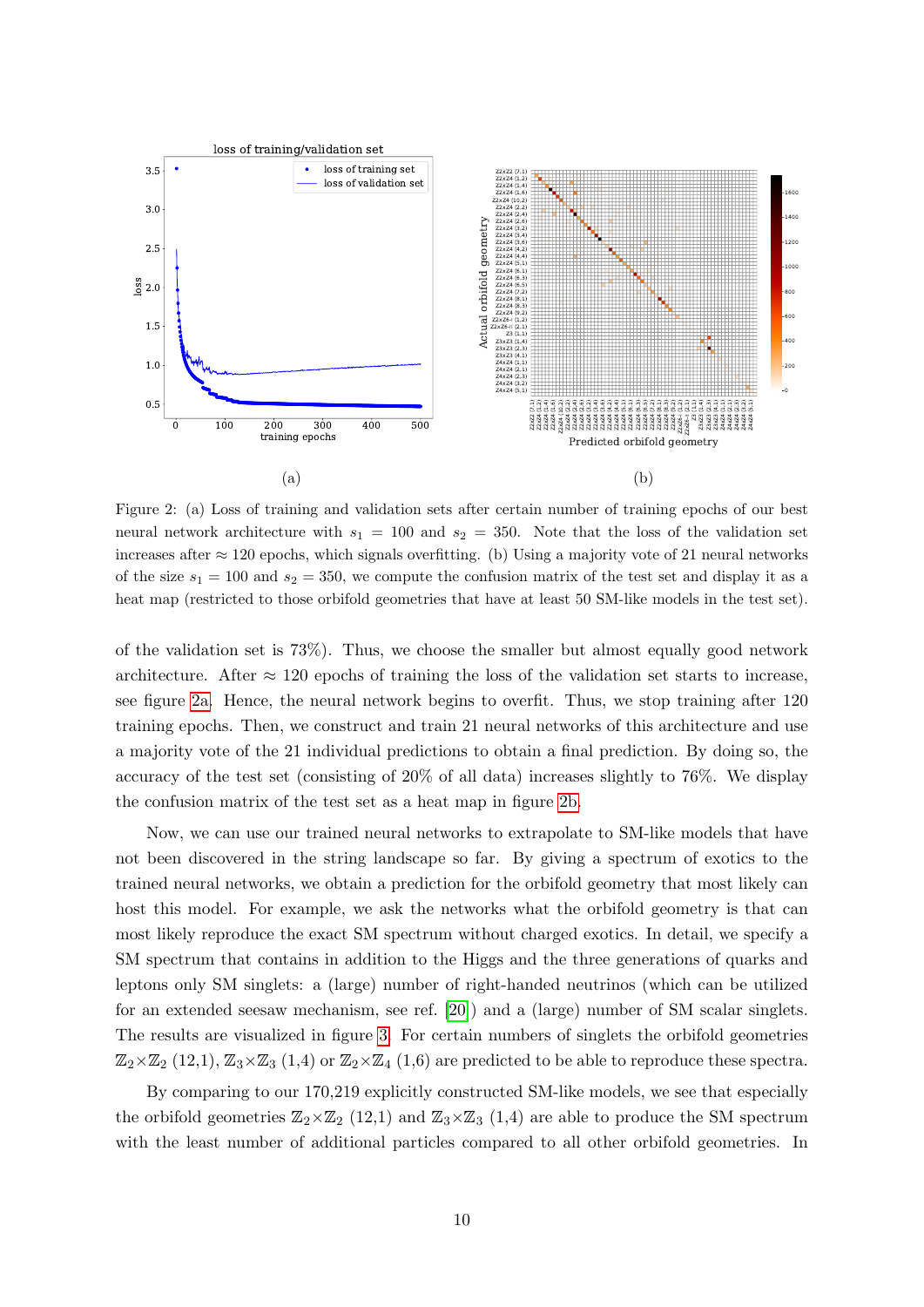

<span id="page-11-0"></span>Figure 3: Predictions of orbifold geometries for SM-like spectra without exotics, except for  $[1, \ldots, 200]$ additional right-handed neutrinos and  $[1, \ldots, 200]$  scalar flavons  $(1, 1)_0$ . The transparency of each pixel indicates the accuracy of the respective prediction: the less transparent the color, the more accurate the prediction.

addition, we predict the orbifold origin of SM-like models with 110 SM scalar singlets (roughly at the average number for all orbifold geometries, see table [6\)](#page-20-0) and with some scalar leptoquarks  $S_1, \bar{S}_1$ , and  $\tilde{R}_2$ , but no further exotics. The results are illustrated in figs. [4](#page-12-0) (a)–(c). Finally, we predict the orbifold origin of a SM-like model with no other exotics except for a (large) number of additional Higgs doublets, see fig. [4](#page-12-0) (d). Recall that we have found correlations between the number of leptoquarks  $\bar{S}_1$  and  $\tilde{R}_2$ , and between the number of leptoquarks  $S_1$  and the number of additional Higgs doublets, see the respective plots in fig. [5.](#page-23-1) Therefore, it is also clear why the predictions in figs. [4](#page-12-0) (a) and 4 (b) are very similar, as well as the predictions in figs. 4 (c) and [4](#page-12-0) (d).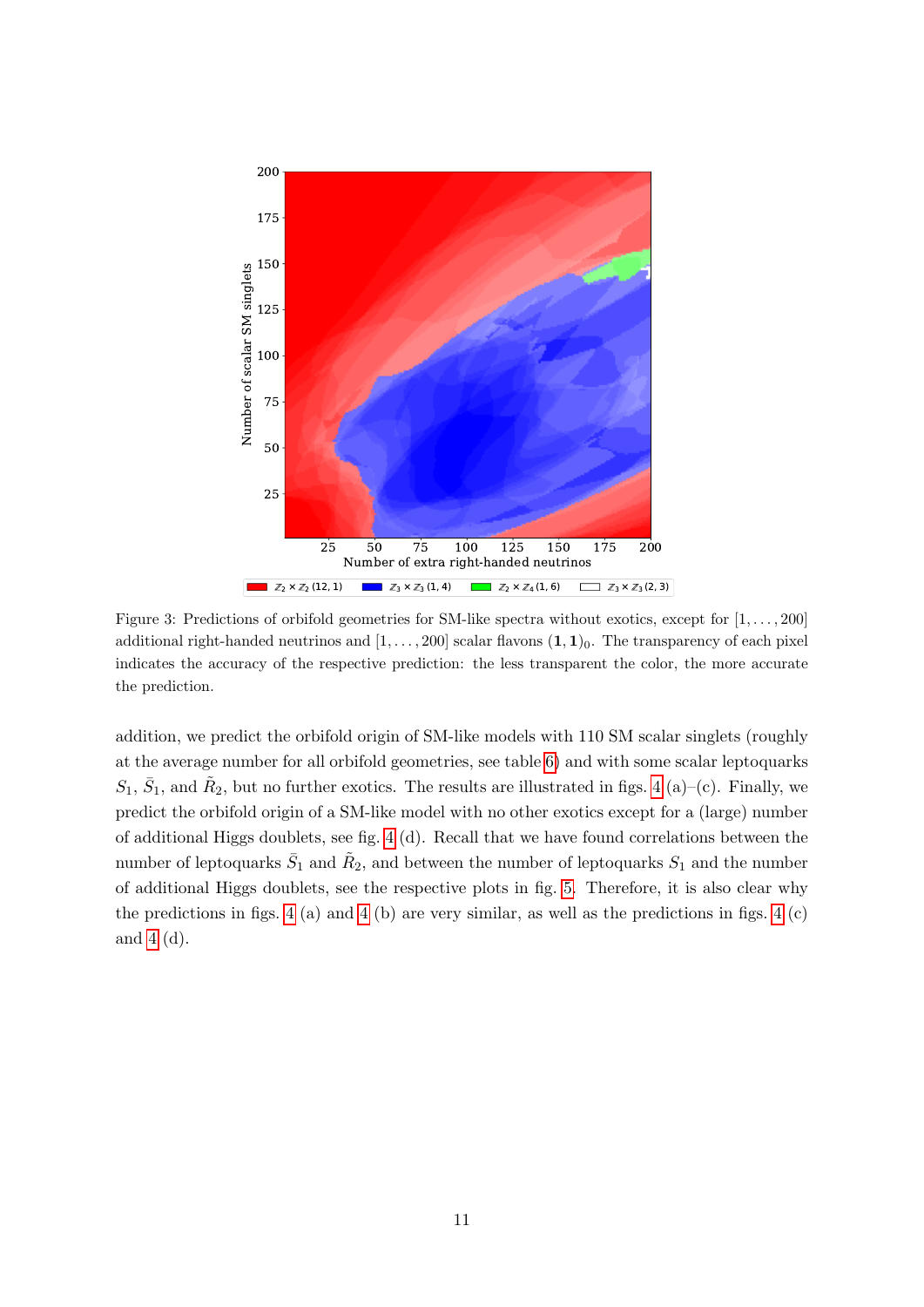

<span id="page-12-0"></span>Figure 4: Predictions of orbifold geometries for SM-like spectra without exotics, except for 110 scalar flavons  $(1, 1)_0$ , and additional particles as indicated by the labels of the axes. The transparency of each pixel indicates the accuracy of the respective prediction: the less transparent the color, the more accurate the prediction.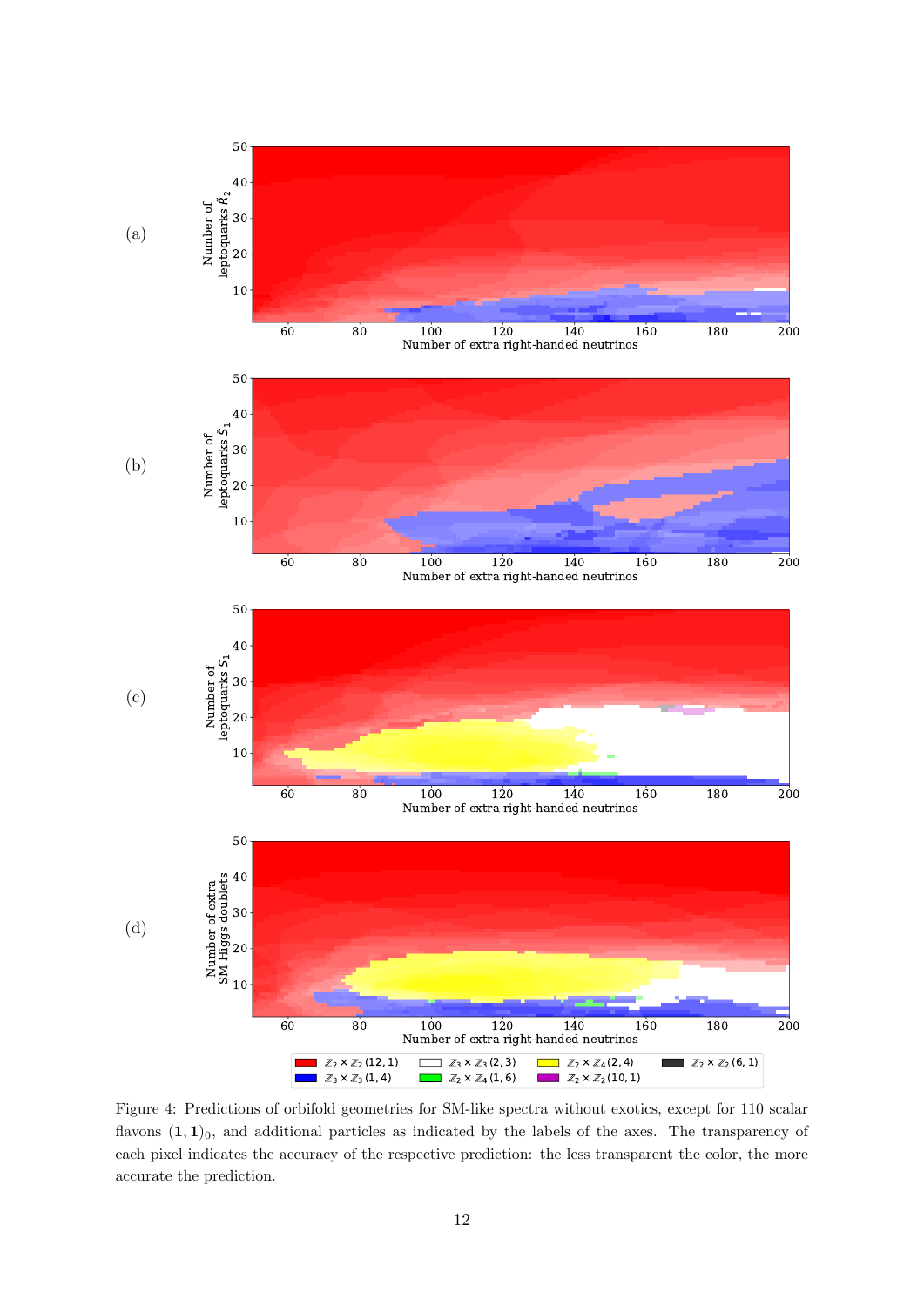|                | Model 1                          |                |     | Model 2                          |               |                | Model 3                          |               |
|----------------|----------------------------------|----------------|-----|----------------------------------|---------------|----------------|----------------------------------|---------------|
| #              | fermionic irrep                  | label          | #   | fermionic irrep                  | label         | #              | fermionic irrep                  | label         |
| 5              | $(\mathbf{1},\mathbf{2})_{-1/2}$ | $\ell_i$       | 3   | $(\mathbf{1},\mathbf{2})_{-1/2}$ | $\ell_i$      | 3              | $({\bf 1},{\bf 2})_{-1/2}$       | $\ell_i$      |
| $\overline{2}$ | $(1,2)_{1/2}$                    | $\bar{\ell}_i$ |     |                                  |               | 3              | $(1,1)_{-1}$                     | $e_i$         |
| 3              | $(1,1)_1$                        | $\bar{e}_i$    | 3   | $(1,1)_1$                        | $\bar{e}_i$   | 6              | $(1,1)_1$                        | $\bar{e}_i$   |
| 3              | $({\bf 3}, {\bf 2})_{1/6}$       | $q_i$          | 3   | $({\bf 3}, {\bf 2})_{1/6}$       | $q_i$         | 3              | $({\bf 3}, {\bf 2})_{1/6}$       | $q_i$         |
| 3              | $(\bar{\bf 3}, {\bf 1})_{-2/3}$  | $\bar{u}_i$    | 3   | $(\bar{\bf 3}, {\bf 1})_{-2/3}$  | $\bar{u}_i$   | 6              | $({\bf \bar{3}},{\bf 1})_{-2/3}$ | $\bar{u}_i$   |
|                |                                  |                |     |                                  |               | 3              | $({\bf 3}, {\bf 1})_{2/3}$       | $u_i$         |
| $\overline{7}$ | $(\bar{\bf 3}, {\bf 1})_{1/3}$   | $\bar{d}_i$    | 3   | $(\bar{\bf 3}, {\bf 1})_{1/3}$   | $\bar{d}_i$   | $\overline{5}$ | $(\bar{\bf 3}, {\bf 1})_{1/3}$   | $\bar{d}_i$   |
| $\overline{4}$ | $({\bf 3}, {\bf 1})_{-1/3}$      | $d_i$          |     |                                  |               | $\overline{2}$ | $(3,1)_{-1/3}$                   | $d_i$         |
| 111            | $(1,1)_{0}$                      | $\bar{\nu}_i$  | 119 | $(1,1)$ <sub>0</sub>             | $\bar{\nu}_i$ | 67             | $(1,1)$ <sub>0</sub>             | $\bar{\nu}_i$ |
| #              | scalar irrep                     | label          | #   | scalar irrep                     | label         | #              | scalar irrep                     | label         |
| 6              | $({\bf 1},{\bf 2})_{1/2}$        | $\phi_i$       | 9   | $({\bf 1},{\bf 2})_{1/2}$        | $\phi_i$      | 6              | $({\bf 1},{\bf 2})_{1/2}$        | $\phi_i$      |
| 76             | $(1,1)$ <sub>0</sub>             | $s_i$          | 30  | $(1,1)$ <sub>0</sub>             | $s_i$         | 24             | $(1,1)$ <sub>0</sub>             | $s_{\it i}$   |
|                |                                  |                | 9   | $(\bar{\bf 3}, {\bf 1})_{1/3}$   | $S_{1,i}$     | 12             | $(\bar{\bf 3}, {\bf 1})_{1/3}$   | $S_{1,i}$     |

<span id="page-13-1"></span>Table 2: Massless spectra of three promising SM-like models. The representations are written with respect to  $\mathcal{G}_{\text{SM}} = \text{SU}(3)_C \times \text{SU}(2)_L \times \text{U}(1)_Y$ , where the hypercharges are displayed as subscripts. All fermions are left-handed. Model 1 is an *almost SM* based on the  $\mathbb{Z}_2\times\mathbb{Z}_4$  (2,4) orbifold geometry; model 2 is an *almost SM* based on the  $\mathbb{Z}_3\times\mathbb{Z}_3$  (1,4) orbifold geometry; and model 3 is an almost SM string model arising from the  $\mathbb{Z}_2\times\mathbb{Z}_2$  (12,1) geometry. Besides the numbers of Higgs doublets  $\phi$ , right-handed neutrinos  $\bar{\nu}$  and flavons s, the models differ by the extra "hidden" non-Abelian gauge factor which acts as a continuous gauge flavor symmetry.

## <span id="page-13-0"></span>4 Benchmark SM-like models

In this section, we discuss some details of three benchmark SM-like string models. Two of them are characteristic almost SM orbifold models: one without exotic scalars and one without exotic fermions. The third model is a SM-like model including a small number of righthanded neutrinos and SM-singlet scalars. These models arise from different  $\mathbb{Z}_N\times\mathbb{Z}_M$  orbifold geometries. Hence, they are defined by these geometries and their gauge embedding in terms of the 16D shift vectors  $V_1, V_2$  and Wilson lines  $W_\alpha, \alpha = 1, \ldots, 6$ .

Our benchmark models are defined as follows:

• Model 1. Almost SM model based on the orbifold geometry  $\mathbb{Z}_2\times\mathbb{Z}_4$  (2,4) and its gauge embedding given by the shift vectors

$$
V_1 = \frac{1}{2}(0, 0, 0, 0, 0, 1, 1, 4, 0, 0, 0, 0, 1, 1, 1, 1), \qquad (8a)
$$

$$
V_2 = \frac{1}{8}(-3, -1, -1, -1, 3, 1, 9, -3, -5, -1, 1, 1, -1, -1, 1, 5) , \tag{8b}
$$

and the Wilson lines (with  $W_1 = W_2 = 0$ )

$$
W_3 = W_4 = W_6 = \frac{1}{2}(0, 0, 0, 0, 0, 0, 0, 0, -1, 0 - 3, 0 - 3, 2, -2, 3), \tag{9a}
$$

$$
W_5 = \frac{1}{4}(-7, -1, -1, 3, 7, -3, 9, -7, -7, 5, -5, 9, -3, 7, 7, 3) \tag{9b}
$$

The resulting 4D gauge group is given by

$$
\mathcal{G}_{4D} = \text{SU}(3)_C \times \text{SU}(2)_L \times \text{U}(1)_Y \times \mathcal{G}_{\text{hidden}} \times \text{U}(1)^{8},\tag{10}
$$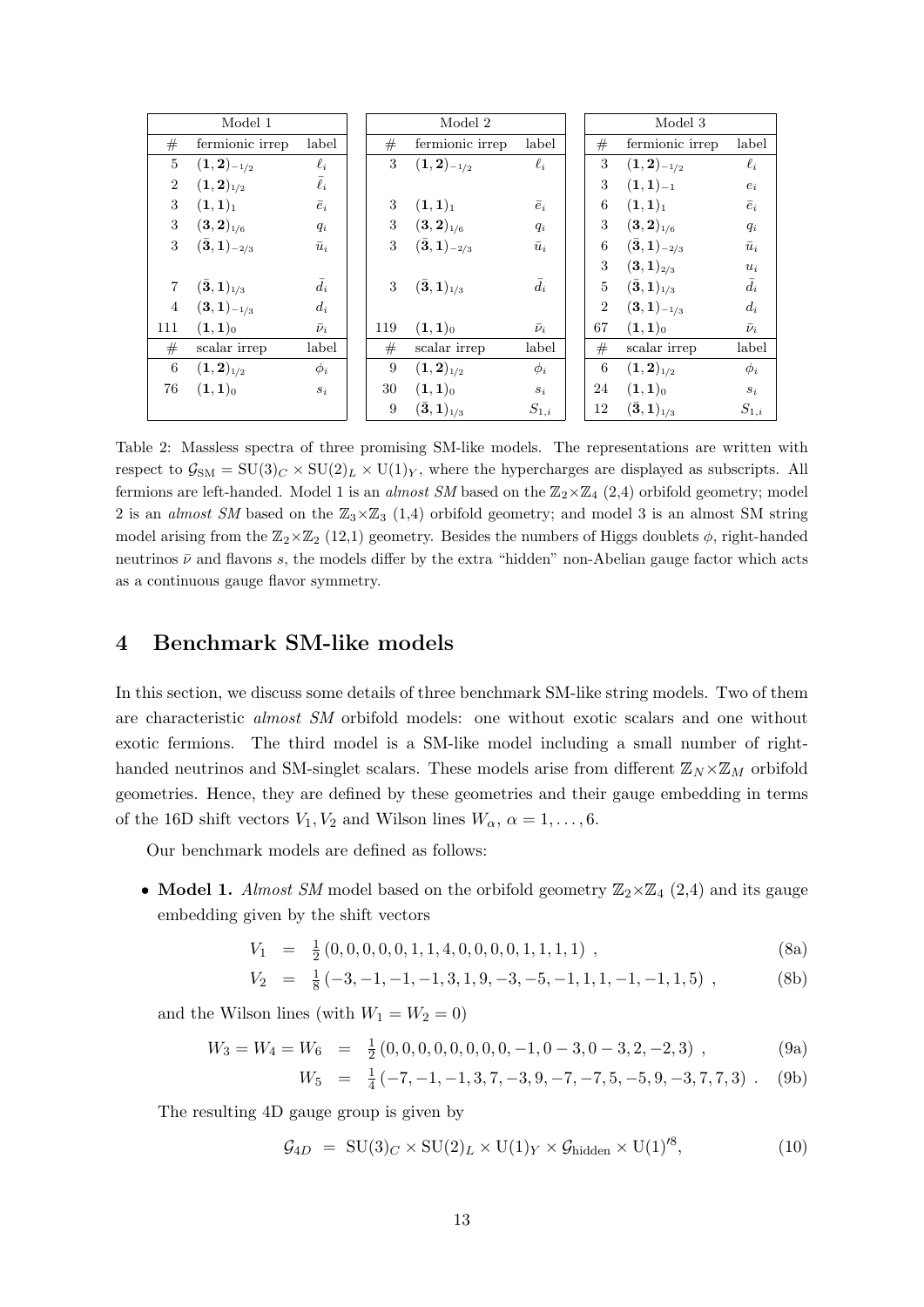where  $G_{\text{hidden}} = SU(3) \times SU(2)^2$  is the hidden gauge group and one of the U(1)' is anomalous. The SM gauge quantum numbers of the massless spectrum are presented in table [2,](#page-13-1) where we display explicitly the pairs of vector-like exotic fermions. Note that there are three vector-like pairs of extra lepton doublets and four pairs of exotic downtype quarks, which can develop large masses when some of the 76 flavons attain VEVs. This model exhibits a total of six Higgs doublets and 111 right-handed neutrinos.

• Model 2. Almost SM model based on the orbifold geometry  $\mathbb{Z}_3\times\mathbb{Z}_3$  (1,4) and its gauge embedding given by the shift vectors

$$
V_1 = \frac{1}{6}(-9, -1, -1, -1, -1, 1, 1, 3, -1, 1, 1, 1, 1, 1, 7) , \qquad (11a)
$$

$$
V_2 = \frac{1}{6}(9, -11, -3, 1, 1, -5, 3, -11, -1, -1, -1, -1, -1, 1, 3, 3) , \qquad (11b)
$$

and the Wilson lines (with  $W_{\alpha} = W_1$  for all  $\alpha$ )

$$
W_1 = \frac{1}{6}(-1, 5, -9, -1, 3, -9, -9, -11, -11, -7, -1, 1, 5, -1, -11, 13) \tag{12a}
$$

The 4D gauge group reads

$$
\mathcal{G}_{4D} = \text{SU}(3)_C \times \text{SU}(2)_L \times \text{U}(1)_Y \times \mathcal{G}_{\text{hidden}} \times \text{U}(1)^{6},\tag{13}
$$

where  $\mathcal{G}_{hidden} = SU(2)^3$  is the hidden gauge group and one of the  $U(1)'$  is anomalous. The SM gauge quantum numbers of the massless spectrum are shown in table [2.](#page-13-1) As exotics, this model includes nine  $S_1$  leptoquarks and eight additional Higgs doublets. Clearly, including the standard Higgs doublet, these fields build  $5$ -plets of local  $SU(5)$  GUTs in higher dimensions. In addition, we observe a large set of right-handed neutrinos and 30 scalar singlets.

• Model 3. SM-like string model based on the orbifold geometry  $\mathbb{Z}_2\times\mathbb{Z}_2$  (12,1) and its gauge embedding given by the shift vectors

$$
V_1 = \frac{1}{2}(0, 0, 0, 0, 0, 0, 0, 8, -2, 0, 0, 0, 0, 0, 1, 1), \qquad (14a)
$$

$$
V_2 = \frac{1}{4}(-1, -1, 1, 1, 1, 1, 19, 7, -5, -1, -1, -1, -1, 5, -7, -1), \qquad (14b)
$$

and the Wilson lines (with  $W_1 = W_2 = W_3$  and  $W_4 = W_5 = W_6$ )

$$
W_1 = \frac{1}{8} (1, 13, -1, -1, -1, 15, 9, 21, 7, -1, -1, 1, 3, -11, 7, 15) , \qquad (15a)
$$

$$
W_4 = \frac{1}{4} (6, 2, -1, 0, 1, -6, -3, 1, 0, 0, 0, 0, 0, 0, 0, 0)
$$
 (15b)

The 4D gauge group is given by

$$
\mathcal{G}_{4D} = \text{SU}(3)_C \times \text{SU}(2)_L \times \text{U}(1)_Y \times \mathcal{G}_{\text{hidden}} \times \text{U}(1)^{10},\tag{16}
$$

where  $\mathcal{G}_{\text{hidden}} = SU(2)^2$  is the hidden gauge group and one of the U(1)' is anomalous. The SM quantum numbers of the matter spectrum of this model are displayed in table [2.](#page-13-1) We observe that this model yields the smallest number of SM singlets among the spectra of the benchmark models. However, there is a large number of (pairs of) vector-like exotic fermions and  $S_1$  leptoquarks. As in many other SM-like models, there are six Higgs doublets.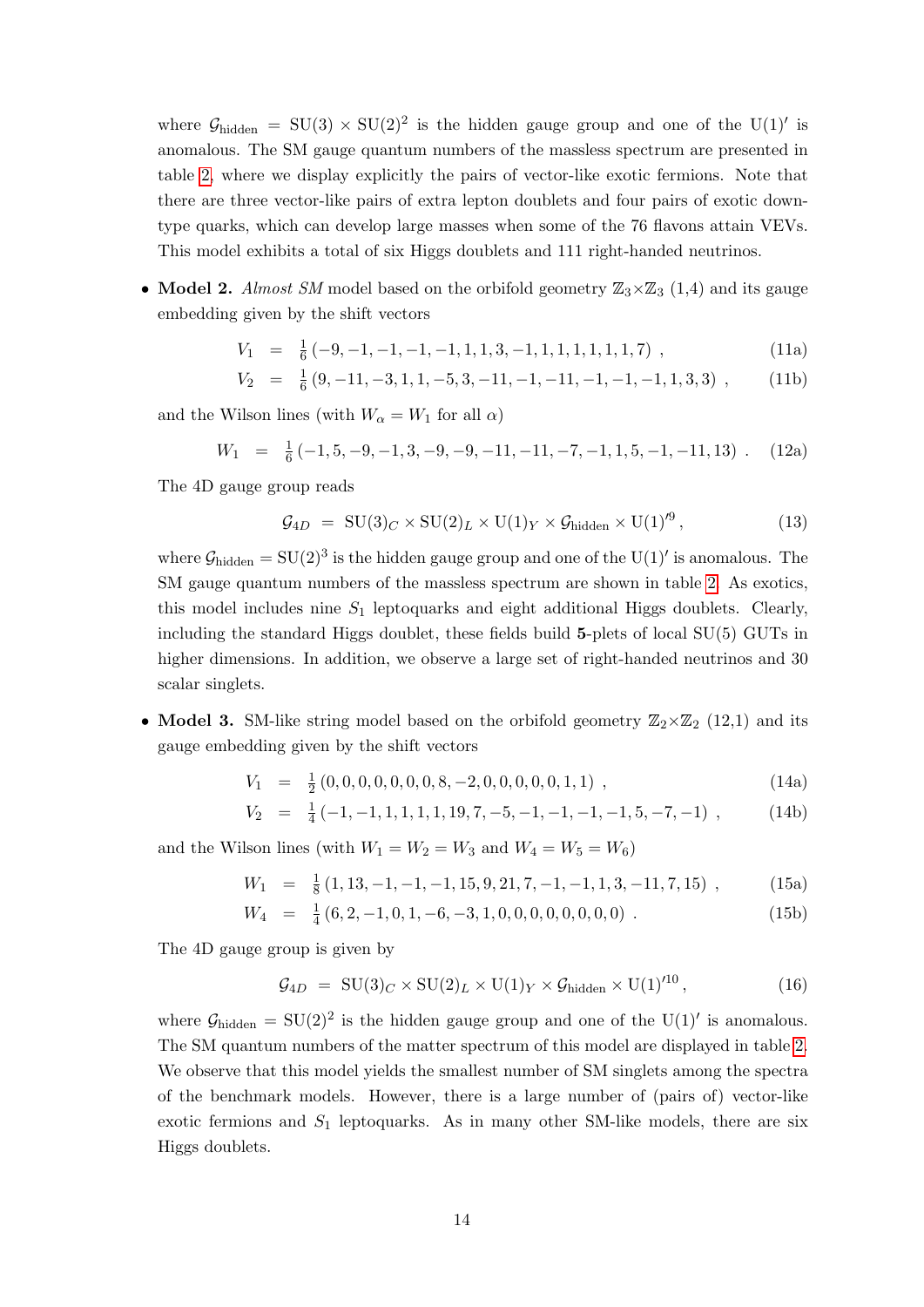## <span id="page-15-0"></span>5 Conclusions and outlook

In this work we have performed the most extensive search for SM-like models from orbifold compactification of the non-SUSY heterotic string  $SO(16) \times SO(16)$ . We inspected their massless spectra looking for the SM-like models whose spectra best resemble the one of the SM, and for useful patterns that may guide us to find the SM from string theory.

Using a non-SUSY extension of the orbifolder and considering all 138 orbifolds classified in ref. [\[30\]](#page-25-3), we find 170,219 SM-like models distributed among 104 orbifold geometries, as presented in table [1.](#page-4-0) Orbifolds with point groups  $\mathbb{Z}_2\times\mathbb{Z}_4$  and  $\mathbb{Z}_8$ -II produce the majority of the models with 147,996 out of 169,177 in  $\mathbb{Z}_N \times \mathbb{Z}_M$  orbifolds and 423 out of 1,042 in  $\mathbb{Z}_N$  orbifolds. These models include the SM gauge group, three generations of SM fermions, including three right-handed neutrinos, at least one Higgs doublet, a number of SM-singlet scalars or fermions, and a few vector-like exotic fermions and exotic scalars. We classify all (52) possible exotic representations (where some of them behave as leptoquarks), and the number (1–55) of Higgs doublets that can appear in SM-like string models. Our results, summarized in the tables of appendix [A,](#page-17-1) indicate that only certain types of exotic representations appear in these constructions and they are not arbitrary. In particular, they build generically representations of SU(5) (local) GUTs at the singularities of the orbifold in extra dimensions. Further, most exotic scalars transform either as extra Higgs doublets or as  $S_1, \, \bar{S}_1$  or  $\tilde{R}_2$  scalar leptoquarks, see ref. [\[44\]](#page-26-13) for notation and refs. [\[49,](#page-26-11) [52,](#page-26-12) [57,](#page-27-1) [58,](#page-27-2) [78\]](#page-28-5) for their phenomenology.

We explore the massless spectra of our SM-like models in order to identify special SM-like string models called here almost SM models and exhibiting either i) no exotic fermions or ii) no exotic scalars, except for SM singlets that may play the role of right-handed neutrinos in the fermionic sector and flavons or dark matter candidates in the scalar sector. The details of these models are discussed in section [3.2](#page-7-0) and summarized in the tables of our appendix [B.](#page-22-2)

In section [3.3,](#page-8-0) we apply machine learning techniques to our dataset of 170,219 SM-like string models. Following ref. [\[16\]](#page-24-3), we train a neural network such that it predicts, based on a requested particle spectrum, the orbifold geometry that most likely can host the corresponding SM-like string model. Our analysis shows that the underlying orbifold geometry leaves a distinct imprint on the matter spectrum of the resulting SM-like string model. We are thus able to predict the phenomenologically most promising orbifold geometries to be  $\mathbb{Z}_2\times\mathbb{Z}_2$  (12,1),  $\mathbb{Z}_3\times\mathbb{Z}_3$  (1,4),  $\mathbb{Z}_2\times\mathbb{Z}_4$  (2,4) and  $\mathbb{Z}_3\times\mathbb{Z}_3$  (2,3), see figures [3](#page-11-0) and [4.](#page-12-0) Note that we make the list of all particle spectra available and invite the community to consider them in their studies. This information can be found in our website [\[98\]](#page-29-3). Our data includes i) the files that contain shifts and Wilson lines of all 170,219 SM-like string models, ii) files that contain the *almost* SM models, and iii) the complete list of exotics for all 170,219 SM-like models.

To illustrate the qualities of our models, we present in section [4](#page-13-0) three special models, two almost SM models and one SM-like model with a reduced number of SM singlets. They correspond to a sample of the models that arise from the three most promising orbifold geometries identified by using machine learning techniques.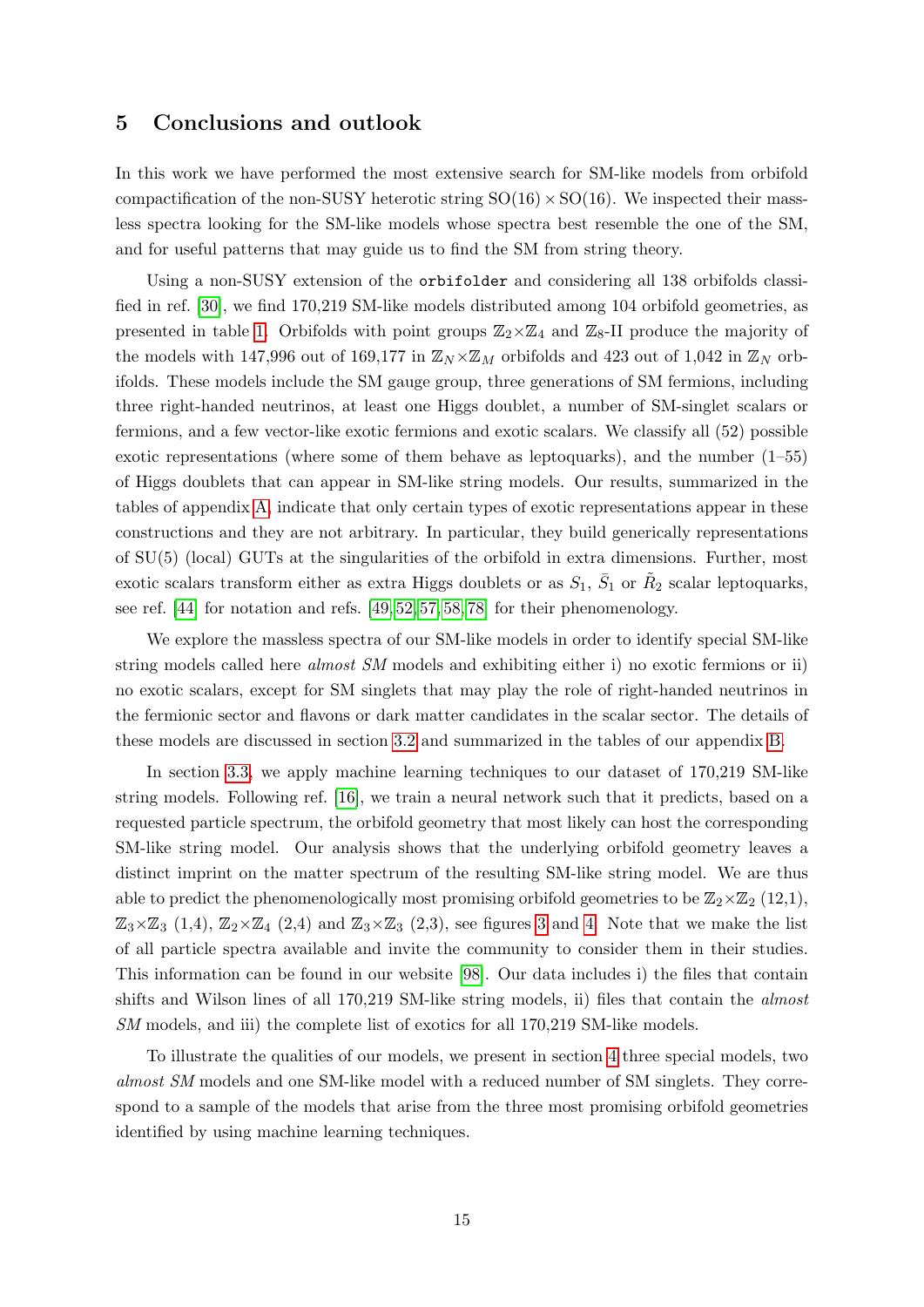One task beyond this work is the detailed study of the phenomenology of our SM-like string models. With this purpose, one should first construct the interaction terms  $\mathcal{L}_{int}$ , that give rise to the couplings among the different SM fields and the (scalar and fermionic) exotics. From this, one could obtain constraints on the parameters of the couplings that may lead to rapid proton decay, that could explain the  $g_{\mu} - 2$  discrepancy via leptoquarks, or that could provide admissible scenarios of multi-Higgs portals to dark matter, among other scenarios. Some of these phenomenological questions shall be studied elsewhere.

Another interesting endeavor in the non-SUSY heterotic string compactified on orbifolds is the study of the emerging eclectic flavor scheme, which is the natural nontrivial combination of traditional and modular flavor symmetries appearing in string orbifolds [\[99–](#page-29-4)[101\]](#page-29-5). The eclectic picture has been studied only in the supersymmetric context, i.e. in the case of orbifold compactifications of the  $E_8\times E_8$  heterotic string. As modular and traditional flavor symmetries originate from the outer automorphisms of the Narain space group, which are independent of the presence of supersymmetry, extending the discussion to the non-SUSY case should be feasible. This would, on the one hand, provide an understanding of modular flavor symmetries without SUSY, and on the other, complete the classification of all possible flavor symmetries emerging from orbifold compactifications [\[14,](#page-24-6) [102\]](#page-29-6).

The final goal of the construction of non-supersymmetric string constructions is to arrive at a phenomenologically viable model. This requires to address the questions of potential instabilities beyond the perturbatively tachyon-free spectra presented here and the potentially large cosmological constant, as discussed in e.g. refs. [\[37,](#page-26-1) [38,](#page-26-2) [103–](#page-29-7)[106\]](#page-29-8). We postpone the study of these challenges for future works.

# Acknowledgments

P.V. is supported by the Deutsche Forschungsgemeinschaft (SFB1258). We would like to thank J. Armando Arroyo, Esaú Cervantes, Yessenia Olguín-Trejo and Omar Pérez-Figueroa for useful discussions.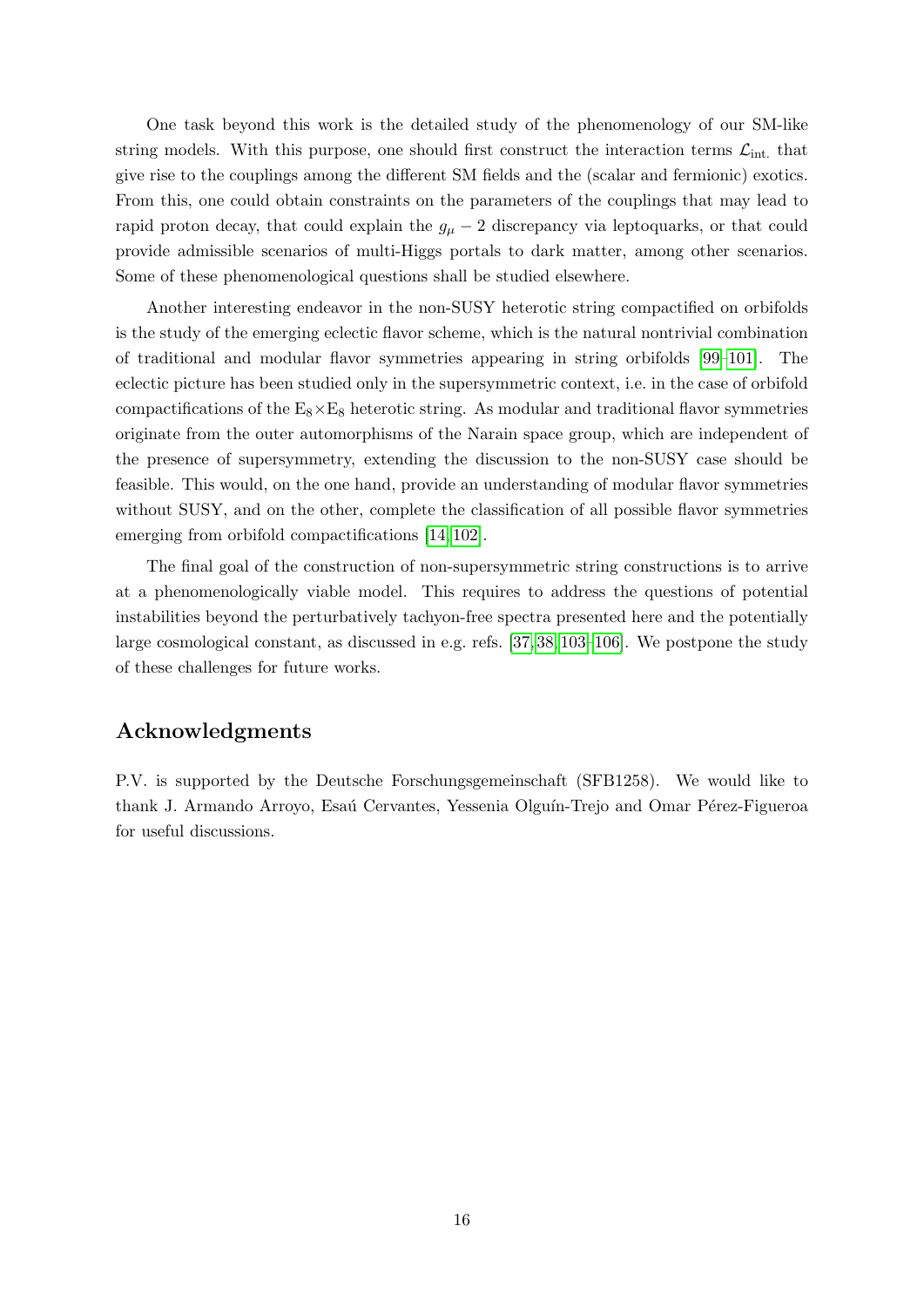|                                         | $\mathbb{Z}_3$ | $\mathbb{Z}_4$ | $\mathbb{Z}_{6}$ -I | $\mathbb{Z}_6$ -II | $\mathbb{Z}_{8}$ -I | $\mathbb{Z}_8$ -II | $\mathbb{Z}_{12}$ -II | $\mathbb{Z}_2\times\mathbb{Z}_2$ | $\mathbb{Z}_2\times\mathbb{Z}_4$ | $\mathbb{Z}_2\times \mathbb{Z}_6$ -I | $\mathbb{Z}_2\times \mathbb{Z}_6\text{-}\mathrm{II}$ | $\mathbb{Z}_3\times\mathbb{Z}_3$ | $\mathbb{Z}_3\times\mathbb{Z}_6$ | $\mathbb{Z}_4\times\mathbb{Z}_4$ | $\mathbb{Z}_6\times\mathbb{Z}_6$ |
|-----------------------------------------|----------------|----------------|---------------------|--------------------|---------------------|--------------------|-----------------------|----------------------------------|----------------------------------|--------------------------------------|------------------------------------------------------|----------------------------------|----------------------------------|----------------------------------|----------------------------------|
| # SM                                    | 155            | 30             | 64                  | 260                | 8                   | 423                | 102                   | 234                              | 147,996                          | 606                                  | 457                                                  | 14,891                           | 147                              | 4,834                            | 12                               |
| $({\bf 3}, {\bf 2})_{1/6}$              | $0\%$          | 10.00%         | 45.31%              | 40.00%             | 100%                | 21.51%             | 2.94%                 | 62.39%                           | 32.55%                           | 48.84%                               | 64.11%                                               | 0.56%                            | 58.50%                           | 22.34%                           | $16.67\%$                        |
| $(\bar{\bf 3}, {\bf 1})_{-2/3}$         | $0\%$          | 3.33%          | $0\%$               | 23.85%             | $0\%$               | 20.80%             | 2.94%                 | 57.69%                           | 33.04%                           | $50.33\%$                            | 23.19%                                               | $0.46\%$                         | 67.35%                           | 20.15%                           | $66.67\%$                        |
| $(\bar{\bf 3}, {\bf 1})_{1/3}$          | $83.87\%$      | 100%           | 100%                | 94.62%             | 100%                | 96.93%             | 86.27%                | 99.15%                           | 98.90%                           | 96.20%                               | 100%                                                 | 96.56%                           | 100%                             | 99.44%                           | $100\%$                          |
| $(\mathbf{1},\mathbf{2})_{-1/2}$        | 62.58%         | 96.67%         | 90.63%              | 96.54%             | 100%                | 95.98%             | 86.27%                | 97.01%                           | 98.81%                           | 96.70%                               | 97.37%                                               | 94.92%                           | 94.56%                           | 99.13%                           | 100%                             |
| $(1,1)_1$                               | $0\%$          | 3.33%          | $0\%$               | 22.69%             | $0\%$               | 20.80%             | 2.94%                 | 57.69%                           | 33.04%                           | 50.33%                               | 23.19%                                               | 0.61%                            | 68.03%                           | 20.02%                           | 66.67%                           |
| $(1,1)_{0}$                             | 100%           | 100%           | 100%                | 100%               | 100%                | 100%               | 100%                  | 100%                             | 100%                             | 100%                                 | 100%                                                 | 100%                             | 100%                             | 100%                             | 100%                             |
| $({\bf 3}, {\bf 2})_{-1/3}$             | $0\%$          | $0\%$          | $0\%$               | $0\%$              | $0\%$               | $0\%$              | $0\%$                 | $0\%$                            | $2.16\%$                         | 0.17%                                | $0\%$                                                | $0\%$                            | 1.36%                            | 0.04%                            | $0\%$                            |
| $({\bf 3}, {\bf 2})_{-1/6}$             | $0\%$          | $0\%$          | $0\%$               | $0\%$              | $0\%$               | $0\%$              | $0\%$                 | $0\%$                            | $0\%$                            | $0\%$                                | $0\%$                                                | 2.41\%                           | $0\%$                            | $0\%$                            | $0\%$                            |
| $({\bf 3}, {\bf 2})_{-5/6}$             | 49.68%         | $0\%$          | $0\%$               | 20.38%             | $0\%$               | 2.60%              | 1.96%                 | $0\%$                            | 0.53%                            | 8.91%                                | 8.75%                                                | $0.36\%$                         | 42.18%                           | 5.73%                            | $33.33\%$                        |
| $({\bf 3},{\bf 1})_0$                   | 33.55%         | $0\%$          | $0\%$               | 2.31%              | $0\%$               | $0\%$              | $0\%$                 | $0\%$                            | $0\%$                            | $0\%$                                | $0\%$                                                | 43.37%                           | 2.04%                            | $0\%$                            | $0\%$                            |
| $(\bar{\bf 3}, {\bf 1})_{2/3}$          | $0\%$          | $0\%$          | $0\%$               | $0\%$              | $0\%$               | $0\%$              | $0\%$                 | $0\%$                            | $0\%$                            | $0\%$                                | $0\%$                                                | 1.59%                            | $0\%$                            | $0\%$                            | $0\%$                            |
| $(\bar{\bf 3}, {\bf 1})_{-1/3}$         | 10.97%         | $0\%$          | $0\%$               | 0.38%              | $0\%$               | $0\%$              | $0\%$                 | $0\%$                            | $0\%$                            | $0\%$                                | $0\%$                                                | 22.68%                           | 1.36%                            | $0\%$                            | $0\%$                            |
| $({\bf 3}, {\bf 1})_{-5/6}$             | $0\%$          | $0\%$          | $0\%$               | $0\%$              | $0\%$               | $0\%$              | $0\%$                 | $0\%$                            | $0\%$                            | $0\%$                                | $0\%$                                                | $0\%$                            | 1.36%                            | 0.08%                            | $0\%$                            |
| $({\bf 3}, {\bf 1})_{1/6}$              | 49.03%         | 66.67%         | 84.38%              | 88.08%             | 25.00%              | 65.96%             | 56.86%                | 73.08%                           | 68.88%                           | 65.02%                               | 100%                                                 | 0.38%                            | 89.12%                           | $76.89\%$                        | 100%                             |
| $(\mathbf{3},\mathbf{1})_{-1/12}$       | $0\%$          | $0\%$          | $0\%$               | $0\%$              | $0\%$               | $0\%$              | $0\%$                 | $0\%$                            | $0\%$                            | $0\%$                                | $0\%$                                                | $0\%$                            | $0\%$                            | 0.19%                            | $0\%$                            |
| $(1, 2)_0$                              | 50.32%         | 100%           | 100%                | 95.38%             | 100%                | 98.58%             | 96.08%                | 71.37%                           | 76.95%                           | 99.83%                               | 100%                                                 | 0.39%                            | 94.56%                           | 99.26%                           | $100\%$                          |
| $(\mathbf{1},\mathbf{2})_{1/3}$         | $0\%$          | $0\%$          | $0\%$               | $0\%$              | $0\%$               | $0\%$              | $0\%$                 | $0\%$                            | $0\%$                            | $0\%$                                | $0\%$                                                | 0.01%                            | $0\%$                            | $0\%$                            | $0\%$                            |
| $(\mathbf{1},\mathbf{2})_{1/4}$         | $0\%$          | $0\%$          | $0\%$               | $0\%$              | $0\%$               | $0\%$              | $0\%$                 | $0\%$                            | $0\%$                            | $0\%$                                | $0\%$                                                | $0\%$                            | $0\%$                            | 0.17%                            | $0\%$                            |
| $({\bf 1},{\bf 2})_{1/6}$               | 50.32%         | $0\%$          | $0\%$               | 2.69%              | $0\%$               | $0\%$              | $0\%$                 | $0\%$                            | $0\%$                            | $0\%$                                | $0\%$                                                | 58.48%                           | 2.04%                            | $0\%$                            | $0\%$                            |
| $({\bf 1},{\bf 2})_{5/6}$               | $0\%$          | $0\%$          | $0\%$               | $0\%$              | $0\%$               | $0\%$              | $0\%$                 | $0\%$                            | $0\%$                            | $0\%$                                | $0\%$                                                | 0.01%                            | $0\%$                            | $0\%$                            | $0\%$                            |
| $(\mathbf{1},\mathbf{1})_{1/2}$         | 50.32%         | 100%           | 100%                | 97.69%             | 100%                | 100%               | 100%                  | 91.03%                           | 81.41%                           | 100.00%                              | 100%                                                 | 0.39%                            | 97.96%                           | 100%                             | $100\%$                          |
| $({\bf 1},{\bf 1})_{1/3}$               | 50.32%         | $0\%$          | $0\%$               | 2.69%              | $0\%$               | $0\%$              | $0\%$                 | $0\%$                            | $0\%$                            | $0\%$                                | $0\%$                                                | 86.48%                           | 2.04%                            | $0\%$                            | $0\%$                            |
| $(\mathbf{1},\mathbf{1})_{2/3}$         | 50.32%         | $0\%$          | $0\%$               | 2.69%              | $0\%$               | $0\%$              | $0\%$                 | $0\%$                            | $0\%$                            | $0\%$                                | $0\%$                                                | 55.06%                           | 2.04%                            | $0\%$                            | $0\%$                            |
| $(\mathbf{1},\mathbf{1})_{1/4}$         | $0\%$          | $0\%$          | $0\%$               | $0\%$              | $0\%$               | $0\%$              | $0\%$                 | $0\%$                            | $0\%$                            | $0\%$                                | $0\%$                                                | $0\%$                            | $0\%$                            | 0.23%                            | $0\%$                            |
| $(\boldsymbol{1},\boldsymbol{1})_{3/4}$ | $0\%$          | $0\%$          | $0\%$               | $0\%$              | $0\%$               | $0\%$              | $0\%$                 | $0\%$                            | $0\%$                            | $0\%$                                | $0\%$                                                | $0\%$                            | $0\%$                            | 0.10%                            | $0\%$                            |
| $(1,1)_{1/6}$                           | 0.65%          | $0\%$          | $0\%$               | 0.38%              | $0\%$               | $0\%$              | $0\%$                 | $0\%$                            | $0\%$                            | $0\%$                                | $0\%$                                                | 0.03%                            | $0\%$                            | $0\%$                            | $0\%$                            |

# <span id="page-17-0"></span>A Exotic matter and Higgs doublets of stringy SM-like models

<span id="page-17-1"></span>Table 3: Percentages of SM-like models containing the various types of vector-like exotic fermions. We provide in the header the Abelian orbifold pointgroups where SM-like models were found. The row #SM lists the number of SM-like models arising from all orbifold geometries sharing the same pointgroup. We count here vector-like pairs of exotic left-chiral fermions, such that each row includes a representation and its complex conjugate, e.g.  $(3,2)_{1/6}$ stands for  $(3, 2)_{1/6} \oplus (3, 2)_{-1/6}$ . All fermions beyond the three SM generations are considered as exotics.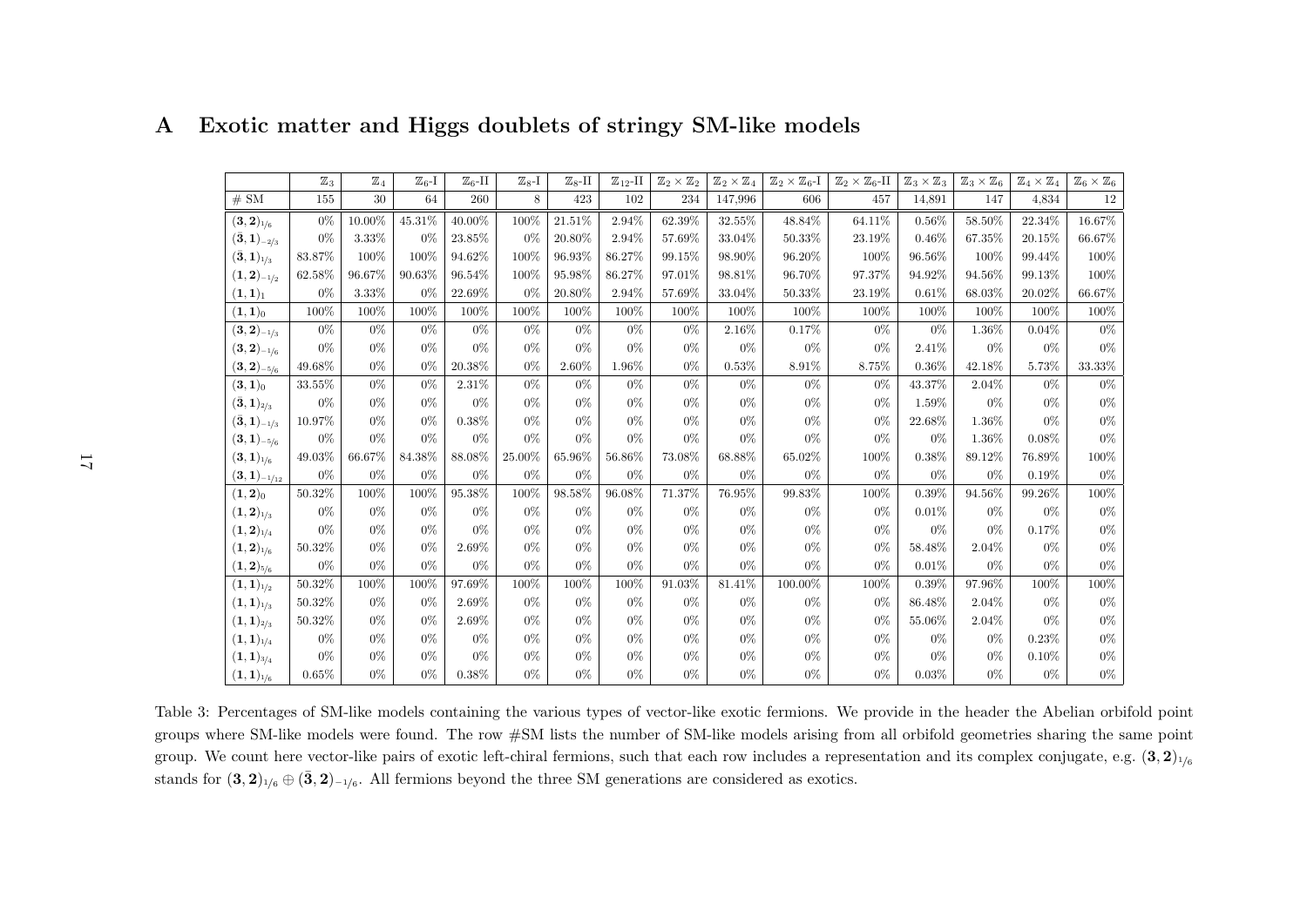<span id="page-18-0"></span>

|                                          | $\mathbb{Z}_3$ | $\mathbb{Z}_4$ | $\mathbb{Z}_6$ -I | $\mathbb{Z}_6$ -II | $\mathbb{Z}_{8}$ -I | $\mathbb{Z}_8$ -II | $\mathbb{Z}_{12}$ -II | $\mathbb{Z}_2\times\mathbb{Z}_2$ | $\mathbb{Z}_2\times\mathbb{Z}_4$ | $\mathbb{Z}_2 \times \mathbb{Z}_6$ -I | $\mathbb{Z}_2\times \mathbb{Z}_6$ -II | $\mathbb{Z}_3\times\mathbb{Z}_3$ | $\mathbb{Z}_3\times\mathbb{Z}_6$ | $\mathbb{Z}_4\times\mathbb{Z}_4$ | $\mathbb{Z}_6\times\mathbb{Z}_6$ |
|------------------------------------------|----------------|----------------|-------------------|--------------------|---------------------|--------------------|-----------------------|----------------------------------|----------------------------------|---------------------------------------|---------------------------------------|----------------------------------|----------------------------------|----------------------------------|----------------------------------|
| $\#\ \mathrm{SM}$                        | 155            | 30             | 64                | 260                | 8                   | 423                | 102                   | 234                              | 147,996                          | 606                                   | 457                                   | 14,891                           | 147                              | 4,834                            | 12                               |
| $(\mathbf{1},\mathbf{2})_{\mathbf{1/2}}$ | 100%           | 100%           | 79.69%            | 100%               | 100%                | 100%               | 100%                  | 100%                             | 100%                             | 100%                                  | 100%                                  | 100%                             | 100%                             | 100%                             | 100%                             |
| $(1,1)_0$                                | 100%           | 100%           | 100%              | 100%               | 100%                | $100\%$            | 100%                  | 100%                             | 100%                             | $100\%$                               | 100%                                  | 100%                             | 100%                             | 100%                             | 100%                             |
| $(3,2)$ <sub>-1/3</sub>                  | $0\%$          | $0\%$          | $0\%$             | $0\%$              | $0\%$               | $0\%$              | $0\%$                 | $0\%$                            | 3.50%                            | 4.79%                                 | 10.94%                                | $0\%$                            | 4.76%                            | 2.98%                            | 8.33%                            |
| $({\bf 3}, {\bf 2})_{1/6}$               | 49.68%         | $53.33\%$      | $0\%$             | 70.00%             | 100%                | 34.99%             | 21.57%                | 41.03%                           | 61.65%                           | 67.49%                                | 22.76%                                | 0.73%                            | 51.02%                           | 45.39%                           | $75.00\%$                        |
| $({\bf 3}, {\bf 2})_{-1/6}$              | $0\%$          | $0\%$          | $0\%$             | $0\%$              | $0\%$               | $0\%$              | $0\%$                 | $0\%$                            | $0\%$                            | $0\%$                                 | $0\%$                                 | 1.83%                            | $0\%$                            | $0\%$                            | $0\%$                            |
| $({\bf 3}, {\bf 1})_0$                   | 32.26%         | $0\%$          | $0\%$             | 1.92%              | $0\%$               | $0\%$              | $0\%$                 | $0\%$                            | $0\%$                            | $0\%$                                 | $0\%$                                 | 21.61%                           | 0.68%                            | $0\%$                            | $0\%$                            |
| $(\bar{\bf 3}, {\bf 1})_{2/3}$           | $0\%$          | $0\%$          | $0\%$             | $0\%$              | $0\%$               | $0\%$              | $0\%$                 | $0\%$                            | $0\%$                            | $0\%$                                 | $0\%$                                 | 5.68%                            | $0\%$                            | $0\%$                            | $0\%$                            |
| $(\bar{\bf 3}, {\bf 1})_{-2/3}$          | 49.68%         | 30.00%         | $0\%$             | 60.00%             | $0\%$               | 40.43%             | 25.49%                | 41.45%                           | 61.21%                           | 42.08%                                | 31.29%                                | 0.73%                            | 50.34%                           | 40.75%                           | 100%                             |
| $(\bar{\bf 3}, {\bf 1})_{1/3}$           | 100%           | 100%           | 100%              | 100%               | 100%                | 100%               | 100%                  | 100%                             | 98.58%                           | 100%                                  | 100%                                  | 99.93%                           | 100%                             | 100%                             | 100%                             |
| $({\bf \bar{3}},{\bf 1})_{-1/3}$         | 5.81%          | $0\%$          | $0\%$             | 0.38%              | $0\%$               | $0\%$              | $0\%$                 | $0\%$                            | $0\%$                            | $0\%$                                 | $0\%$                                 | 12.06%                           | $0\%$                            | $0\%$                            | $0\%$                            |
| $({\bf 3}, {\bf 1})_{1/6}$               | $0\%$          | 70.00%         | 100%              | 92.69%             | 100%                | 79.67%             | 78.43%                | 71.37%                           | $70.14\%$                        | 72.44%                                | 98.91%                                | $0\%$                            | 81.63%                           | 90.13%                           | 100%                             |
| $({\bf 3}, {\bf 1})_{-1/6}$              | $0\%$          | $0\%$          | $0\%$             | 0.38%              | $0\%$               | $0\%$              | $0\%$                 | $0\%$                            | $0\%$                            | $0\%$                                 | $0\%$                                 | $0\%$                            | $0\%$                            | $0\%$                            | $0\%$                            |
| $(3,1)$ <sub>-5/6</sub>                  | $0\%$          | $0\%$          | $0\%$             | $0\%$              | $0\%$               | $0\%$              | $0\%$                 | $0\%$                            | $0\%$                            | $0\%$                                 | $0\%$                                 | $0\%$                            | 3.40%                            | 0.17%                            | 41.67%                           |
| $({\bf 3}, {\bf 1})_{-1/12}$             | $0\%$          | $0\%$          | $0\%$             | $0\%$              | $0\%$               | $0\%$              | $0\%$                 | $0\%$                            | $0\%$                            | $0\%$                                 | $0\%$                                 | $0\%$                            | $0\%$                            | 0.10%                            | $0\%$                            |
| $({\bf 3}, {\bf 1})_{5/12}$              | $0\%$          | $0\%$          | $0\%$             | $0\%$              | $0\%$               | $0\%$              | $0\%$                 | $0\%$                            | $0\%$                            | $0\%$                                 | $0\%$                                 | $0\%$                            | $0\%$                            | $0.06\%$                         | $0\%$                            |
| $(\mathbf{1},\mathbf{2})_0$              | $0\%$          | 100%           | 100%              | $87.31\%$          | 100%                | 98.35%             | 98.04%                | 74.36%                           | 77.04%                           | 97.19%                                | 98.91%                                | $0\%$                            | 82.31%                           | 99.19%                           | 100%                             |
| $({\bf 1},{\bf 2})_{1/6}$                | 31.61%         | $0\%$          | $0\%$             | $2.31\%$           | $0\%$               | $0\%$              | $0\%$                 | $0\%$                            | $0\%$                            | $0\%$                                 | $0\%$                                 | 32.60%                           | 2.04%                            | $0\%$                            | $0\%$                            |
| $({\bf 1},{\bf 2})_{5/6}$                | $0\%$          | $0\%$          | $0\%$             | $0\%$              | $0\%$               | $0\%$              | $0\%$                 | $0\%$                            | $0\%$                            | $0\%$                                 | $0\%$                                 | 1.13%                            | $0\%$                            | $0\%$                            | $0\%$                            |
| $(\mathbf{1},\mathbf{2})_{1\!/\!4}$      | $0\%$          | $0\%$          | $0\%$             | $0\%$              | $0\%$               | $0\%$              | $0\%$                 | $0\%$                            | $0\%$                            | $0\%$                                 | $0\%$                                 | $0\%$                            | $0\%$                            | 0.19%                            | $0\%$                            |
| $(1, 1)_{1}$                             | 51.61%         | 30.00%         | $0\%$             | 59.23%             | $0\%$               | 40.43%             | 25.49%                | 41.45%                           | 61.21%                           | 42.08%                                | 31.29%                                | 0.73%                            | 50.34%                           | 40.73%                           | 100%                             |
| $({\bf 1},{\bf 1})_{1/2}$                | $0\%$          | 100%           | 100%              | 97.69%             | 100%                | 100%               | 100%                  | 91.45%                           | 81.40%                           | 100%                                  | 100%                                  | $0\%$                            | 97.96%                           | 100%                             | 100%                             |
| $(1,1)_{1/3}$                            | 50.32%         | $0\%$          | $0\%$             | 2.69%              | $0\%$               | $0\%$              | $0\%$                 | $0\%$                            | $0\%$                            | $0\%$                                 | $0\%$                                 | 78.15%                           | 2.04%                            | $0\%$                            | $0\%$                            |
| $(\mathbf{1},\mathbf{1})_{2/3}$          | 29.68%         | $0\%$          | $0\%$             | 2.69%              | $0\%$               | $0\%$              | $0\%$                 | $0\%$                            | $0\%$                            | $0\%$                                 | $0\%$                                 | 39.43%                           | 2.04%                            | $0\%$                            | $0\%$                            |
| $({\bf 1},{\bf 1})_{1/4}$                | $0\%$          | $0\%$          | $0\%$             | $0\%$              | $0\%$               | $0\%$              | $0\%$                 | $0\%$                            | $0\%$                            | $0\%$                                 | $0\%$                                 | $0\%$                            | $0\%$                            | 0.23%                            | $0\%$                            |
| $({\bf 1},{\bf 1})_{3/4}$                | $0\%$          | $0\%$          | $0\%$             | $0\%$              | $0\%$               | $0\%$              | $0\%$                 | $0\%$                            | $0\%$                            | $0\%$                                 | $0\%$                                 | $0\%$                            | $0\%$                            | 0.12%                            | $0\%$                            |
| $(\mathbf{1},\mathbf{1})_{\frac{1}{6}}$  | $0\%$          | $0\%$          | $0\%$             | 0.38%              | $0\%$               | $0\%$              | $0\%$                 | $0\%$                            | $0\%$                            | $0\%$                                 | $0\%$                                 | $0\%$                            | $0\%$                            | $0\%$                            | $0\%$                            |

Table 4: Percentages of SM-like models containing the various types of exotic scalars. We provide in the header the Abelian orbifold point groups where SM-like models were found. The row #SM lists the number of SM-like models arising from all orbifold geometries sharing the same point group. Higgsdoublets beyond the SM Higgs are considered as exotics. Since we consider complex scalars, we identify <sup>a</sup> representation and its complex conjugate, e.g. $({\bf 3}, {\bf 1})_{\scriptscriptstyle 1\!/\!6} \equiv ({\bf \bar 3}, {\bf 1})_{\scriptscriptstyle -1\!/\!6}.$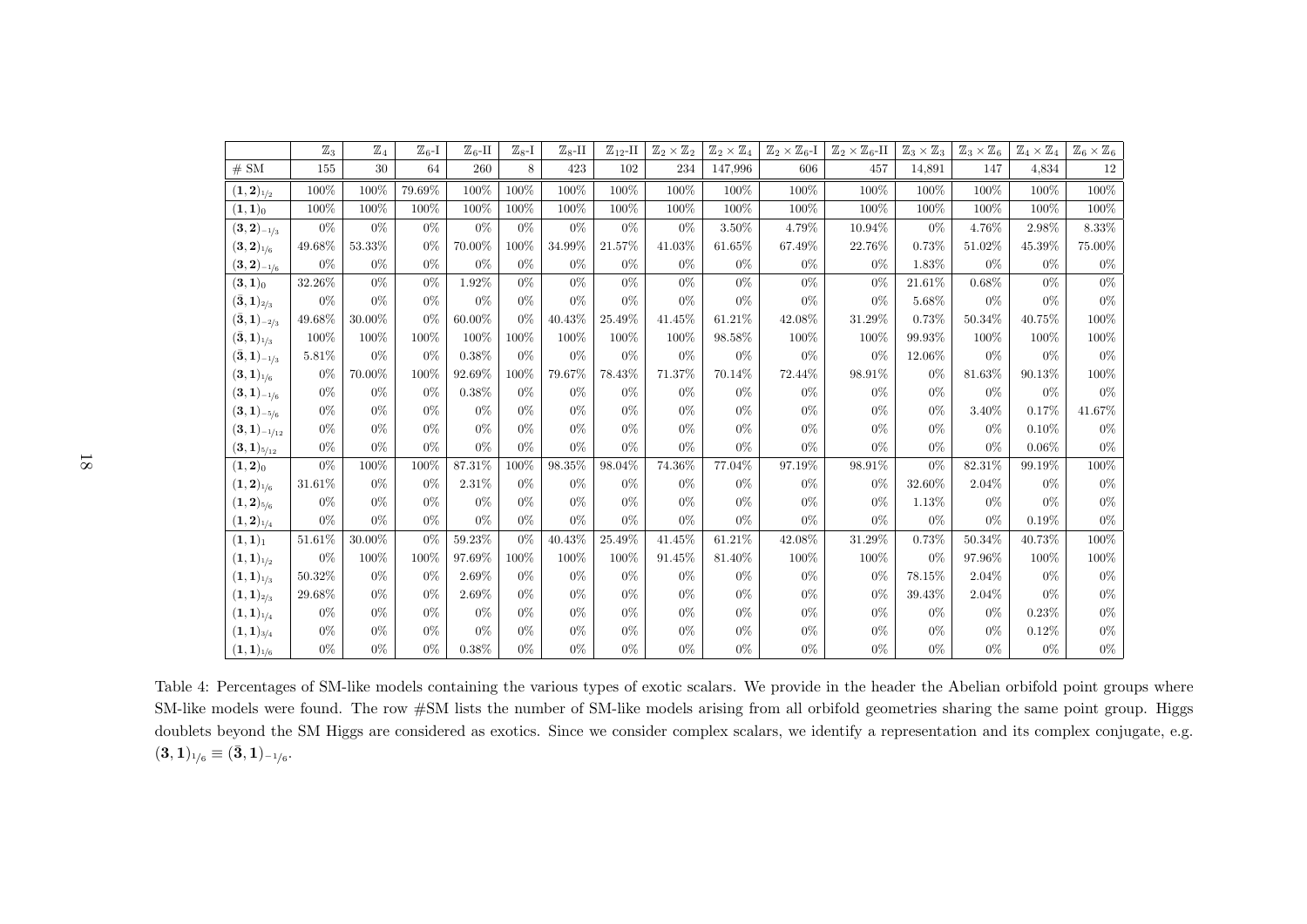<span id="page-19-0"></span>

|                                         | $\mathbb{Z}_3$ | $\mathbb{Z}_4$ | $\mathbb{Z}_6$ -I | $\mathbb{Z}_6$ -II | $\mathbb{Z}_8$ -I | $\mathbb{Z}_8$ -II | $\mathbbm{Z}_{12}\text{-}\mathrm{II}$ | $\mathbb{Z}_2\times\mathbb{Z}_2$ | $\mathbb{Z}_2\times\mathbb{Z}_4$ | $\mathbb{Z}_2\times \mathbb{Z}_6$ -I | $\mathbb{Z}_2\times \mathbb{Z}_6$ -II | $\mathbb{Z}_3\times\mathbb{Z}_3$ | $\mathbb{Z}_3\times\mathbb{Z}_6$ | $\mathbb{Z}_4\times\mathbb{Z}_4$ | $\mathbb{Z}_6\times\mathbb{Z}_6$ |
|-----------------------------------------|----------------|----------------|-------------------|--------------------|-------------------|--------------------|---------------------------------------|----------------------------------|----------------------------------|--------------------------------------|---------------------------------------|----------------------------------|----------------------------------|----------------------------------|----------------------------------|
| # SM                                    | 155            | 30             | 64                | 260                | 8                 | 423                | 102                                   | 234                              | 147,996                          | 606                                  | 457                                   | 14,891                           | 147                              | 4,834                            | 12                               |
| $({\bf 3}, {\bf 2})_{1/6}$              | 0.00           | 0.10           | 0.45              | 0.95               | 1.00              | 0.24               | 0.06                                  | 1.18                             | 0.34                             | 0.84                                 | 0.64                                  | 0.01                             | 1.01                             | 0.23                             | 0.25                             |
| $(\bar{\bf 3}, {\bf 1})_{-2/3}$         | 0.00           | 0.03           | $\theta$          | 0.28               | $\Omega$          | 0.21               | 0.06                                  | 1.12                             | 0.35                             | $0.89\,$                             | 0.24                                  | 0.01                             | 0.95                             | 0.21                             | 0.75                             |
| $(\bar{\bf 3}, {\bf 1})_{1/3}$          | 3.23           | 1.93           | 4.25              | 4.27               | 7.25              | 4.13               | 3.26                                  | 5.24                             | 6.78                             | 7.27                                 | 7.04                                  | 3.32                             | 8.95                             | 6.91                             | 9.00                             |
| $(\mathbf{1},\mathbf{2})_{-1/2}$        | 2.50           | 1.67           | 2.80              | 4.26               | 7.00              | 4.13               | 3.30                                  | 5.32                             | 6.61                             | 7.08                                 | 5.30                                  | 2.86                             | 5.82                             | 6.51                             | 3.75                             |
| $(1, 1)_{1}$                            | $\overline{0}$ | 0.03           | $\overline{0}$    | 0.27               | $\theta$          | 0.21               | 0.06                                  | 1.12                             | 0.35                             | 0.89                                 | 0.24                                  | 0.01                             | 0.96                             | 0.21                             | 0.75                             |
| $(1,1)_0$                               | 116.99         | 107.47         | 194.13            | 135.41             | 205.50            | 148.08             | 117.84                                | 151.35                           | 174.23                           | 183.41                               | 195.47                                | 121.03                           | 207.76                           | 212.27                           | 167.33                           |
| $({\bf 3}, {\bf 2})_{-1/3}$             | $\Omega$       | $\Omega$       | $\Omega$          | $\Omega$           | $\Omega$          | $\Omega$           | $\Omega$                              | $\overline{0}$                   | 0.03                             | 0.00                                 | $\Omega$                              | $\Omega$                         | 0.03                             | 0.00                             |                                  |
| $({\bf 3}, {\bf 2})_{-1/6}$             | $\overline{0}$ | $\Omega$       | $\theta$          | $\Omega$           | $\theta$          | $\Omega$           | $\Omega$                              | $\theta$                         | $\overline{0}$                   | $\overline{0}$                       | $\theta$                              | 0.04                             | $\Omega$                         | $\Omega$                         | $\Omega$                         |
| $({\bf 3}, {\bf 2})_{-5/6}$             | 0.50           | $\overline{0}$ | $\theta$          | 0.20               | $\overline{0}$    | 0.03               | 0.02                                  | $\overline{0}$                   | 0.01                             | 0.09                                 | 0.09                                  | 0.00                             | 0.42                             | 0.06                             | 0.33                             |
| $({\bf 3},{\bf 1})_0$                   | 1.21           | $\overline{0}$ | $\theta$          | 0.04               | $\overline{0}$    | $\theta$           | $\theta$                              | $\overline{0}$                   | $\overline{0}$                   | $\theta$                             | $\theta$                              | 1.44                             | 0.04                             | $\Omega$                         |                                  |
| $(\bar{\bf 3}, {\bf 1})_{2/3}$          | $\overline{0}$ | $\Omega$       | $\Omega$          | $\Omega$           | $\Omega$          | $\Omega$           | $\Omega$                              | $\overline{0}$                   | $\Omega$                         | $\Omega$                             | $\Omega$                              | 0.02                             | $\Omega$                         | $\Omega$                         |                                  |
| $(\bar{\bf 3}, {\bf 1})_{-1/3}$         | 0.33           | $\Omega$       | $\Omega$          | 0.01               | $\Omega$          | $\Omega$           | $\Omega$                              | $\overline{0}$                   | $\Omega$                         | $\Omega$                             | $\Omega$                              | 0.52                             | 0.03                             | 0                                |                                  |
| $({\bf 3}, {\bf 1})_{-5/6}$             | $\overline{0}$ | $\Omega$       | $\Omega$          | $\Omega$           | $\Omega$          | $\Omega$           | $\Omega$                              | $\Omega$                         | $\Omega$                         | $\Omega$                             | $\Omega$                              | $\Omega$                         | 0.01                             | 0.00                             |                                  |
| $({\bf 3}, {\bf 1})_{1/6}$              | 2.42           | 0.87           | 2.80              | 4.91               | 1.00              | 2.38               | 0.89                                  | 1.65                             | 3.14                             | $3.31\,$                             | 4.29                                  | 0.03                             | 6.97                             | 3.63                             | 12.42                            |
| $(\mathbf{3},\mathbf{1})_{-1/12}$       | $\overline{0}$ | $\theta$       | $\Omega$          | $\theta$           | $\theta$          | $\theta$           | $\theta$                              | $\theta$                         | $\overline{0}$                   | $\Omega$                             | $\Omega$                              | $\theta$                         | $\theta$                         | 0.00                             | $\Omega$                         |
| $(\mathbf{1},\mathbf{2})_0$             | 10.85          | 9.80           | 9.06              | 13.68              | 10.50             | 8.90               | 5.41                                  | 3.26                             | 10.54                            | 14.51                                | 13.80                                 | 0.14                             | 27.59                            | 11.96                            | $30.67\,$                        |
| $(\mathbf{1},\mathbf{2})_{1/3}$         | $\theta$       | $\theta$       | $\Omega$          | $\theta$           | $\theta$          | $\Omega$           | $\theta$                              | $\theta$                         | $\Omega$                         | $\Omega$                             | $\Omega$                              | 0.00                             | $\Omega$                         | $\Omega$                         | $\Omega$                         |
| $(\mathbf{1},\mathbf{2})_{1/4}$         | $\overline{0}$ | $\Omega$       | $\Omega$          | $\Omega$           | $\Omega$          | $\Omega$           | $\Omega$                              | $\theta$                         | $\Omega$                         | 0                                    | $\Omega$                              | $\Omega$                         | $\Omega$                         | 0.01                             |                                  |
| $({\bf 1},{\bf 2})_{1/6}$               | 3.43           | $\Omega$       | $\theta$          | 0.10               | $\Omega$          | $\Omega$           | $\Omega$                              | $\Omega$                         | $\Omega$                         | $\Omega$                             | $\Omega$                              | 2.34                             | 0.16                             | $\Omega$                         |                                  |
| $({\bf 1},{\bf 2})_{5/6}$               | $\Omega$       | $\Omega$       | $\overline{0}$    | $\theta$           | $\Omega$          | $\Omega$           | $\Omega$                              | $\overline{0}$                   | $\Omega$                         | $\Omega$                             | $\Omega$                              | 0.00                             | $\Omega$                         | $\Omega$                         |                                  |
| $(\mathbf{1},\mathbf{1})_{1/2}$         | 23.45          | 23.67          | 24.14             | 32.43              | 28.00             | 23.83              | 14.86                                 | 9.31                             | 23.58                            | $26.53\,$                            | 30.90                                 | 0.18                             | 54.29                            | $28.55\,$                        | 63.08                            |
| $({\bf 1},{\bf 1})_{1/3}$               | 28.88          | $\theta$       | $\theta$          | 0.76               | $\theta$          | $\Omega$           | $\Omega$                              | $\theta$                         | $\Omega$                         | $\Omega$                             | $\Omega$                              | 15.27                            | 0.96                             | $\Omega$                         | $\Omega$                         |
| $(\mathbf{1},\mathbf{1})_{2/3}$         | 3.25           | $\Omega$       | $\Omega$          | 0.09               | $\Omega$          | $\Omega$           | $\Omega$                              | $\theta$                         | 0                                | $\Omega$                             | $\Omega$                              | 2.28                             | 0.10                             | $\Omega$                         |                                  |
| $(\mathbf{1},\mathbf{1})_{\frac{1}{4}}$ | $\Omega$       | $\Omega$       | $\Omega$          | $\Omega$           | $\Omega$          | $\Omega$           | $\Omega$                              | $\overline{0}$                   | $\Omega$                         | 0                                    |                                       | $\Omega$                         | $\Omega$                         | 0.07                             |                                  |
| $({\bf 1},{\bf 1})_{3/4}$               | $\Omega$       | $\Omega$       | $\Omega$          | $\Omega$           | $\Omega$          | $\Omega$           | $\Omega$                              | $\overline{0}$                   | 0                                | 0                                    | 0                                     | $\Omega$                         | $\theta$                         | 0.00                             |                                  |
| $(\mathbf{1},\mathbf{1})_{1/6}$         | 0.33           | $\Omega$       | $\Omega$          | 0.06               | $\theta$          | $\Omega$           | $\Omega$                              | $\overline{0}$                   | $\overline{0}$                   | $\Omega$                             | $\theta$                              | 0.00                             | $\theta$                         | $\Omega$                         | $\overline{0}$                   |

Table 5: Average numbers of vector-like exotic fermions for SM-like models. In the first row the orbifold, labeled by its point group, is displayed. Thetotal number of SM-like models including all geometries of a point group is presented in the second row. Hypercharge is normalized such that  $(3,2)_{1/6}$ is a left-chiral quark-doublet. We count vector-like pairs, such each row includes a representation and its complex conjugate, e.g.  $(3, 2)_{1/6}$  stands for  $({\bf 3}, {\bf 2})_{\scriptscriptstyle 1\!/\!6} \oplus ({\bf \bar 3}, {\bf 2})_{\scriptscriptstyle -1\!/\!6}.$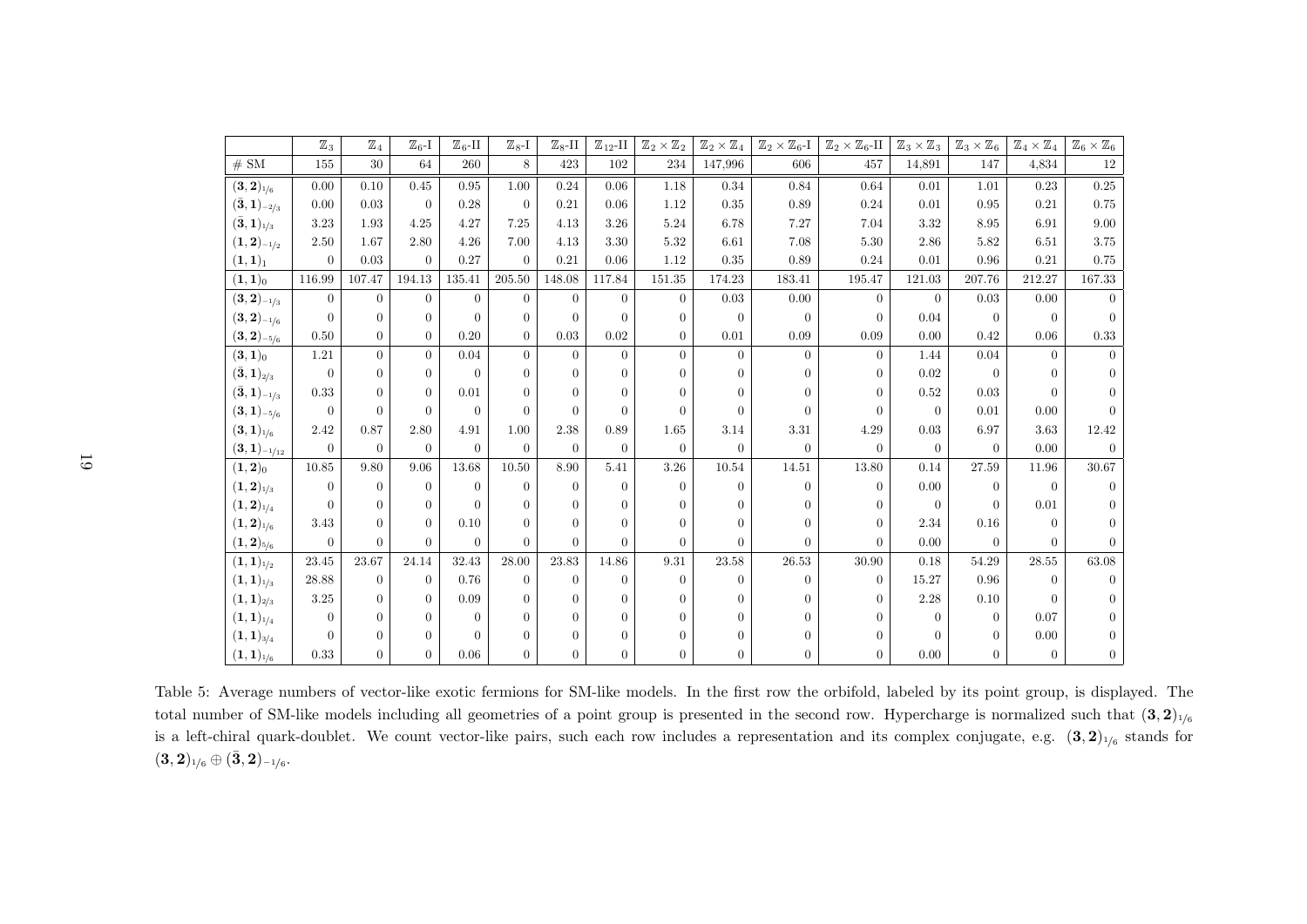<span id="page-20-0"></span>

|                                         | $\mathbb{Z}_3$ | $\mathbb{Z}_4$ | $\mathbb{Z}_6$ -I | $\mathbb{Z}_6$ -II | $\mathbb{Z}_{8}$ -I | $\mathbb{Z}_8$ -II | $\mathbbm{Z}_{12}\text{-}\Pi$ | $\mathbb{Z}_2\times\mathbb{Z}_2$ | $\mathbb{Z}_2\times\mathbb{Z}_4$ | $\mathbb{Z}_2\times \mathbb{Z}_6$ -I | $\mathbb{Z}_2\times \mathbb{Z}_6\text{-II}$ | $\mathbb{Z}_3\times\mathbb{Z}_3$ | $\mathbb{Z}_3\times\mathbb{Z}_6$ | $\mathbb{Z}_4\times\mathbb{Z}_4$ | $\mathbb{Z}_6\times\mathbb{Z}_6$ |
|-----------------------------------------|----------------|----------------|-------------------|--------------------|---------------------|--------------------|-------------------------------|----------------------------------|----------------------------------|--------------------------------------|---------------------------------------------|----------------------------------|----------------------------------|----------------------------------|----------------------------------|
| # SM                                    | $155\,$        | 30             | 64                | 260                | 8                   | 423                | 102                           | 234                              | 147,996                          | 606                                  | 457                                         | 14,891                           | 147                              | 4,834                            | 12                               |
| $(\mathbf{1},\mathbf{2})_{1/2}$         | 7.64           | 5.80           | 3.45              | 9.83               | 14.50               | 7.88               | 5.88                          | 10.81                            | 11.27                            | 12.97                                | 9.32                                        | 5.44                             | 17.34                            | 12.03                            | 14.42                            |
| $(1,1)_0$                               | 81.32          | 94.73          | 75.95             | 106.51             | 139.00              | 115.17             | 85.15                         | 105.76                           | 136.34                           | 127.96                               | 96.52                                       | 41.71                            | 122.54                           | 172.00                           | 163.58                           |
| $({\bf 3}, {\bf 2})_{-1/3}$             | $\overline{0}$ | $\overline{0}$ | $\overline{0}$    | $\overline{0}$     | $\overline{0}$      | $\overline{0}$     | $\overline{0}$                | $\overline{0}$                   | 0.09                             | 0.08                                 | 0.15                                        | $\Omega$                         | 0.08                             | 0.06                             | 0.08                             |
| $({\bf 3}, {\bf 2})_{1/6}$              | 1.49           | 1.07           | $\Omega$          | 2.09               | 1.00                | 0.50               | 0.25                          | 1.33                             | 0.97                             | 1.83                                 | 0.52                                        | 0.02                             | 2.18                             | 0.83                             | 1.75                             |
| $({\bf 3}, {\bf 2})_{-1/6}$             | $\theta$       | $\overline{0}$ | $\overline{0}$    | $\Omega$           | $\overline{0}$      | $\overline{0}$     | $\overline{0}$                | $\overline{0}$                   | $\overline{0}$                   | $\overline{0}$                       | $\theta$                                    | 0.06                             | $\theta$                         | $\Omega$                         | $\Omega$                         |
| $({\bf 3}, {\bf 1})_0$                  | 1.95           | $\Omega$       | $\overline{0}$    | 0.04               | $\overline{0}$      | $\overline{0}$     | $\overline{0}$                | $\Omega$                         | $\Omega$                         | $\Omega$                             | $\Omega$                                    | 1.00                             | 0.01                             | $\Omega$                         |                                  |
| $(\bar{\bf 3}, {\bf 1})_{2/3}$          | $\theta$       | $\Omega$       | $\Omega$          | $\Omega$           | $\Omega$            | $\theta$           | $\Omega$                      | $\Omega$                         | $\Omega$                         | $\Omega$                             | $\Omega$                                    | 0.14                             | $\Omega$                         | $\Omega$                         |                                  |
| $(\bar{\bf 3},{\bf 1})_{-2/3}$          | 1.49           | 0.60           | $\Omega$          | 1.78               | $\Omega$            | 0.57               | 0.29                          | 1.34                             | 0.94                             | 1.17                                 | 0.63                                        | 0.02                             | 2.03                             | 0.73                             | 3.17                             |
| $(\bar{\bf 3}, {\bf 1})_{1/3}$          | 5.57           | 6.07           | 5.20              | 15.12              | 10.00               | 9.21               | 10.81                         | 17.61                            | 10.76                            | 16.18                                | 8.91                                        | $6.37\,$                         | 11.74                            | 12.33                            | 10.83                            |
| $(\bar{\bf 3}, {\bf 1})_{-1/3}$         | 0.25           | $\theta$       | $\theta$          | 0.01               | $\theta$            | $\theta$           | $\theta$                      | $\theta$                         | $\theta$                         | $\overline{0}$                       | $\Omega$                                    | 0.44                             | $\Omega$                         | $\Omega$                         |                                  |
| $({\bf 3}, {\bf 1})_{1/6}$              | $\theta$       | 2.27           | 7.44              | 9.10               | 4.50                | 4.38               | 1.95                          | 3.27                             | 6.17                             | 5.31                                 | 7.98                                        | $\Omega$                         | 7.84                             | 5.92                             | 11.33                            |
| $({\bf 3}, {\bf 1})_{-1/6}$             | $\Omega$       | $\Omega$       | $\Omega$          | 0.01               | $\theta$            | $\theta$           | $\overline{0}$                | $\Omega$                         | $\Omega$                         | $\Omega$                             | $\Omega$                                    | $\Omega$                         | $\theta$                         | $\Omega$                         | $\Omega$                         |
| $(3,1)$ -5/6                            | $\Omega$       | $\Omega$       | $\Omega$          | $\Omega$           | $\Omega$            | $\overline{0}$     | $\overline{0}$                | $\Omega$                         |                                  | 0                                    |                                             | $\Omega$                         | 0.07                             | 0.00                             | 0.83                             |
| $({\bf 3}, {\bf 1})_{-1/12}$            | $\Omega$       | $\Omega$       | $\Omega$          | $\Omega$           | $\Omega$            | $\theta$           | $\overline{0}$                | $\Omega$                         | $\Omega$                         | $\Omega$                             | $\Omega$                                    | $\Omega$                         | $\Omega$                         | 0.00                             |                                  |
| $({\bf 3}, {\bf 1})_{5/12}$             | $\Omega$       | $\Omega$       | $\Omega$          | $\Omega$           | $\Omega$            | $\theta$           | $\overline{0}$                | $\Omega$                         | $\Omega$                         | $\Omega$                             | $\Omega$                                    | $\Omega$                         | $\Omega$                         | 0.00                             |                                  |
| $({\bf 1},{\bf 2})_0$                   | $\Omega$       | 10.07          | $10.66\,$         | 8.85               | 12.00               | 8.61               | 5.99                          | 3.43                             | $10.13\,$                        | 10.87                                | $11.11\,$                                   | $\Omega$                         | 12.49                            | 9.40                             | $13.00\,$                        |
| $(1, 2)_{\frac{1}{6}}$                  | 2.39           | $\Omega$       | $\Omega$          | 0.12               | $\Omega$            | $\theta$           | $\overline{0}$                | $\Omega$                         | $\Omega$                         | $\Omega$                             | $\Omega$                                    | 2.15                             | 0.14                             | $\Omega$                         |                                  |
| $({\bf 1},{\bf 2})_{5/6}$               | $\Omega$       | $\Omega$       | $\Omega$          | $\Omega$           | $\Omega$            | $\Omega$           | $\Omega$                      | $\Omega$                         | $\Omega$                         | $\Omega$                             | $\Omega$                                    | 0.03                             | $\Omega$                         | $\Omega$                         |                                  |
| $(\mathbf{1},\mathbf{2})_{\frac{1}{4}}$ | $\Omega$       | $\Omega$       | $\Omega$          | $\theta$           | $\boldsymbol{0}$    | $\overline{0}$     | $\overline{0}$                | $\Omega$                         | $\Omega$                         | $\Omega$                             | $\Omega$                                    | $\Omega$                         | $\Omega$                         | $0.01\,$                         |                                  |
| $(1,1)_1$                               | $1.55\,$       | 0.60           | $\theta$          | 1.78               | $\Omega$            | 0.57               | 0.29                          | 1.34                             | 0.94                             | 1.17                                 | 0.63                                        | 0.02                             | 2.03                             | 0.73                             | 3.17                             |
| $({\bf 1},{\bf 1})_{1/2}$               | $\Omega$       | 47.33          | 58.13             | 62.74              | 53.50               | 47.04              | 30.79                         | 18.91                            | 47.12                            | 49.17                                | 72.50                                       | $\Omega$                         | 75.50                            | 54.33                            | 78.67                            |
| $(1,1)_{1/3}$                           | 32.51          | $\overline{0}$ | $\Omega$          | 1.23               | $\theta$            | $\theta$           | $\overline{0}$                | $\Omega$                         | $\Omega$                         | $\Omega$                             | $\Omega$                                    | 17.49                            | 1.25                             | $\Omega$                         |                                  |
| $(1,1)_{2/3}$                           | 1.88           | $\Omega$       | $\Omega$          | 0.13               | $\Omega$            | $\overline{0}$     | $\overline{0}$                | $\Omega$                         | $\Omega$                         | $\Omega$                             | $\Omega$                                    | 2.31                             | 0.24                             | $\Omega$                         |                                  |
| $(1,1)_{1/4}$                           | $\Omega$       | $\Omega$       | $\Omega$          | $\Omega$           | $\Omega$            | $\Omega$           | $\Omega$                      | $\Omega$                         | $\Omega$                         | $\Omega$                             |                                             | $\left( \right)$                 | $\Omega$                         | 0.14                             |                                  |
| $(1,1)_{3/4}$                           | $\Omega$       | $\overline{0}$ | $\Omega$          | $\Omega$           | $\Omega$            | $\overline{0}$     | $\overline{0}$                | $\Omega$                         | $\Omega$                         | $\Omega$                             | $\Omega$                                    | $\Omega$                         | $\Omega$                         | 0.01                             |                                  |
| $({\bf 1},{\bf 1})_{1/6}$               | $\Omega$       | $\Omega$       | $\Omega$          | 0.12               | $\overline{0}$      | $\overline{0}$     | $\boldsymbol{0}$              | $\Omega$                         | $\overline{0}$                   | $\Omega$                             |                                             | 0                                | $\Omega$                         | $\Omega$                         |                                  |

Table 6: Average numbers of exotic scalars for SM-like models. In the first row, we provide the label of each Abelian point group that we have considered. In the second row we present the total number of SM-like models in all orbifold geometries with <sup>a</sup> given point group. A number of Higgs doublets greaterthan one are counted as exotics in the average numbers. For scalars,  $(3, 1)_{1/6} \equiv (3, 1)_{-1/6}$ .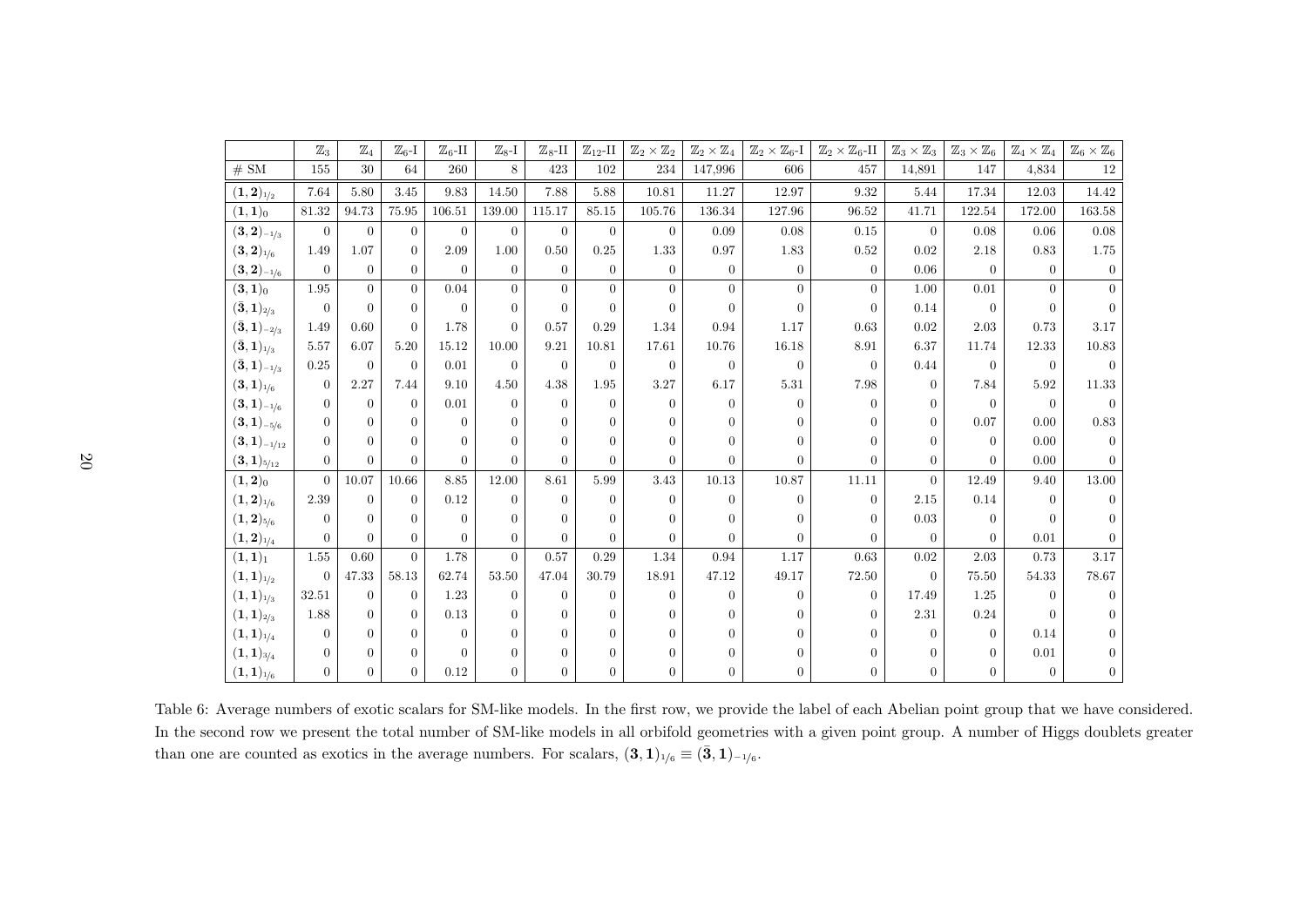|                              | $\mathbb{Z}_3$ | $\mathbb{Z}_4$ | $\mathbb{Z}_6$ -I | $\mathbb{Z}_6$ -II | $\mathbb{Z}_{8}$ -I | $\mathbb{Z}_8$ -II | $\mathbb{Z}_{12}$ -II | $\mathbb{Z}_2{\times}\mathbb{Z}_2$ | $\mathbb{Z}_2\times\mathbb{Z}_4$ | $\mathbb{Z}_2\times\mathbb{Z}_6$ -I | $\mathbb{Z}_2{\times}\mathbb{Z}_6$ -II | $\mathbb{Z}_3\times\mathbb{Z}_3$ | $\mathbb{Z}_3\times\mathbb{Z}_6$ | $\mathbb{Z}_4{\times}\mathbb{Z}_4$ | $\mathbb{Z}_6{\times}\mathbb{Z}_6$ |
|------------------------------|----------------|----------------|-------------------|--------------------|---------------------|--------------------|-----------------------|------------------------------------|----------------------------------|-------------------------------------|----------------------------------------|----------------------------------|----------------------------------|------------------------------------|------------------------------------|
| $\#\ \overline{\mathrm{SM}}$ | 155            | 30             | 64                | 260                | $\,$ 8 $\,$         | 423                | 102                   | 234                                | 147,996                          | 606                                 | 457                                    | 14,891                           | 147                              | 4,834                              | $12\,$                             |
| $\mathbf{1}$                 | $0\%$          | $0\%$          | $20.31\%$         | $0\%$              | $0\%$               | $0\%$              | $0\%$                 | 0%                                 | $0\%$                            | $0\%$                               | $0\%$                                  | $0\%$                            | $0\%$                            | $0\%$                              | $0\%$                              |
| $\,2$                        | $0\%$          | $0\%$          | $0\%$             | 0%                 | $0\%$               | 1.42%              | $0\%$                 | 0%                                 | 2.14%                            | 0.33%                               | $0\%$                                  | $0.07\%$                         | 0%                               | 0%                                 | $0\%$                              |
| $\sqrt{3}$                   | $7.10\%$       | $0\%$          | $0\%$             | 6.54%              | $0\%$               | 1.89%              | 2.94%                 | $0\%$                              | 0.33%                            | 4.46%                               | $0\%$                                  | 21.04%                           | $0\%$                            | 0.14%                              | $0\%$                              |
| $\overline{4}$               | $0\%$          | 6.67%          | 45.31%            | 5.00%              | $0\%$               | 1.89%              | 7.84%                 | 0.43%                              | 1.75%                            | 1.82%                               | $0\%$                                  | 0%                               | 0%                               | 0.31%                              | $0\%$                              |
| $\,$ 5                       | $0\%$          | $0\%$          | $0\%$             | $5.00\%$           | $0\%$               | 8.27%              | 21.57%                | $0\%$                              | 2.16%                            | 3.30%                               | 1.97%                                  | 0.77%                            | $0\%$                            | 1.37%                              | $0\%$                              |
| $\,6$                        | 30.32%         | 46.67%         | 25.00%            | 6.15%              | $0\%$               | 7.57%              | 27.45%                | 8.55%                              | 4.82%                            | 2.48%                               | $0\%$                                  | 43.44%                           | 2.72%                            | 1.88%                              | $0\%$                              |
| $\scriptstyle{7}$            | $0\%$          | $0\%$          | $0\%$             | 4.62%              | $0\%$               | 17.26%             | 8.82%                 | 1.28%                              | 5.58%                            | 5.28%                               | 11.60%                                 | 0.40%                            | 0.68%                            | 3.19%                              | $8.33\%$                           |
| 8                            | 0%             | 46.67%         | 0%                | 6.92%              | $0\%$               | 9.93%              | 6.86%                 | 8.55%                              | 5.08%                            | 4.62%                               | 24.51%                                 | 1.71%                            | $0\%$                            | 4.92%                              | $0\%$                              |
| $\boldsymbol{9}$             | 48.39%         | $0\%$          | $3.13\%$          | 13.85%             | $0\%$               | 17.73%             | 9.80%                 | 0.85%                              | 7.64%                            | 10.40%                              | 10.07%                                 | 31.40%                           | $6.80\%$                         | 7.41%                              | $0\%$                              |
| $10\,$                       | 0%             | 0%             | 3.13%             | 4.23%              | $0\%$               | 6.15%              | 5.88%                 | 13.25%                             | 5.55%                            | 5.12%                               | 10.72%                                 | 0.06%                            | 20.41%                           | 9.27%                              | $0\%$                              |
| $11\,$                       | 1.29%          | $0\%$          | 3.13%             | 4.23%              | $0\%$               | $9.69\%$           | $3.92\%$              | 7.26%                              | 13.31%                           | 5.28%                               | $3.06\%$                               | 0.39%                            | $6.80\%$                         | 10.07%                             | $16.67\%$                          |
| 12                           | 0.65%          | $0\%$          | 0%                | 6.54%              | 0%                  | 3.31%              | 0.98%                 | 16.67%                             | 6.48%                            | 3.47%                               | 12.69%                                 | 0.28%                            | 2.72%                            | 9.97%                              | 8.33%                              |
| $13\,$                       | $0\%$          | $0\%$          | $0\%$             | 9.23%              | 25.00%              | $5.67\%$           | $0\%$                 | 11.54%                             | 9.08%                            | 8.42%                               | 13.79%                                 | 0.01%                            | 5.44%                            | 9.58%                              | $0\%$                              |
| 14                           | 0%             | $0\%$          | 0%                | 5.77%              | 0%                  | 0.47%              | 1.96%                 | 11.11%                             | 3.38%                            | 2.64%                               | 4.38%                                  | 0%                               | 1.36%                            | 8.46%                              | $8.33\%$                           |
| $15\,$                       | $9.68\%$       | $0\%$          | $0\%$             | 6.15%              | 50.00%              | $6.86\%$           | 1.96%                 | 12.39%                             | 10.77%                           | 2.81%                               | 3.06%                                  | $0.21\%$                         | 8.16%                            | 7.78%                              | $8.33\%$                           |
| 16                           | 0%             | $0\%$          | 0%                | 2.69%              | $0\%$               | 0.47%              | $0\%$                 | 2.14%                              | 4.26%                            | 2.31%                               | 1.31%                                  | $0\%$                            | 2.04%                            | 7.12%                              | $25.00\%$                          |
| 17                           | $0\%$          | $0\%$          | $0\%$             | 3.08%              | 0%                  | 0.71%              | 0%                    | 4.70%                              | 3.55%                            | 2.64%                               | 0.66%                                  | $0.06\%$                         | 1.36%                            | 4.70%                              | $0\%$                              |
| 18                           | 0%             | $0\%$          | 0%                | 4.23%              | 0%                  | 0.24%              | 0%                    | 0%                                 | 1.59%                            | 16.34%                              | 0.44%                                  | 0%                               | $0\%$                            | 3.56%                              | $0\%$                              |
| 19                           | $0\%$          | $0\%$          | $0\%$             | 0.38%              | 25.00%              | $0\%$              | $0\%$                 | 0.85%                              | 5.42%                            | 0.66%                               | 1.53%                                  | $0\%$                            | $4.08\%$                         | 3.81%                              | $0\%$                              |
| $20\,$                       | $0\%$          | $0\%$          | $0\%$             | $0\%$              | $0\%$               | $0\%$              | $0\%$                 | 0%                                 | 1.84%                            | 0.99%                               | $0\%$                                  | 0%                               | 0.68%                            | 2.11%                              | $0\%$                              |
| $21\,$                       | 1.94%          | $0\%$          | $0\%$             | 1.54%              | $0\%$               | $0\%$              | 0%                    | 0.43%                              | 1.36%                            | 1.16%                               | $0\%$                                  | $0.06\%$                         | 5.44%                            | 1.97%                              | $8.33\%$                           |
| $22\,$                       | $0\%$          | $0\%$          | $0\%$             | 0.38%              | $0\%$               | $0\%$              | $0\%$                 | 0%                                 | 0.19%                            | 9.41%                               | $0\%$                                  | 0%                               | $0\%$                            | 0.70%                              | $0\%$                              |
| $\rm 23$                     | 0%             | $0\%$          | $0\%$             | 0%                 | $0\%$               | 0.47%              | 0%                    | $0\%$                              | 2.28%                            | 0.83%                               | $0\%$                                  | $0.05\%$                         | $0\%$                            | $0.56\%$                           | 16.67%                             |
| $\,24$                       | $0\%$          | $0\%$          | $0\%$             | 1.54%              | $0\%$               | $0\%$              | $0\%$                 | 0%                                 | 0.39%                            | $0\%$                               | $0\%$                                  | $0\%$                            | $2.04\%$                         | 0.29%                              | $0\%$                              |
| $25\,$                       | $0\%$          | $0\%$          | $0\%$             | 0.38%              | $0\%$               | $0\%$              | 0%                    | 0%                                 | 0.13%                            | $0.17\%$                            | 0.22%                                  | $0\%$                            | 5.44%                            | 0.29%                              | $0\%$                              |
| $\sqrt{26}$                  | $0\%$          | $0\%$          | $0\%$             | $0\%$              | $0\%$               | $0\%$              | $0\%$                 | 0%                                 | 0.05%                            | $0\%$                               | $0\%$                                  | 0%                               | 3.40%                            | 0.21%                              | $0\%$                              |
| $27\,$                       | $0.65\%$       | $0\%$          | $0\%$             | 1.15%              | $0\%$               | $0\%$              | 0%                    | 0%                                 | 0.78%                            | 0.17%                               | $0\%$                                  | $0.03\%$                         | 4.76%                            | 0.21%                              | $0\%$                              |
| $\bf 28$                     | $0\%$          | $0\%$          | $0\%$             | $0\%$              | $0\%$               | $0\%$              | $0\%$                 | $0\%$                              | 0.03%                            | 1.82%                               | $0\%$                                  | $0\%$                            | $0\%$                            | 0.08%                              | $0\%$                              |
| $\,29$                       | 0%             | $0\%$          | $0\%$             | 0%                 | $0\%$               | $0\%$              | 0%                    | 0%                                 | 0.01%                            | 0.50%                               | $0\%$                                  | $0.01\%$                         | 2.04%                            | 0.02%                              | $0\%$                              |
| $30\,$                       | $0\%$          | $0\%$          | $0\%$             | 0.38%              | $0\%$               | $0\%$              | $0\%$                 | $0\%$                              | 0.01%                            | $0\%$                               | $0\%$                                  | 0%                               | 0.68%                            | $0\%$                              | $0\%$                              |
| $31\,$                       | $0\%$          | $0\%$          | $0\%$             | $0\%$              | $0\%$               | $0\%$              | 0%                    | 0%                                 | 0.03%                            | 0.17%                               | $0\%$                                  | 0%                               | 2.04%                            | 0%                                 | $0\%$                              |
| $32\,$                       | $0\%$          | $0\%$          | $0\%$             | $0\%$              | $0\%$               | $0\%$              | $0\%$                 | $0\%$                              | 0.01%                            | $0.50\%$                            | $0\%$                                  | $0\%$                            | $0\%$                            | $0\%$                              | $0\%$                              |
| $33\,$                       | $0\%$          | $0\%$          | $0\%$             | $0\%$              | $0\%$               | $0\%$              | $0\%$                 | 0%                                 | 0.01%                            | $0\%$                               | $0\%$                                  | 0.01%                            | 2.04%                            | 0.02%                              | $0\%$                              |
| $35\,$                       | $0\%$          | $0\%$          | $0\%$             | $0\%$              | $0\%$               | $0\%$              | $0\%$                 | 0%                                 | 0.01%                            | 0.17%                               | $0\%$                                  | 0.01%                            | 1.36%                            | $0\%$                              | $0\%$<br>$0\%$                     |
| $36\,$                       | $0\%$          | $0\%$          | $0\%$             | 0%                 | $0\%$               | $0\%$              | 0%                    | 0%                                 | $0\%$                            | 0.33%                               | $0\%$                                  | 0%                               | $0\%$                            | 0%                                 |                                    |
| 37                           | $0\%$          | $0\%$          | $0\%$             | 0%                 | $0\%$               | 0%                 | $0\%$                 | 0%                                 | 0.01%                            | $0\%$                               | $0\%$                                  | $0\%$                            | 0.68%                            | $0\%$                              | $0\%$                              |
| $38\,$                       | $0\%$          | $0\%$          | $0\%$             | $0\%$              | $0\%$               | $0\%$              | $0\%$                 | 0%                                 | 0.01%                            | $0\%$                               | $0\%$                                  | $0\%$                            | 1.36%                            | $0\%$                              | $0\%$                              |
| $39\,$                       | $0\%$<br>$0\%$ | $0\%$<br>$0\%$ | $0\%$             | $0\%$<br>$0\%$     | $0\%$               | $0\%$              | $0\%$<br>0%           | 0%<br>$0\%$                        | 0.01%                            | $0.17\%$<br>$0\%$                   | $0\%$<br>$0\%$                         | $0\%$<br>$0\%$                   | 0.68%                            | 0%<br>0%                           | $0\%$<br>$0\%$                     |
| 41                           |                |                | $0\%$             |                    | $0\%$               | $0\%$              |                       |                                    | $0\%$                            |                                     |                                        |                                  | 2.72%                            |                                    |                                    |
| $43\,$                       | $0\%$          | $0\%$          | $0\%$             | $0\%$              | $0\%$               | $0\%$              | $0\%$                 | 0%                                 | $0\%$                            | $0\%$                               | $0\%$                                  | $0\%$                            | 1.36%                            | $0\%$<br>0%                        | $0\%$                              |
| $44\,$                       | $0\%$          | $0\%$          | $0\%$             | 0%                 | $0\%$               | $0\%$              | $0\%$                 | $0\%$                              | $0\%$                            | 0.99%                               | $0\%$                                  | 0%                               | $0\%$                            |                                    | $0\%$                              |
| $48\,$                       | $0\%$          | $0\%$          | $0\%$             | $0\%$              | $0\%$               | $0\%$              | $0\%$                 | $0\%$                              | $0\%$                            | 0.17%                               | $0\%$                                  | $0\%$                            | $0\%$                            | $0\%$                              | $0\%$                              |
| $49\,$                       | $0\%$          | $0\%$          | $0\%$             | $0\%$              | $0\%$               | $0\%$              | $0\%$                 | $0\%$                              | $0\%$                            | $0\%$                               | $0\%$                                  | 0%                               | $0.68\%$                         | 0%                                 | $0\%$                              |
| 55                           | $0\%$          | $0\%$          | $0\%$             | $0\%$              | $0\%$               | $0\%$              | 0%                    | $0\%$                              | $0\%$                            | 0.17%                               | $0\%$                                  | $0\%$                            | $0\%$                            | 0.02%                              | $0\%$                              |

<span id="page-21-0"></span>Table 7: Percentage of SM-like models with a certain number of Higgs doublets. We label in the first row the orbifold point groups considered, such that the second row provides the total number of SMlike models found with all orbifold geometries associated with the indicated point groups. In the first column we present the possible number of Higgs doublets in our SM-like models. Models with one Higgs doublet were found only in the  $\mathbb{Z}_6\text{-I}$  orbifold.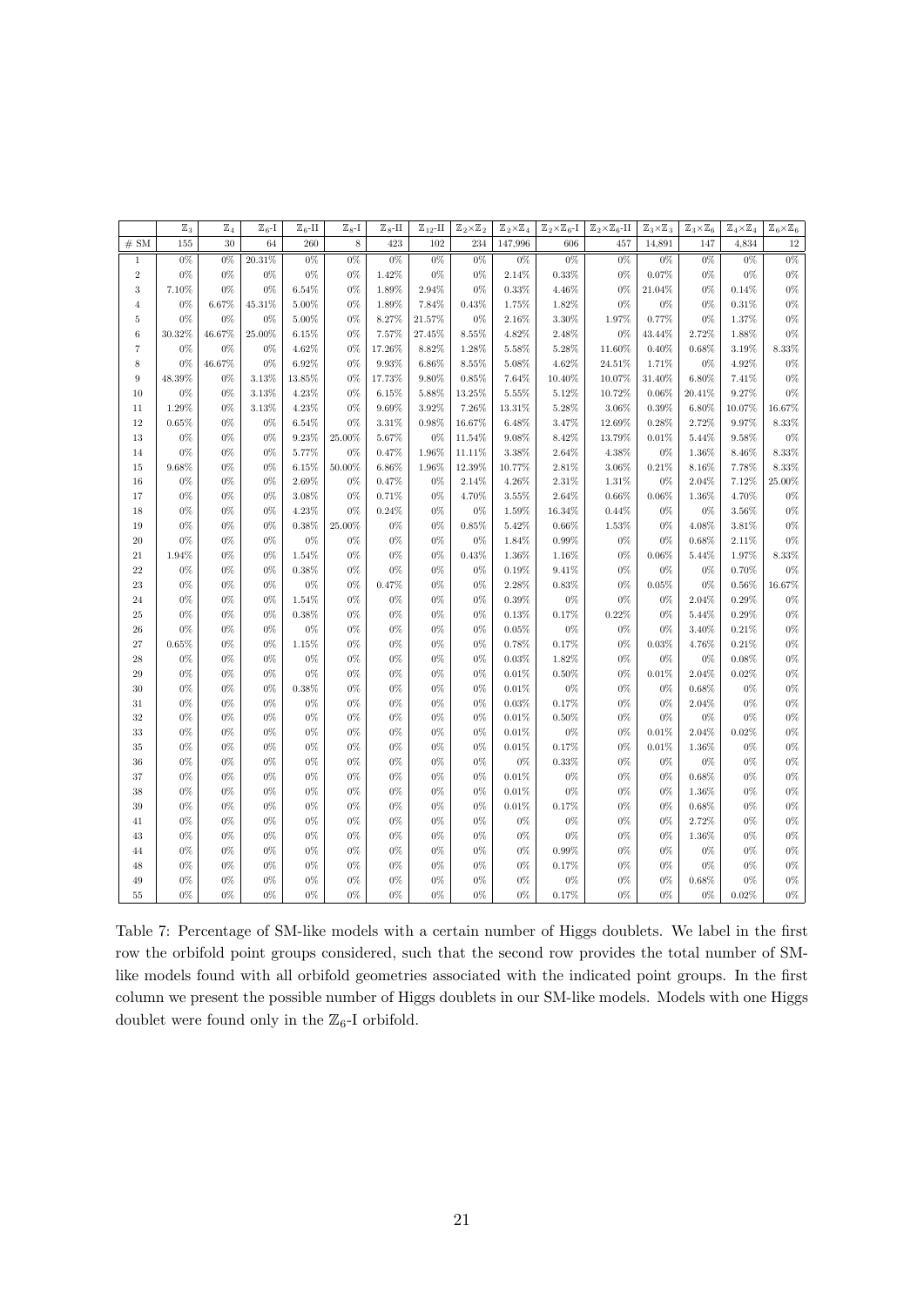|                                                     |          |                                |        |        |          |        | almost SM |        |                               |        |        |                                                                                                                                                                                                                                                                                                                                                                                                        |        |                |                     |
|-----------------------------------------------------|----------|--------------------------------|--------|--------|----------|--------|-----------|--------|-------------------------------|--------|--------|--------------------------------------------------------------------------------------------------------------------------------------------------------------------------------------------------------------------------------------------------------------------------------------------------------------------------------------------------------------------------------------------------------|--------|----------------|---------------------|
|                                                     |          | models without exotic fermions |        |        |          |        |           |        | models without exotic scalars |        |        |                                                                                                                                                                                                                                                                                                                                                                                                        |        |                | models with 1 Higgs |
|                                                     |          |                                |        |        |          |        |           |        |                               |        |        | $\boxed{\mathbb{Z}_2\times\mathbb{Z}_4\,(1,6)} \left[\begin{array}{c c c c c c c c} \mathbb{Z}_2\times\mathbb{Z}_4\,(2,4) & \mathbb{Z}_3\times\mathbb{Z}_3\,(1,4) & \mathbb{Z}_2\times\mathbb{Z}_4\,(1,5) & \mathbb{Z}_2\times\mathbb{Z}_4\,(1,6) & \mathbb{Z}_2\times\mathbb{Z}_4\,(2,3) & \mathbb{Z}_2\times\mathbb{Z}_4\,(3,5) & \mathbb{Z}_2\times\mathbb{Z}_4\,(3,6) & \mathbb{Z}_2\times\mathbb$ |        |                |                     |
| #SM                                                 | 13       | 21                             | 11     |        | 117      | 10     | 129       |        | 82                            |        |        | 80                                                                                                                                                                                                                                                                                                                                                                                                     | 33     |                |                     |
| $#$ Higgses                                         | $\geq 8$ | $\geq 6$                       |        |        | -6       |        |           |        |                               | 6      |        |                                                                                                                                                                                                                                                                                                                                                                                                        |        |                |                     |
| $({\bf 3}, {\bf 2})_{1/6}$                          | $\Omega$ |                                |        |        | $\theta$ |        |           |        |                               |        |        |                                                                                                                                                                                                                                                                                                                                                                                                        |        | $\Omega$       | $\Omega$            |
| $(\overline{\mathbf{3}},\mathbf{1})_{-2/3}$         |          |                                |        |        |          |        |           |        |                               |        |        |                                                                                                                                                                                                                                                                                                                                                                                                        |        |                |                     |
| $(\overline{\mathbf{3}},\mathbf{1})_{1/3}$          |          |                                |        | 6.33   | 6.96     | 8.20   | 7.60      | 4.00   | 5.46                          | 7.00   | 8.17   | 5.43                                                                                                                                                                                                                                                                                                                                                                                                   | 5.27   | 5.29           | 5.33                |
| $({\bf 1},{\bf 2})_{-1/2}$                          |          |                                |        | 7.67   | 6.74     | 7.40   | 7.49      | 6.00   | 5.71                          | 7.00   | 7.91   | 5.68                                                                                                                                                                                                                                                                                                                                                                                                   | 5.70   | 3.57           | 3.50                |
| $({\bf 1},{\bf 1})_1$                               |          |                                |        |        |          |        |           |        |                               |        |        |                                                                                                                                                                                                                                                                                                                                                                                                        |        | $\Omega$       | $\overline{0}$      |
| $(\mathbf{1},\mathbf{1})_0$                         | 130.46   | 111.43                         | 120.36 | 168.67 | 176.79   | 188.40 | 186.64    | 200.00 | 159.12                        | 210.00 | 208.00 | 159.15                                                                                                                                                                                                                                                                                                                                                                                                 | 166.91 | 197.43         | 201.33              |
| $({\bf 3}, {\bf 1})_{1/6}$                          |          |                                |        |        |          |        |           |        |                               |        |        |                                                                                                                                                                                                                                                                                                                                                                                                        |        | 4.71           | 2.17                |
| $({\bf 1},{\bf 2})_0$                               |          |                                |        |        |          |        |           |        |                               |        |        |                                                                                                                                                                                                                                                                                                                                                                                                        |        | 7.14           | 4.67                |
| $({\bf 1},{\bf 1})_{1/2}$                           |          |                                |        |        |          |        |           |        |                               |        |        |                                                                                                                                                                                                                                                                                                                                                                                                        |        | 28.14          | 16.83               |
| $(\mathbf{1},\mathbf{2})_{\scriptscriptstyle{1/2}}$ | 12.85    | 10.33                          | 8.00   | 5.00   | 5.00     | 5.00   | 5.00      | 5.00   | 5.00                          | 5.00   | 5.00   | 5.00                                                                                                                                                                                                                                                                                                                                                                                                   | 5.00   | $\overline{0}$ | $\overline{0}$      |
| $(\mathbf{1},\mathbf{1})_0$                         | 137.23   | 111.43                         | 30.00  | 117.33 | 130.31   | 129.60 | 132.56    | 136.00 | 117.46                        | 152.00 | 153.22 | 117.25                                                                                                                                                                                                                                                                                                                                                                                                 | 124.61 | 71.29          | 71.00               |
| $(\overline{\mathbf{3}},\mathbf{1})_{1/3}$          | 11.54    | 10.29                          | 9.00   |        |          |        |           |        |                               |        |        |                                                                                                                                                                                                                                                                                                                                                                                                        |        | 2.00           | 2.00                |
| $({\bf 3}, {\bf 1})_{1/6}$                          |          |                                |        |        |          |        |           |        |                               |        |        |                                                                                                                                                                                                                                                                                                                                                                                                        |        | 9.14           | 7.00                |
| $(\mathbf{1},\mathbf{2})_0$                         |          |                                |        |        |          |        |           |        |                               |        |        |                                                                                                                                                                                                                                                                                                                                                                                                        |        | 17.29          | 12.00               |
| $({\bf 1},{\bf 1})_{1/2}$                           |          |                                |        |        |          |        |           |        |                               |        |        |                                                                                                                                                                                                                                                                                                                                                                                                        |        | 66.57          | 39.00               |

# <span id="page-22-1"></span><span id="page-22-0"></span>B Features of *almost SM* models

22

Table 8: Average numbers of vector-like exotic (VLE) fermions and scalars for the different categories of *almost SM* models, defined in section [3.2.](#page-7-1) We show in the header the categories and the orbifold geometries where the models are found. #SM indicates the number of models identified. #Higgses indicates the number of Higgs doublets, including the SM Higgs. To compute the averages, we consider that all extra Higgses are exotic scalars. Forcomparison, we provide in the last two columns the properties of all 13 SM-like models exhibiting just one Higgs doublet.

<span id="page-22-3"></span>

| Orbifold                               |         | $\#$ of <i>almost SM</i> models with <i>n</i> Higgs doublets |  |
|----------------------------------------|---------|--------------------------------------------------------------|--|
| geometry                               | $n = 6$ |                                                              |  |
| $\mathbb{Z}_2\times\mathbb{Z}_4$ (1,6) |         |                                                              |  |
| $\mathbb{Z}_2\times\mathbb{Z}_4$ (2,4) |         |                                                              |  |

<span id="page-22-2"></span>Table 9: Number of *almost SM* orbifold models without exotic fermions (see table [8\)](#page-22-3) with various numbers of Higgs doublets, including the SM Higgs.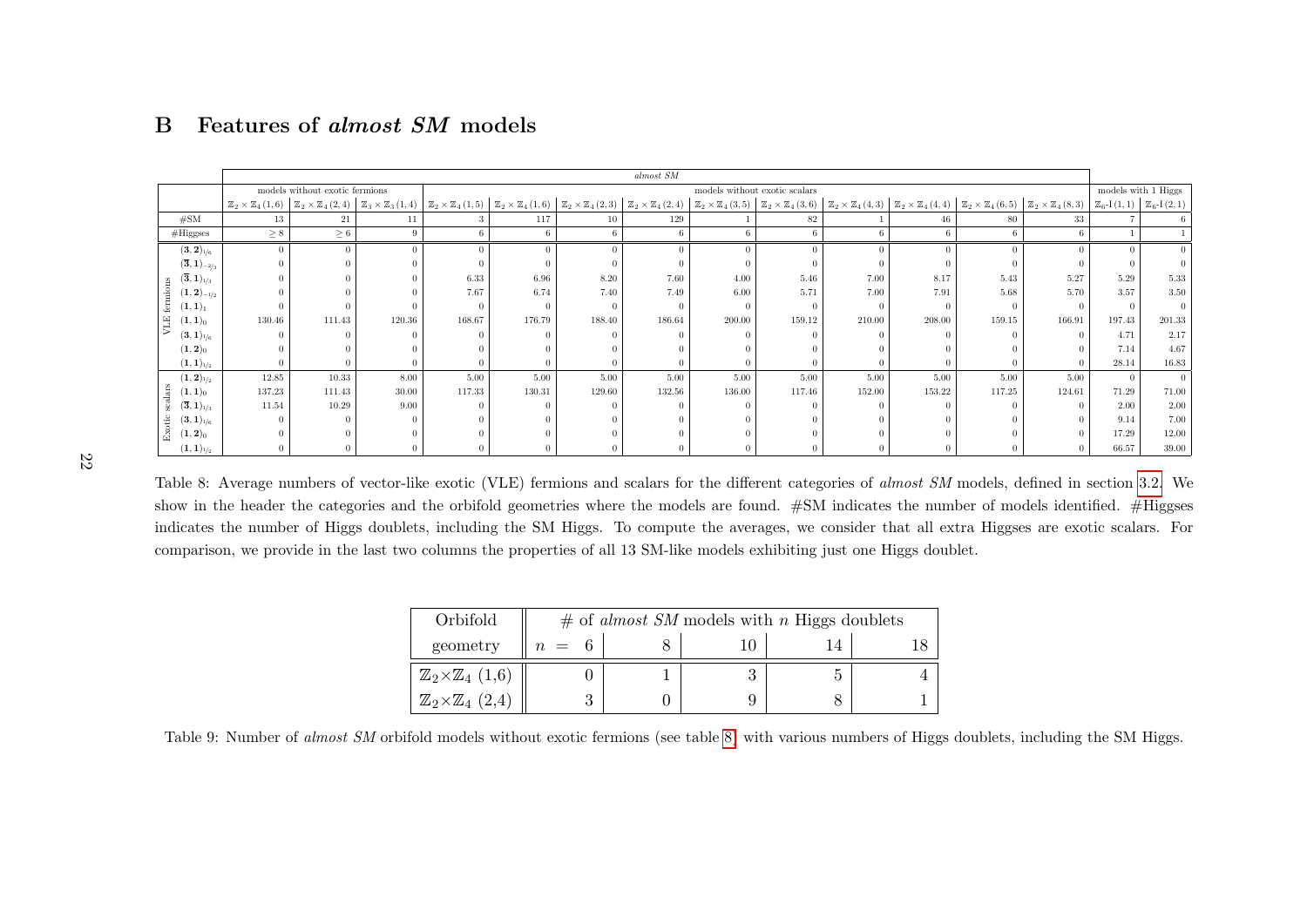<span id="page-23-0"></span>

<span id="page-23-1"></span>Figure 5: Some (high) correlations between numbers of exotics in our dataset of 170,219 SM-like string models. The correlations are computed on the full dataset and they read from left to right and top to bottom: 0.49, 0.49, 0.81, 0.99, 0.91 and 0.91. They point towards the existence of local GUTs [\[12,](#page-24-7)[95](#page-29-1)[–97\]](#page-29-2), where at certain orbifold singularities complete GUT representations are localized even though the fourdimensional gauge group is just  $\mathcal{G}_{SM}$ . The correlation between the number of extra Higgs doublets and the number of scalar color triplets  $S_1$  seems to originate from complete scalar 5-plets of local SU(5) GUTs, while the correlations between the number of Higgs doublets and the scalar leptoquarks  $\bar{S}_1$  and  $\tilde{R}_2$  might result from complete scalar **10**-plets of SU(5).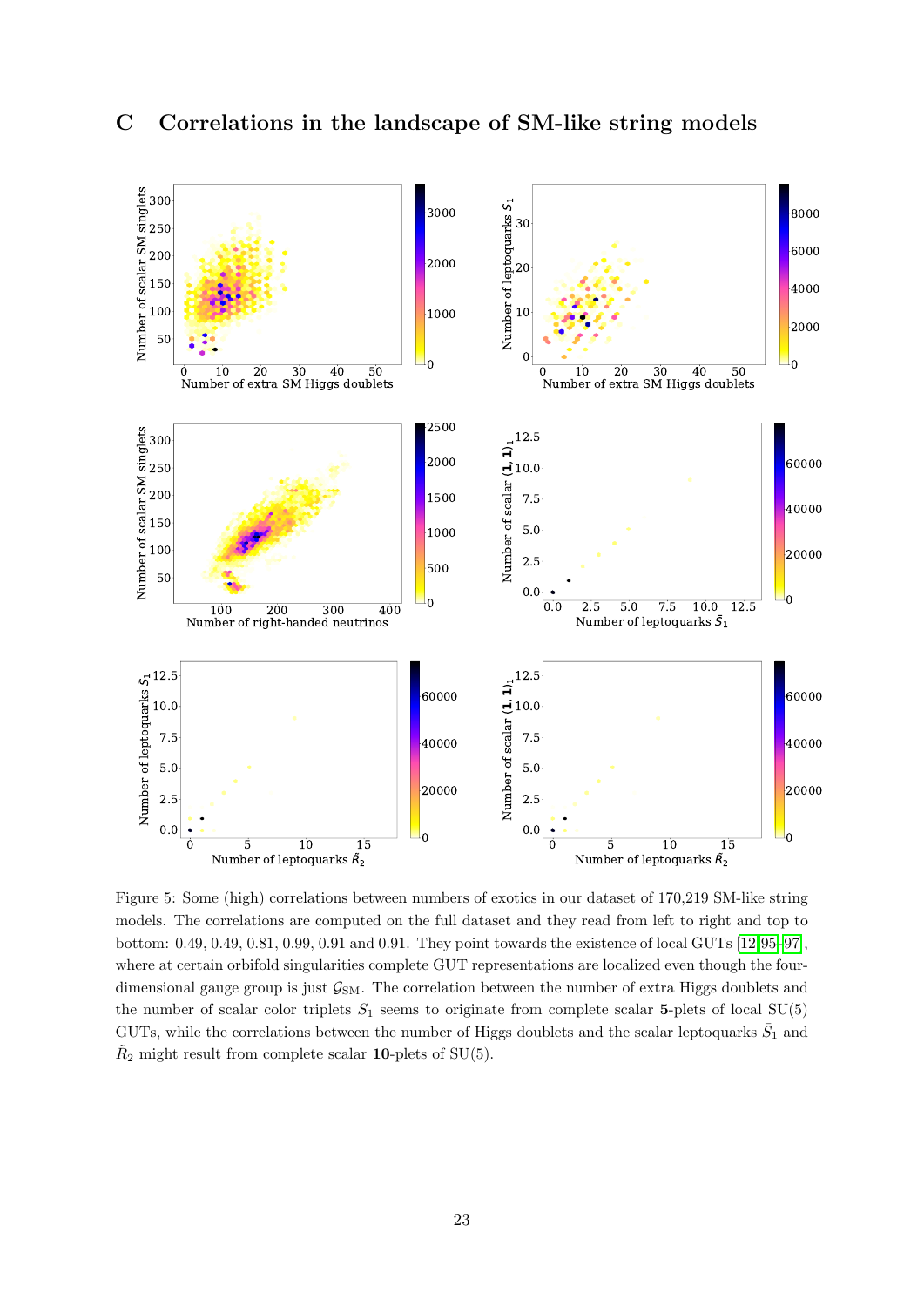## References

- <span id="page-24-0"></span>[1] L. J. Dixon, J. A. Harvey, C. Vafa, and E. Witten, *Strings on Orbifolds*, Nucl. Phys. B **261** (1985), 678–686.
- [2] L. J. Dixon, J. A. Harvey, C. Vafa, and E. Witten, Strings on Orbifolds. 2., Nucl. Phys. B274 (1986), 285–314.
- <span id="page-24-1"></span>[3] L. E. Ibáñez, H. P. Nilles, and F. Quevedo, *Orbifolds and Wilson Lines*, Phys. Lett. **B187** (1987), 25–32.
- <span id="page-24-2"></span>[4] L. E. Ibáñez, J. E. Kim, H. P. Nilles, and F. Quevedo, *Orbifold compactifications with three* families of  $SU(3)$  x  $SU(2)$  x  $U(1)$ <sup>\*\*</sup>n, Phys. Lett. **B191** (1987), 282-286.
- [5] S. Förste, T. Kobayashi, H. Ohki, and K.-j. Takahashi, Non-Factorisable  $Z(2)$  x  $Z(2)$  Heterotic Orbifold Models and Yukawa Couplings, JHEP 03 (2007), 011, hep-th/0612044.
- [6] T. Kobayashi, S. Raby, and R.-J. Zhang, Searching for realistic 4d string models with a Pati-Salam symmetry: Orbifold grand unified theories from heterotic string compactification on a  $Z(6)$ orbifold, Nucl. Phys. B704 (2005), 3–55, arXiv:hep-ph/0409098 [hep-ph].
- [7] W. Buchmüller, K. Hamaguchi, O. Lebedev, and M. Ratz, Supersymmetric standard model from the heterotic string, Phys. Rev. Lett. 96 (2006), 121602, hep-ph/0511035.
- [8] O. Lebedev, H. P. Nilles, S. Raby, S. Ramos-Sánchez, M. Ratz, P. K. S. Vaudrevange, and A. Wingerter, A Mini-Landscape of exact MSSM spectra in heterotic orbifolds, Phys. Lett. B645 (2007), 88, hep-th/0611095.
- [9] J. E. Kim, J.-H. Kim, and B. Kyae, Superstring standard model from Z(12-I) orbifold compactification with and without exotics, and effective R-parity, JHEP  $06$  (2007), 034, hep-ph/0702278.
- [10] O. Lebedev, H. P. Nilles, S. Ramos-Sánchez, M. Ratz, and P. K. S. Vaudrevange, *Heterotic mini*landscape (II): completing the search for MSSM vacua in a  $Z_6$  orbifold, Phys. Lett. **B668** (2008), 331–335, arXiv:0807.4384 [hep-th].
- [11] D. K. Mayorga Peña, H. P. Nilles, and P.-K. Oehlmann, A Zip-code for Quarks, Leptons and Higgs Bosons, JHEP 12 (2012), 024, arXiv:1209.6041 [hep-th].
- <span id="page-24-7"></span>[12] H. P. Nilles and P. K. S. Vaudrevange, Geography of Fields in Extra Dimensions: String Theory Lessons for Particle Physics, Mod. Phys. Lett. A 30 (2015), no. 10, 1530008, arXiv: 1403.1597 [hep-th].
- [13] P. Athanasopoulos, A. E. Faraggi, S. Groot Nibbelink, and V. M. Mehta, Heterotic free fermionic and symmetric toroidal orbifold models, JHEP  $04$  (2016), 038,  $arXiv:1602.03082$  [hep-th].
- <span id="page-24-6"></span>[14] Y. Olguín-Trejo, R. Pérez-Martínez, and S. Ramos-Sánchez, *Charting the flavor landscape of* MSSM-like Abelian heterotic orbifolds, Phys. Rev. D 98 (2018), no. 10, 106020, arXiv:1808.06622 [hep-th].
- <span id="page-24-5"></span>[15] E. Parr and P. K. S. Vaudrevange, Contrast data mining for the MSSM from strings, Nucl. Phys. B 952 (2020), 114922, arXiv:1910.13473 [hep-th].
- <span id="page-24-3"></span>[16] E. Parr, P. K. S. Vaudrevange, and M. Wimmer, *Predicting the orbifold origin of the MSSM*, Fortsch. Phys. 68 (2020), no. 5, 2000032, arXiv:2003.01732 [hep-th].
- <span id="page-24-4"></span>[17] P. Ko, T. Kobayashi, and J.-h. Park, Lepton masses and mixing angles from heterotic orbifold models, Phys. Rev. D 71 (2005), 095010, hep-ph/0503029.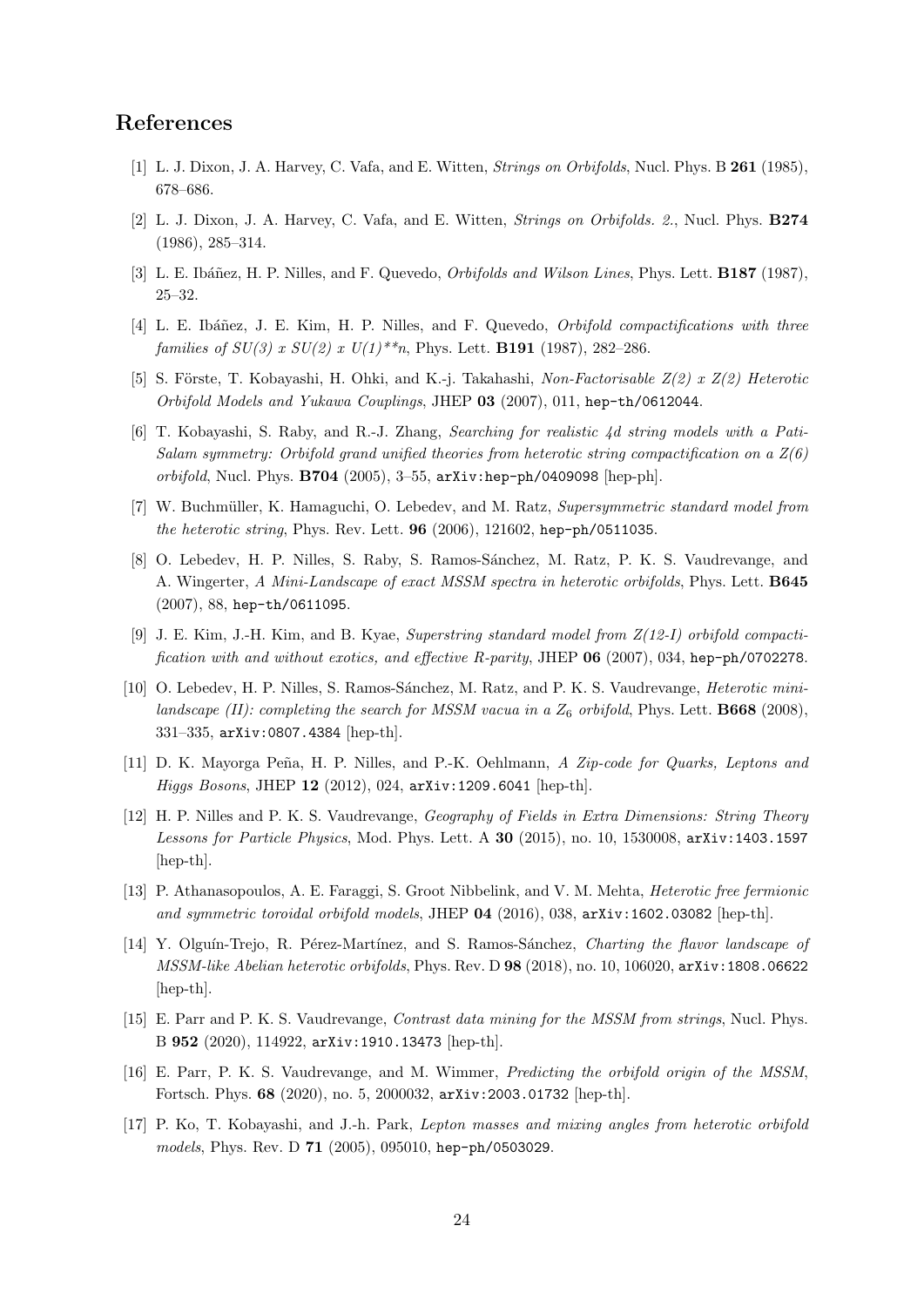- [18] T. Araki, K.-S. Choi, T. Kobayashi, J. Kubo, and H. Ohki, Discrete R-symmetry anomalies in heterotic orbifold models, Phys. Rev. D  $76$  (2007), 066006,  $arXiv:0705.3075$  [hep-ph].
- [19] O. Lebedev, H. P. Nilles, S. Raby, S. Ramos-Sánchez, M. Ratz, P. K. S. Vaudrevange, and A. Wingerter, The heterotic road to the MSSM with R parity, Phys. Rev. D77 (2007), 046013, arXiv:0708.2691 [hep-th].
- <span id="page-25-8"></span>[20] W. Buchmüller, K. Hamaguchi, O. Lebedev, S. Ramos-Sánchez, and M. Ratz, Seesaw neutrinos from the heterotic string, Phys. Rev. Lett. 99 (2007), 021601, hep-ph/0703078.
- [21] O. Lebedev and S. Ramos-Sánchez, The NMSSM and String Theory, Phys. Lett. B 684 (2010), 48–51, arXiv:0912.0477 [hep-ph].
- [22] J. Ashfaque, L. Delle Rose, A. E. Faraggi, and C. Marzo, *LHC di-photon excess and gauge coupling* unification in extra Z' heterotic-string derived models, Eur. Phys. J. C 76 (2016), no. 10, 570, arXiv:1606.01052 [hep-ph].
- [23] B. Carballo-Pérez, E. Peinado, and S. Ramos-Sánchez,  $\Delta(54)$  flavor phenomenology and strings, JHEP 12 (2016), 131, arXiv:1607.06812 [hep-ph].
- [24] Y. Olguín-Trejo, O. Pérez-Figueroa, R. Pérez-Martínez, and S. Ramos-Sánchez,  $U(1)^\prime$  coupling constant at low energies from heterotic orbifolds, Phys. Lett. B 795 (2019), 673–681, arXiv:1901.10102 [hep-ph].
- [25] J. Jeong, J. E. Kim, and S. Nam, Leptonic CP violation in flipped  $SU(5)$  GUT from  $Z_{12}$ -I orbifold  $compactification$ , Phys. Lett. B 791 (2019), 215-224,  $arXiv:1901.02295$  [hep-ph].
- <span id="page-25-0"></span>[26] J. E. Kim, R-parity from string compactification, (2021), arXiv:2103.14084 [hep-ph].
- <span id="page-25-1"></span>[27] D. J. Gross, J. A. Harvey, E. J. Martinec, and R. Rohm, The heterotic string, Phys. Rev. Lett. 54 (1985), 502–505.
- <span id="page-25-7"></span>[28] L. J. Dixon and J. A. Harvey, String Theories in Ten-Dimensions Without Space-Time Supersymmetry, Nucl. Phys. B **274** (1986), 93-105.
- <span id="page-25-2"></span>[29] L. Álvarez-Gaumé, P. H. Ginsparg, G. W. Moore, and C. Vafa,  $An\ O(16)$  x  $O(16)$  Heterotic String, Phys. Lett. B 171 (1986), 155–162.
- <span id="page-25-3"></span>[30] M. Fischer, M. Ratz, J. Torrado, and P. K. S. Vaudrevange, Classification of symmetric toroidal orbifolds, JHEP 01 (2013), 084, arXiv:1209.3906 [hep-th].
- <span id="page-25-4"></span>[31] M. Blaszczyk, S. Groot Nibbelink, O. Loukas, and S. Ramos-Sánchez, Non-supersymmetric heterotic model building, JHEP  $10$  (2014), 119,  $arXiv:1407.6362$  [hep-th].
- <span id="page-25-5"></span>[32] J. M. Ashfaque, P. Athanasopoulos, A. E. Faraggi, and H. Sonmez, Non-Tachyonic Semi-Realistic Non-Supersymmetric Heterotic String Vacua, Eur. Phys. J. C 76 (2016), no. 4, 208, arXiv:1506.03114 [hep-th].
- [33] A. E. Faraggi, V. G. Matyas, and B. Percival, Type  $0 \mathbb{Z}_2 \times \mathbb{Z}_2$  Heterotic String Orbifolds and Misaligned Supersymmetry, (2020), arXiv:2010.06637 [hep-th].
- [34] A. E. Faraggi, V. G. Matyas, and B. Percival, Classification of Non-Supersymmetric Pati-Salam Heterotic String Models, (2020), arXiv:2011.04113 [hep-th].
- <span id="page-25-6"></span>[35] A. E. Faraggi, V. G. Matyas, and B. Percival, Type  $\bar{0}$  heterotic string orbifolds, Phys. Lett. B 814 (2021), 136080, arXiv:2011.12630 [hep-th].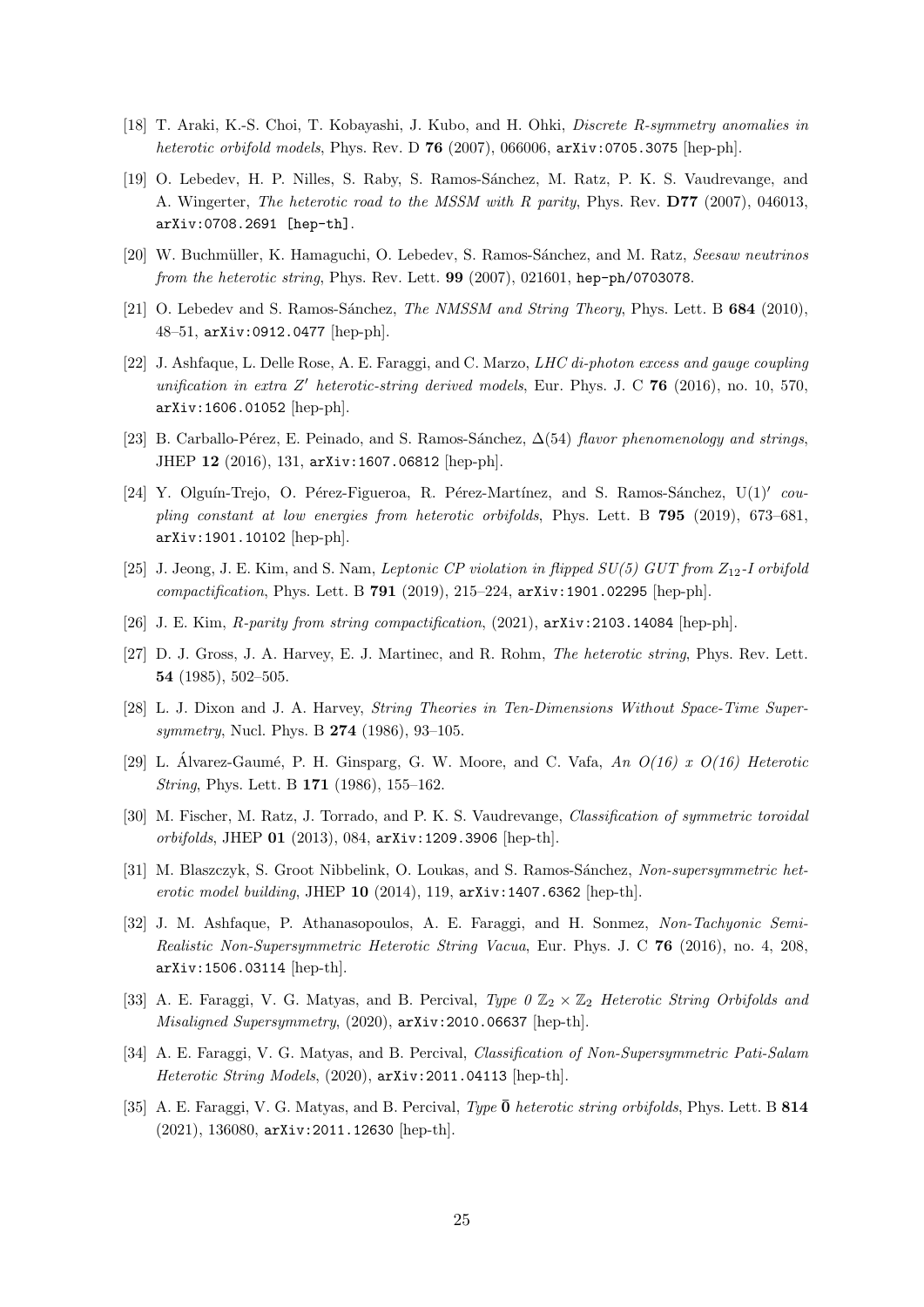- <span id="page-26-0"></span>[36] M. Blaszczyk, S. Groot Nibbelink, O. Loukas, and F. Ruehle, Calabi-Yau compactifications of non-supersymmetric heterotic string theory, JHEP  $10$  (2015), 166, arXiv:1507.06147 [hep-th].
- <span id="page-26-1"></span>[37] S. Abel, K. R. Dienes, and E. Mavroudi, Towards a nonsupersymmetric string phenomenology, Phys. Rev. D 91 (2015), no. 12, 126014, arXiv:1502.03087 [hep-th].
- <span id="page-26-2"></span>[38] S. Abel, K. R. Dienes, and E. Mavroudi, *GUT precursors and entwined SUSY: The phenomenology* of stable nonsupersymmetric strings, Phys. Rev. D  $97$  (2018), no. 12, 126017, arXiv:1712.06894 [hep-ph].
- <span id="page-26-3"></span>[39] C. Angelantonj, I. Florakis, and M. Tsulaia, Universality of Gauge Thresholds in Non-Supersymmetric Heterotic Vacua, Phys. Lett. B 736 (2014), 365–370, arXiv:1407.8023 [hep-th].
- [40] I. Florakis and J. Rizos, Chiral Heterotic Strings with Positive Cosmological Constant, Nucl. Phys. B 913 (2016), 495–533, arXiv:1608.04582 [hep-th].
- <span id="page-26-4"></span>[41] I. Florakis and J. Rizos, A Solution to the Decompactification Problem in Chiral Heterotic Strings, Nucl. Phys. B 921 (2017), 1–24, arXiv:1703.09272 [hep-th].
- <span id="page-26-5"></span>[42] H. P. Nilles, S. Ramos-Sánchez, P. K. S. Vaudrevange, and A. Wingerter, The Orbifolder: A Tool to study the Low Energy Effective Theory of Heterotic Orbifolds, Comput. Phys. Commun. 183 (2012), 1363–1380, arXiv:1110.5229 [hep-th].
- <span id="page-26-6"></span>[43] W. Buchmüller, R. Rückl, and D. Wyler, Leptoquarks in Lepton - Quark Collisions, Phys. Lett. B 191 (1987), 442–448, [Erratum: Phys.Lett.B 448, 320–320 (1999)].
- <span id="page-26-13"></span>[44] I. Doršner, S. Fajfer, A. Greljo, J. F. Kamenik, and N. Košnik, *Physics of leptoquarks in precision* experiments and at particle colliders, Phys. Rept.  $641$  (2016), 1–68,  $arXiv:1603.04993$  [hep-ph].
- <span id="page-26-7"></span>[45] B. Diaz, M. Schmaltz, and Y.-M. Zhong, The leptoquark Hunter's guide: Pair production, JHEP 10 (2017), 097, arXiv:1706.05033 [hep-ph].
- <span id="page-26-8"></span>[46] Particle Data Group, P. Zyla et al., Review of Particle Physics, PTEP 2020 (2020), no. 8, 083C01.
- <span id="page-26-9"></span>[47] L. A. Anchordoqui, I. Antoniadis, X. Huang, D. Lüst, and T. R. Taylor, Muon g – 2 discrepancy within D-brane string compactifications, (2021),  $arXiv:2104.06854$  [hep-ph].
- <span id="page-26-10"></span>[48] L. A. Anchordoqui, I. Antoniadis, X. Huang, D. Lust, and T. R. Taylor, Leptophilic U(1) Massive Vector Bosons from Large Extra Dimensions, (2021), arXiv:2105.02630 [hep-ph].
- <span id="page-26-11"></span>[49] H. M. Lee, Leptoquark Option for B-meson Anomalies and Leptonic Signatures, (2021), arXiv:2104.02982 [hep-ph].
- [50] P. Fileviez Pérez, C. Murgui, and A. D. Plascencia, Leptoquarks and Matter Unification: Flavor Anomalies and the Muon  $g - 2$ , (2021), arXiv:2104.11229 [hep-ph].
- [51] A. Angelescu, D. Bečirević, D. A. Faroughy, F. Jaffredo, and O. Sumensari, On the single leptoquark solutions to the B-physics anomalies,  $(2021)$ ,  $arXiv:2103.12504$  [hep-ph].
- <span id="page-26-12"></span>[52] I. Doršner, S. Fajfer, and O. Sumensari, Muon  $g - 2$  and scalar leptoquark mixing, JHEP 06 (2020), 089, arXiv:1910.03877 [hep-ph].
- [53] P. Athron, C. Balázs, D. H. Jacob, W. Kotlarski, D. Stöckinger, and H. Stöckinger-Kim, New physics explanations of  $a_{\mu}$  in light of the FNAL muon  $g - 2$  measurement, (2021), arXiv:2104.03691 [hep-ph].
- [54] D. Marzocca and S. Trifinopoulos, A Minimal Explanation of Flavour Anomalies: B-Meson Decays, Muon Magnetic Moment, and the Cabbibo Angle, (2021), arXiv:2104.05730 [hep-ph].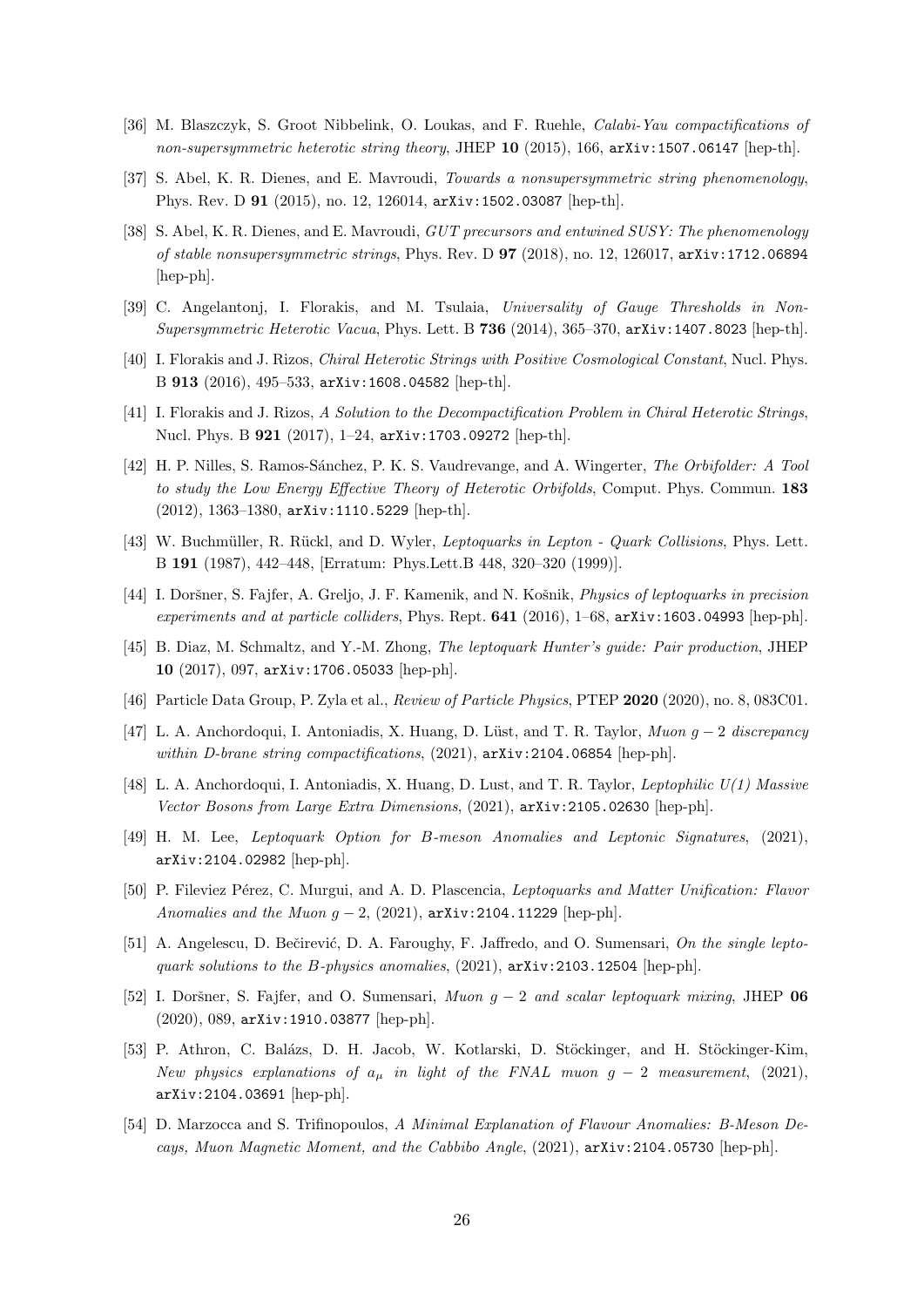- [55] T. Nomura and H. Okada, Explanations for anomalies of muon anomalous magnetic dipole moment,  $b \rightarrow s\mu\bar{\mu}$  and radiative neutrino masses in a leptoquark model, (2021),  $arXiv:2104.03248$ [hep-ph].
- <span id="page-27-0"></span>[56] W.-Y. Keung, D. Marfatia, and P.-Y. Tseng, Axion-like particles, two-Higgs-doublet models, leptoquarks, and the electron and muon  $g - 2$ , (2021), arXiv:2104.03341 [hep-ph].
- <span id="page-27-1"></span>[57] Y. Cai, J. Gargalionis, M. A. Schmidt, and R. R. Volkas, Reconsidering the One Leptoquark solution: flavor anomalies and neutrino mass, JHEP  $10$  (2017), 047,  $arXiv:1704.05849$  [hepph].
- <span id="page-27-2"></span>[58] S.-M. Choi, Y.-J. Kang, H. M. Lee, and T.-G. Ro, Lepto-Quark Portal Dark Matter, JHEP 10 (2018), 104, arXiv:1807.06547 [hep-ph].
- <span id="page-27-3"></span>[59] I. Dorsner, S. Fajfer, and N. Kosnik, Heavy and light scalar leptoquarks in proton decay, Phys. Rev. D 86 (2012), 015013, arXiv:1204.0674 [hep-ph].
- <span id="page-27-4"></span>[60] Y.-H. He, Deep-Learning the Landscape, (2017), arXiv:1706.02714 [hep-th].
- [61] F. Ruehle, Evolving neural networks with genetic algorithms to study the String Landscape, JHEP 08 (2017), 038, arXiv:1706.07024 [hep-th].
- [62] J. Carifio, J. Halverson, D. Krioukov, and B. D. Nelson, Machine Learning in the String Landscape, JHEP 09 (2017), 157, arXiv:1707.00655 [hep-th].
- [63] J. Carifio, W. J. Cunningham, J. Halverson, D. Krioukov, C. Long, and B. D. Nelson, Vacuum Selection from Cosmology on Networks of String Geometries, Phys. Rev. Lett. 121 (2018), no. 10, 101602, arXiv:1711.06685 [hep-th].
- [64] A. Mütter, E. Parr, and P. K. S. Vaudrevange, *Deep learning in the heterotic orbifold landscape*, Nucl. Phys. B 940 (2019), 113–129, arXiv:1811.05993 [hep-th].
- [65] J. Halverson, B. Nelson, and F. Ruehle, Branes with Brains: Exploring String Vacua with Deep Reinforcement Learning, JHEP  $06$  (2019), 003,  $arXiv:1903.11616$  [hep-th].
- [66] A. Cole, A. Schachner, and G. Shiu, Searching the Landscape of Flux Vacua with Genetic Algorithms, JHEP 11 (2019), 045, arXiv:1907.10072 [hep-th].
- [67] J. Halverson and C. Long, Statistical Predictions in String Theory and Deep Generative Models, Fortsch. Phys. 68 (2020), no. 5, 2000005, arXiv:2001.00555 [hep-th].
- [68] M. Larfors and R. Schneider, Explore and Exploit with Heterotic Line Bundle Models, Fortsch. Phys. 68 (2020), no. 5, 2000034, arXiv:2003.04817 [hep-th].
- [69] R. Deen, Y.-H. He, S.-J. Lee, and A. Lukas, Machine Learning String Standard Models, (2020), arXiv:2003.13339 [hep-th].
- [70] L. B. Anderson, M. Gerdes, J. Gray, S. Krippendorf, N. Raghuram, and F. Ruehle, Moduli-dependent Calabi-Yau and SU(3)-structure metrics from Machine Learning, (2020), arXiv:2012.04656 [hep-th].
- [71] F. Ruehle, *Data science applications to string theory*, Phys. Rept. 839 (2020), 1–117.
- [72] N. Cabo Bizet, C. Damian, O. Loaiza-Brito, D. K. M. Peña, and J. Montañez Barrera, Testing Swampland Conjectures with Machine Learning, Eur. Phys. J. C 80 (2020), no. 8, 766, arXiv:2006.07290 [hep-th].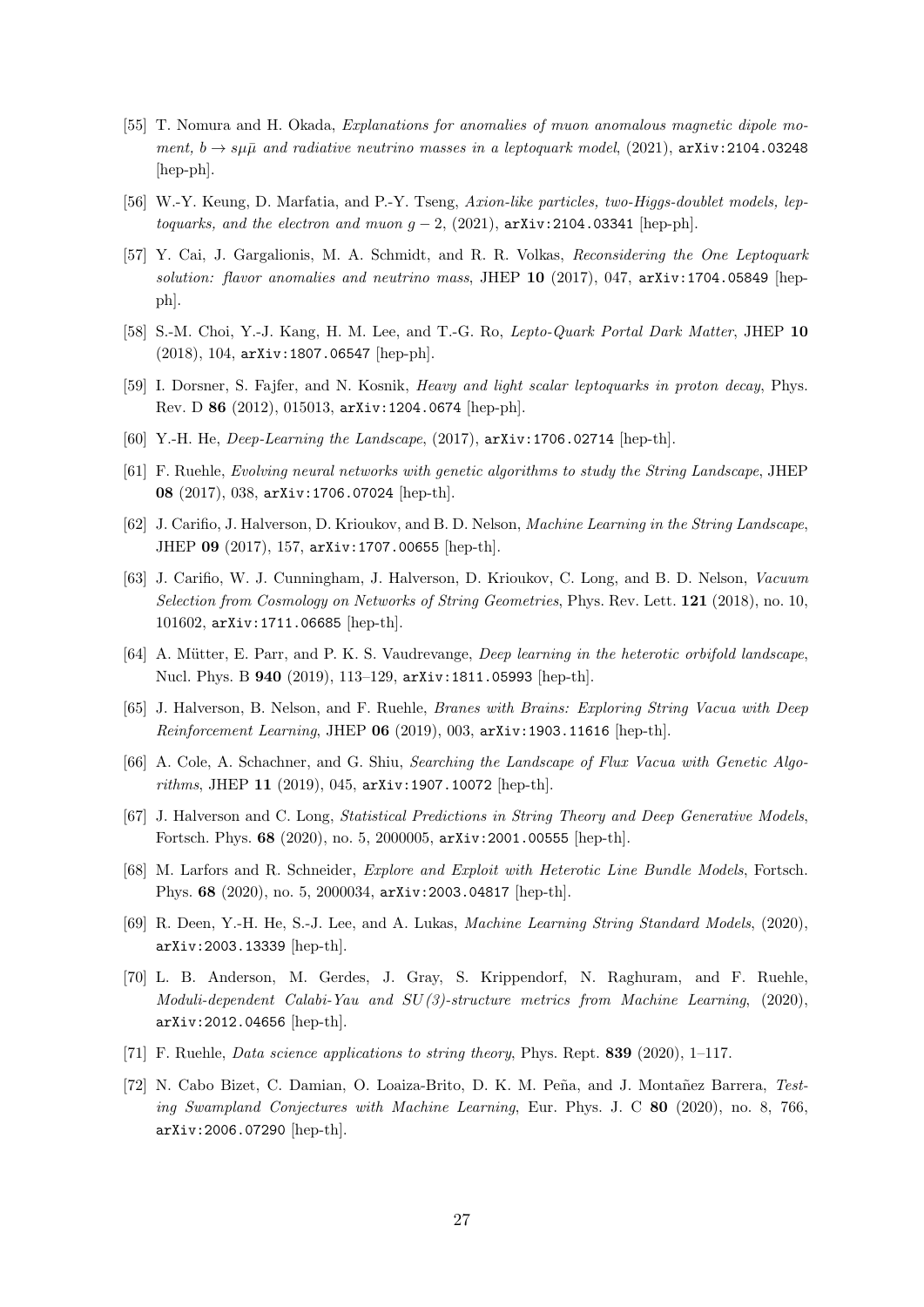- <span id="page-28-0"></span>[73] I. Bena, J. Blåbäck, M. Graña, and S. Lüst, Algorithmically solving the Tadpole Problem, (2021), arXiv:2103.03250 [hep-th].
- <span id="page-28-1"></span>[74] S. Ramos-Sánchez, *Towards Low Energy Physics from the Heterotic String*, Fortsch. Phys. 10 (2009), 907–1036, arXiv:0812.3560 [hep-th].
- <span id="page-28-2"></span>[75] P. K. S. Vaudrevange, Grand Unification in the Heterotic Brane World, (2008), arXiv:0812.3503 [hep-th].
- <span id="page-28-3"></span>[76] F. Plöger, S. Ramos-Sánchez, M. Ratz, and P. K. S. Vaudrevange, Mirage torsion, JHEP 04 (2007), 063, hep-th/0702176.
- <span id="page-28-4"></span>[77] M. B. Green and J. H. Schwarz, Anomaly Cancellation in Supersymmetric  $D = 10$  Gauge Theory and Superstring Theory, Phys. Lett.  $\mathbf{B149}$  (1984), 117–122.
- <span id="page-28-5"></span>[78] D. Bečirević, I. Doršner, S. Fajfer, N. Košnik, D. A. Faroughy, and O. Sumensari, *Scalar lepto*quarks from grand unified theories to accommodate the B-physics anomalies, Phys. Rev. D 98 (2018), no. 5, 055003, arXiv:1806.05689 [hep-ph].
- <span id="page-28-6"></span>[79] J. A. Arroyo and S. Ramos-Sánchez, One-loop corrections for Higgs-portal dark matter, J. Phys. Conf. Ser. 761 (2016), no. 1, 012014, arXiv:1608.00791 [hep-ph].
- <span id="page-28-7"></span>[80] G. Arcadi, A. Djouadi, and M. Raidal, Dark Matter through the Higgs portal, Phys. Rept. 842 (2020), 1–180, arXiv:1903.03616 [hep-ph].
- <span id="page-28-8"></span>[81] C. D. Froggatt and H. B. Nielsen, Hierarchy of quark masses, cabibbo angles and cp violation, Nucl. Phys. B147 (1979), 277.
- <span id="page-28-9"></span>[82] K. S. Babu, TASI Lectures on Flavor Physics, in Theoretical Advanced Study Institute in Elementary Particle Physics: The Dawn of the LHC Era, 10 2009.
- <span id="page-28-10"></span>[83] A. N. Schellekens, Electric Charge Quantization in String Theory, Phys. Lett. B 237 (1990), 363–369.
- <span id="page-28-11"></span>[84] A. Barroso, P. M. Ferreira, R. Santos, and J. P. Silva, Stability of the normal vacuum in multi-Higgs-doublet models, Phys. Rev. D 74 (2006), 085016, hep-ph/0608282.
- [85] P. M. Ferreira and J. P. Silva, *Discrete and continuous symmetries in multi-Higgs-doublet models*, Phys. Rev. D 78 (2008), 116007, arXiv:0809.2788 [hep-ph].
- <span id="page-28-12"></span>[86] I. P. Ivanov, V. Keus, and E. Vdovin, Abelian symmetries in multi-Higgs-doublet models, J. Phys. A 45 (2012), 215201, arXiv:1112.1660 [math-ph].
- <span id="page-28-13"></span>[87] C.-F. Chang, X.-G. He, and J. Tandean, Two-Higgs-Doublet-Portal Dark-Matter Models in Light of Direct Search and LHC Data, JHEP 04 (2017), 107, arXiv:1702.02924 [hep-ph].
- [88] V. Keus, S. F. King, and S. Moretti, Three-Higgs-doublet models: symmetries, potentials and Higgs boson masses, JHEP 01 (2014), 052, arXiv:1310.8253 [hep-ph].
- <span id="page-28-14"></span>[89] M. Alakhras, N. Chamoun, X.-L. Chen, C.-S. Huang, and C. Liu, Six Higgs Doublets Model for Dark Matter, Phys. Rev. D 96 (2017), no. 9, 095013, arXiv:1709.02366 [hep-ph].
- <span id="page-28-15"></span>[90] X.-F. Han, T. Li, H.-X. Wang, L. Wang, and Y. Zhang, Lepton-specific inert two-Higgs-doublet model confronted with the new results for muon and electron g-2 anomalies and multi-lepton searches at the LHC, (2021), arXiv:2104.03227 [hep-ph].
- [91] C.-H. Chen, C.-W. Chiang, and T. Nomura, Muon g − 2 in two-Higgs-doublet model with type-II seesaw mechanism, (2021), arXiv:2104.03275 [hep-ph].